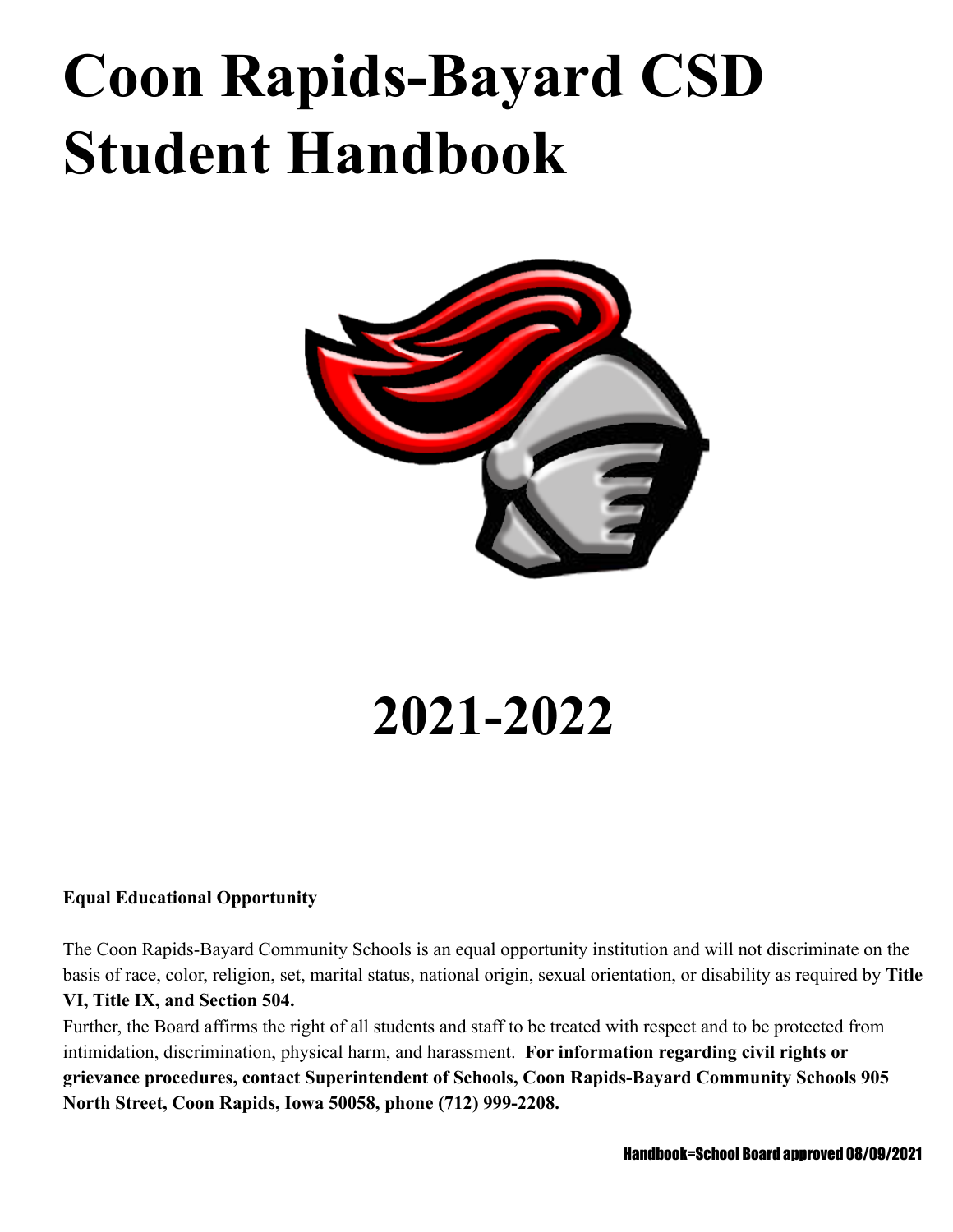

# **Coon Rapids-Bayard Secondary School**

905 North Street PO Box 297 Coon Rapids, IA 50058 712-999-2208 www.crbcrusaders.org

*"Inspiring and Developing Responsible, Life-long Learners"*

Office Hours: Monday through Friday, 7:30 am – 4:00 pm Building Hours: Monday through Friday, 6:00 am – 9:00 pm

It is the policy of the Coon Rapids-Bayard Community School District not to illegally discriminate on the basis of age, color, creed, national origin, race, religion, marital status, sex, sexual orientation, gender identity, physical attributes, physical or mental ability or disability, ancestry, political party preference, political belief, socioeconomic status, or familial status in its educational programs or employment practices. If you have questions or grievances related to this policy please *contact the Equity Coordinator, at 905 North Street, Coon Rapids, Iowa, (712) 999-2208.*

| <b>TABLE OF CONTENTS</b>                                  |    |
|-----------------------------------------------------------|----|
| District Vision, Mission, and Statements of Philosophy    | 3  |
| <b>Staff Directory</b>                                    |    |
| Introduction                                              |    |
| Student Fees & Meal Policies                              | 11 |
| <b>Student Attendance</b>                                 | 13 |
| Student Health, Well-Being and Safety                     | 17 |
| <b>Student Activities</b>                                 | 20 |
| <b>Student Records</b>                                    | 22 |
| Crusader P.R.I.D.E. & Student Rights and Responsibilities | 23 |
| Scholastic Achievement                                    | 31 |
| Miscellaneous                                             | 36 |
| <b>EXHIBIT A (Student Eligibility Policy)</b>             | 40 |
| <b>EXHIBIT B (Extracurricular Code of Conduct)</b>        | 41 |
| <b>EXHIBIT C (Communicable Diseases Chart)</b>            | 44 |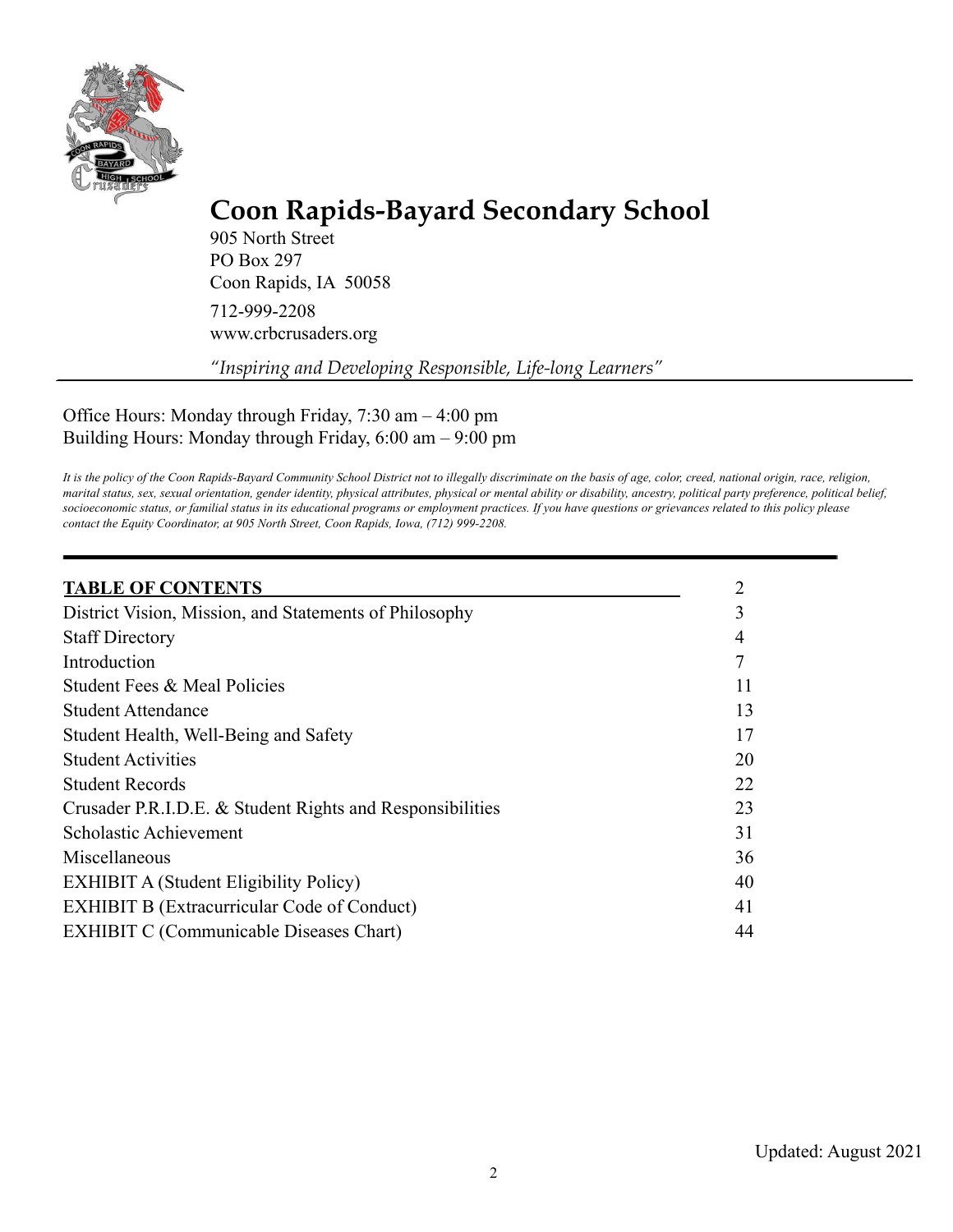# **Vision Statement**

Coon Rapids-Bayard Community School District fosters individuals that are connected to their communities, confident in themselves, excited about living, learning, and contributing to our world.

# **Mission Statement**

We inspire and develop all students to be responsible, life-long learners.

# **Statement of Philosophy**

The Coon Rapids-Bayard Community School District believes that all children are endowed with an intellect by which they can assimilate knowledge and seek truth and understanding, and that all children have emotional natures through which they can be motivated to high personal, social, and academic ideals.

In addition, the Coon Rapids-Bayard Community School District's primary goal is to assure that the students will be academically, socially, ethically, and culturally equipped to live, work, compete, and contribute as successful citizens in our democratic society and in the global community.

Recognizing that our students will need to be prepared to live in a global society and compete in an international marketplace, it is the responsibility of the school district to provide world-class instruction to the students through development of a curriculum that:

- 1. emphasizes a strong core of academic disciplines central to the purpose of education and establishes academic expectations that are not only high, but attainable and worthwhile;
- 2. recognizes the need for awareness and of acceptance of global diversity and incorporates the teaching of social skills in order to promote understanding and tolerance among all people;
- 3. shares the belief that each student is a unique individual and that the curriculum shall provide the opportunity for, and the expectation of, a high level of learning for all students;
- 4. promotes life-long learning in an ever-changing global society;
- 5. provides both a vocational and liberal arts education that maximizes individual self-fulfillment and encourages exploration of individual interests.

In establishing this philosophy of education, the Coon Rapids-Bayard Community School District is dedicated to excellence in faculty, staff, and curriculum and will maintain a supportive, helpful, and stimulating educational environment.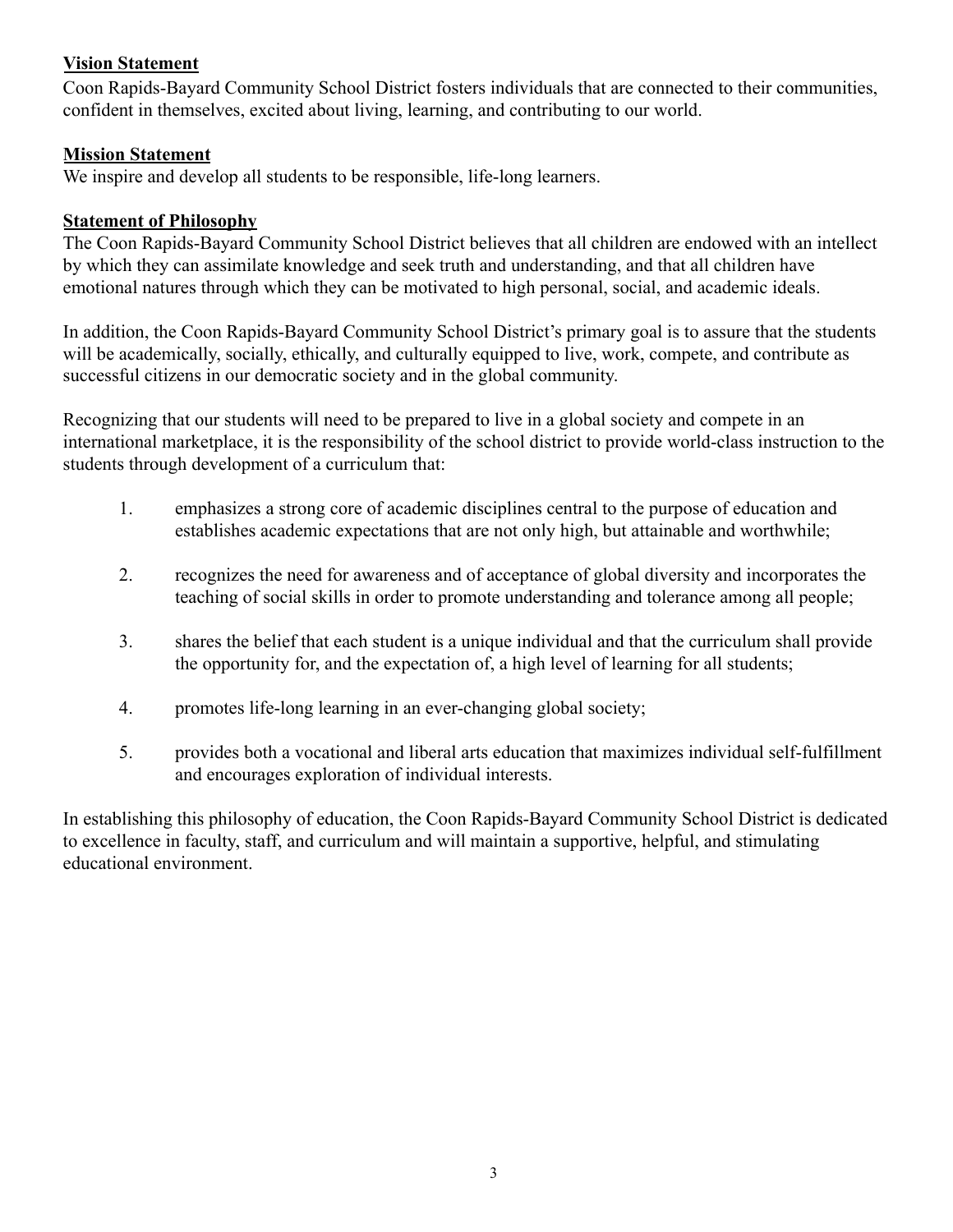# STAFF DIRECTORY

Administration

# Office Professionals

# **Staff**

Shannon Heisterkamp 1 Karen Mohr 1 Cory Behrens Sylwia Lewkowicz 2 Kendra Kelso 3 Tanya Schieffer 3 Kristi Miranda 4 Elizabeth Larscheid 4

Eric Trager Superintendent Amanda Miller 6-12 Principal/At-Risk Coordinator Brianna Maschman PK-5 Principal/Curriculum & Professional Development

Paige Lee School Business Officer/Board Secretary Ann McAlister Secretary Stacy Muench **District Data Manager/Secretary** Danielle Willenborg **District Nurse**/Secretary Carla Christensen HR Director

Ashlyn Birks 6-12 School Counselor Paul Lynch **PK-5** School Counselor DeAnn Leiting School Social Worker Cory Meyer Student Services Coordinator/ 6 ELA Annette Nees Pre-Kindergarten Rachel Nees Kindergarten († 1852) Nicole Esdohr Kindergarten  $1<sup>st</sup>$  Grade 1<sup>st</sup> Grade  $2<sup>nd</sup>$  Grade  $2<sup>nd</sup>$  Grade  $3<sup>rd</sup>$  Grade  $3<sup>rd</sup>$  Grade  $4<sup>th</sup>$  Grade  $4<sup>th</sup>$  Grade Darla Davis **1988** Sth Grade **1988** Sth Grade 1988 Sth Grade 1988 Sth Grade 1988 Sth Grade 1988 Sth Grade 1988 Sth Grade 1988 Sth Grade 1988 Sth Grade 1988 Sth Grade 1988 Sth Grade 1988 Sth Grade 1988 Sth Grade 1988 Sth Gr Laura Vaughn 5th Grade Anne Pudenz Technology Integrationist Jen Mason Special Education Director Randi Heisterkamp Special Education/Elementary Art Barb Middendorf Special Education Natasha Adams Title One Bryant Corkins **6-8 Science**, 6 Social Studies Paula Davis 7-8 English Language Arts/Student Council Kaitlyn McAlister 6-8 Reading, Mentor Coach Isabella Myers 6-12 Art Brady Johnson **Physical Education/Health** Alexis Boes 7-12 Ag Mechanics & Construction Addison Bartlett Spanish Club Jan Kolar 6/7 Math, 8-12 Science, Statistics Marissa Dembinski Physical Education, Athletic Director Glen Snyder Special Education Courtney Schroeder Agriculture (FFA Mallory Dreier 7-12 Business/Computer Science Rebecca Fiscus K-12 Vocal Music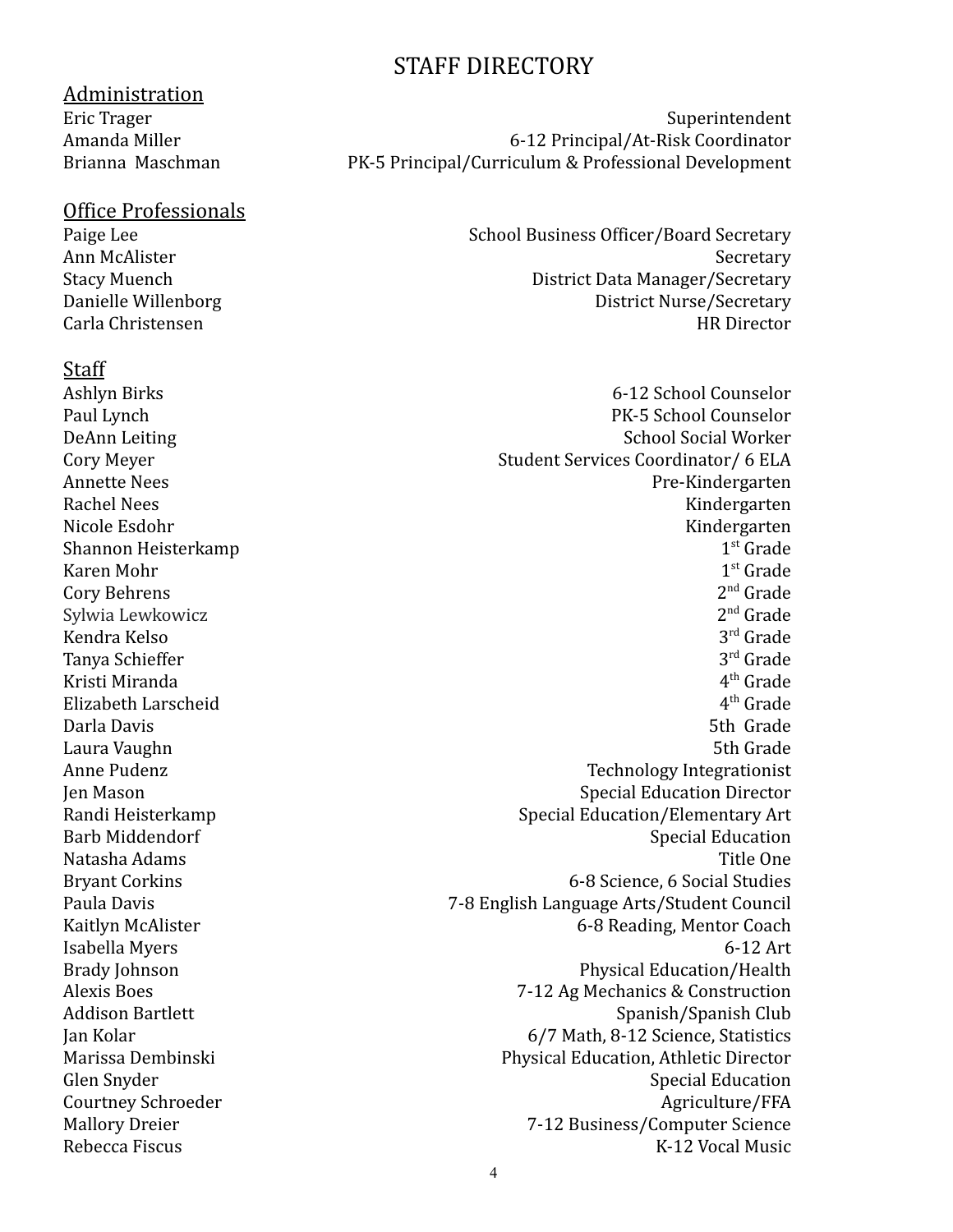Head Football Coach Chris Mohr Head Volleyball Coach and the Controllering of the [Marissa Dembinski](mailto:marissa.dembinski@crbcrusaders.org) Head Cross Country [Elizabeth Larscheid](mailto:elizabeth.larscheid@crbcrusaders.org) Head Wrestling Coach **Tim Patrick** Tim Patrick Head Girls Basketball **[Kaitlyn McAlister](mailto:kaitlyn.mcalister@crbcrusaders.org)** Kaitlyn McAlister

Bryn Davies 5-12 Band Rick Gelhaus 7-12 Social Studies Jessica Heydon 9-12 Math Courtney Huebsch Social Studies/K-12 ELP Talented & Gifted Ann Jensen 9-12 English Language Arts Tiffany Jones **Special Education** Jordan Kenkel 9-12 English Language Arts/Yearbook/Newspaper/ CR-B TV Janell Meiners Family & Consumer Science Hannah Kerkhoff 8-12 Math Theresa Havlik 9-12 Science Laurie Rollefson Instructional Coach Connie Ankenbauer Instructional Coach/ELL Coordinator Rachel Gunderson **Librarian** Librarian and Librarian and Librarian and Librarian and Librarian and Librarian and Librarian and Librarian and Librarian and Librarian and Librarian and Librarian and Librarian and Librarian a Lyn Swing Facilities Services Rochelle Pevestorf **Custodian** Cindy Bielenberg Custodian Ryan Nees Paraeducator Vicki Garnes Paraeducator Teresa Gelhaus Headstart Paraeducator Candice Hart Paraeducator Dustin Mason Paraeducator Evelyn Ramirez Paraeducator Jodi Bonney Paraeducator Vicki Boecke Paraeducator Sandra Peak Title-One Paraeducator Laura Larson Paraeducator Devon Dembinski Paraeducator Jorrie Esslinger Paraeducator Kelsey Eischeid Paraeducator Mark Smith Paraeducator Sara Danner Paraeducator April Hofbauer Food Services Director Deb Davis Cook Susan Trecker Cook Cindy Bielenberg Cook Nathan Phippen **Transportation Director** Lee Boecke Bus Driver Sandie Cady Bus Driver Steve Kult Bus Driver Kip Hays Bus Driver Bob Schumacher Bus Driver Bus Driver Bus Driver Bus Driver Bus Driver Bus Driver Geri Shirbroun Bus Driver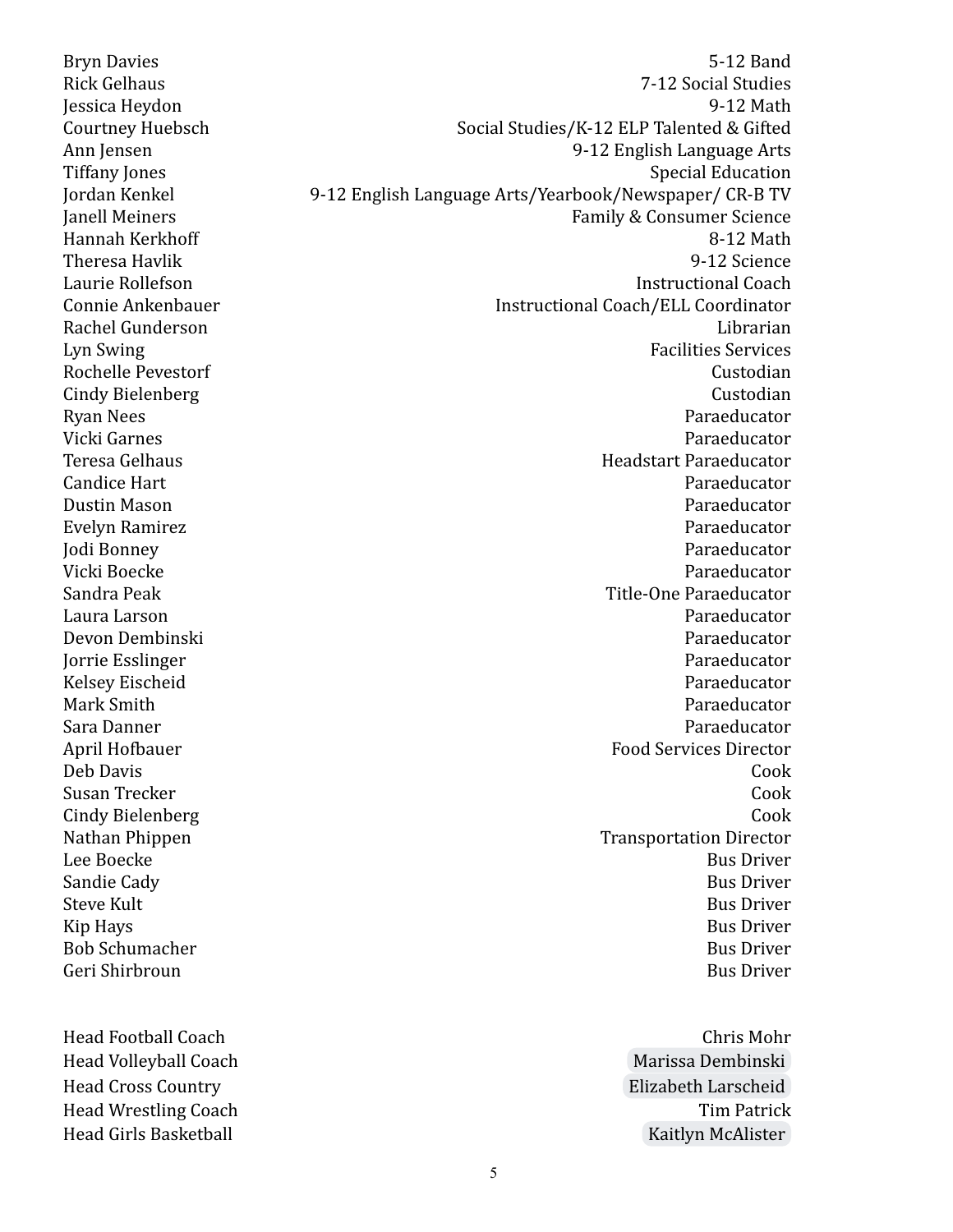Head Baseball JH Boys Basketball JH Girls Track & Field<br>JH Boys Track & Field

Head Boys Basketball **Communist [Cory Meyer](mailto:cory.meyer@crbcrusaders.org)** Head Track & Field [Chris Mohr](mailto:chris.mohr@crbcrusaders.org) Head Girls Golf **[Amy McAlister](mailto:amy.mcalister@crbcrusaders.org)** Head Boys Golf open Head Softball Darla Davis JH Football [Cory Meyer](mailto:cory.meyer@crbcrusaders.org) JH Volleyball Addison Bartlett JH Girls Basketball JH Girls Basketball Jessica Heydon JH Wrestling open<br>JH Girls Track & Field states and the set of the set of the set of the set of the set of the set of the set of<br>Jessica Heydon Chris Mohr & Brady Johnson Cheerleading Theresa Havlik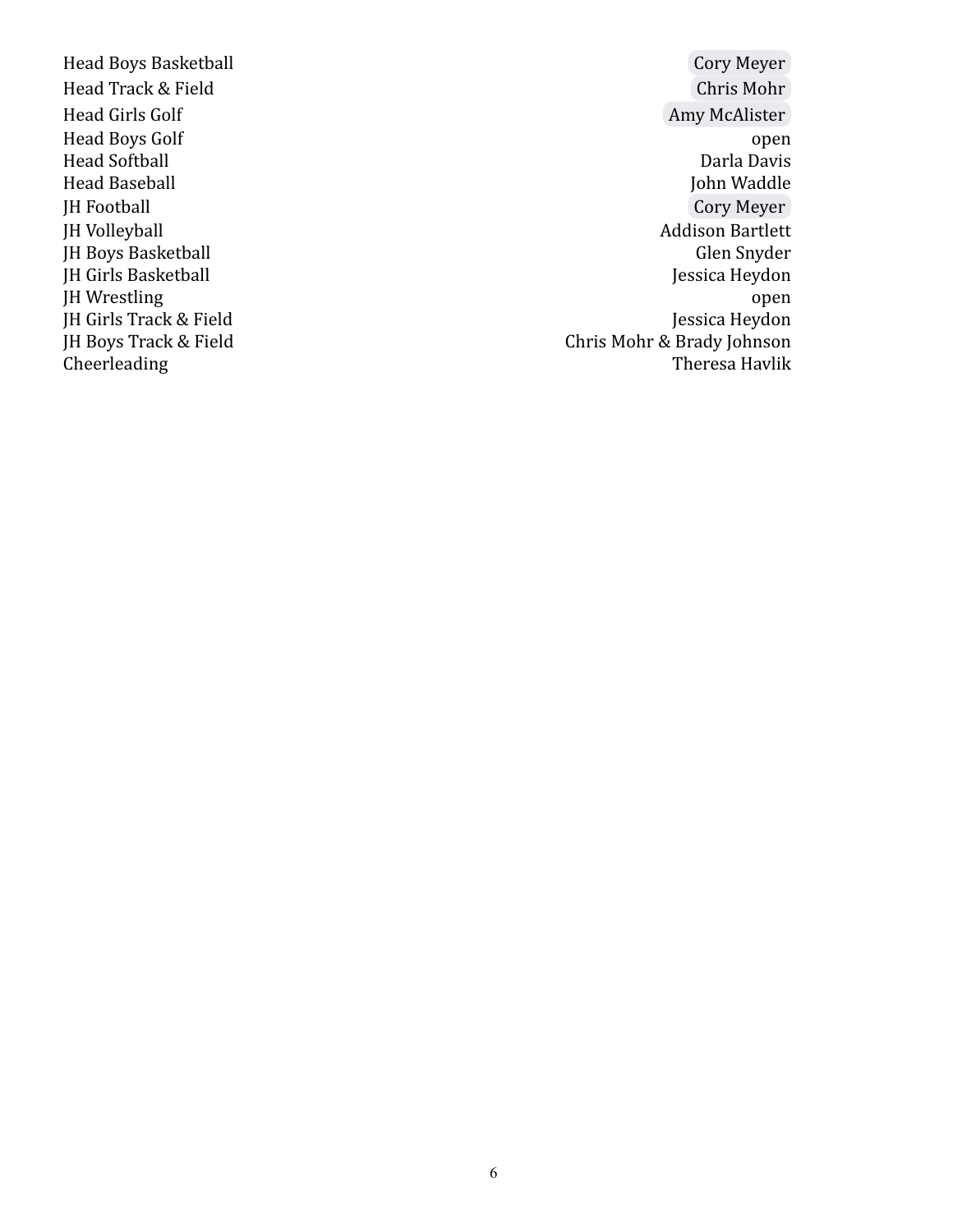Policies and Standards for *Coon Rapids-Bayard School (Grade K-12)*

> 905 North Street PO Box 297 Coon Rapids, IA 50058

Telephone: 712-999-2208 Official School Website: [www.crbcrusaders.org](http://www.crbcrusaders.org)

Building Opened August, 1979 Building Renovations 2000, 2003, and 2012 School Colors: Red and Black Mascot: Crusaders Fight Song: *On Wisconsin*

*On Crusaders, On Crusaders, Fight for victory, We're the best team in the country, On that we'll all agree, Rah! Rah! Rah! On Crusaders, On Crusaders, Fight for victory, Fight team, Fight! Fight! Fight! To win this game.*

### **INTRODUCTION**

#### **Welcome**

**The entire staff of Coon Rapids-Bayard School extends a sincere welcome to each and every student. We hope that you will have many exciting, happy, and worthwhile experiences at CR-B this school year. Your success in school will be directly proportional to the effort you put forth. Work hard to be your best and to do your best every day.**

**We hope and expect that all students attending CR-B School will take P.R.I.D.E. in our building and facilities and support every effort to keep it clean and attractive. We hope that you will be conscious of our school's traditions, requirements, and expectations. CR-B will be whatever you make it. Let us, together, have the spirit and pride to do the things that will make CR-B an outstanding school.**

#### **Statement of Purpose**

**The purpose of this handbook is to inform you of the basic procedures for students during the school year. Your cooperation in carrying out these procedures will help bring about an enjoyable and successful school year. This handbook cannot possibly cover all the situations, which may occur during a school year. This handbook is a guide to help you become familiar with the school and its procedures and functions. Students are expected to be responsible for those items presented. Students are expected to present themselves with Crusader P.R.I.D.E.**

The school's rules and regulations extend to all school activities and school properties, at both home and away activities and are in effect for all students, regardless of age. The school's administration reserves the right to change, amend, or add such rules and regulations as deemed necessary to implement and carry out the intent of school policy to maintain the proper conduct and disciplinary control of its students for the good order, efficiency, management, and/or welfare of the school and its personnel.

#### **Equal Educational Opportunity**

The Coon Rapids-Bayard Community School District does not discriminate in its educational programs or educational activities on the basis of age, color, creed, national origin, race, religion, marital status, sex, sexual orientation, gender identity, physical attributes, physical or mental ability or disability, ancestry, political party preference, political belief, socioeconomic status, or familial status. Students are educated in programs which foster knowledge of, and respect and appreciation for, the historical and contemporary contributions of diverse cultural groups, as well as men and women, to society. Students who feel they have been discriminated against are encouraged to report it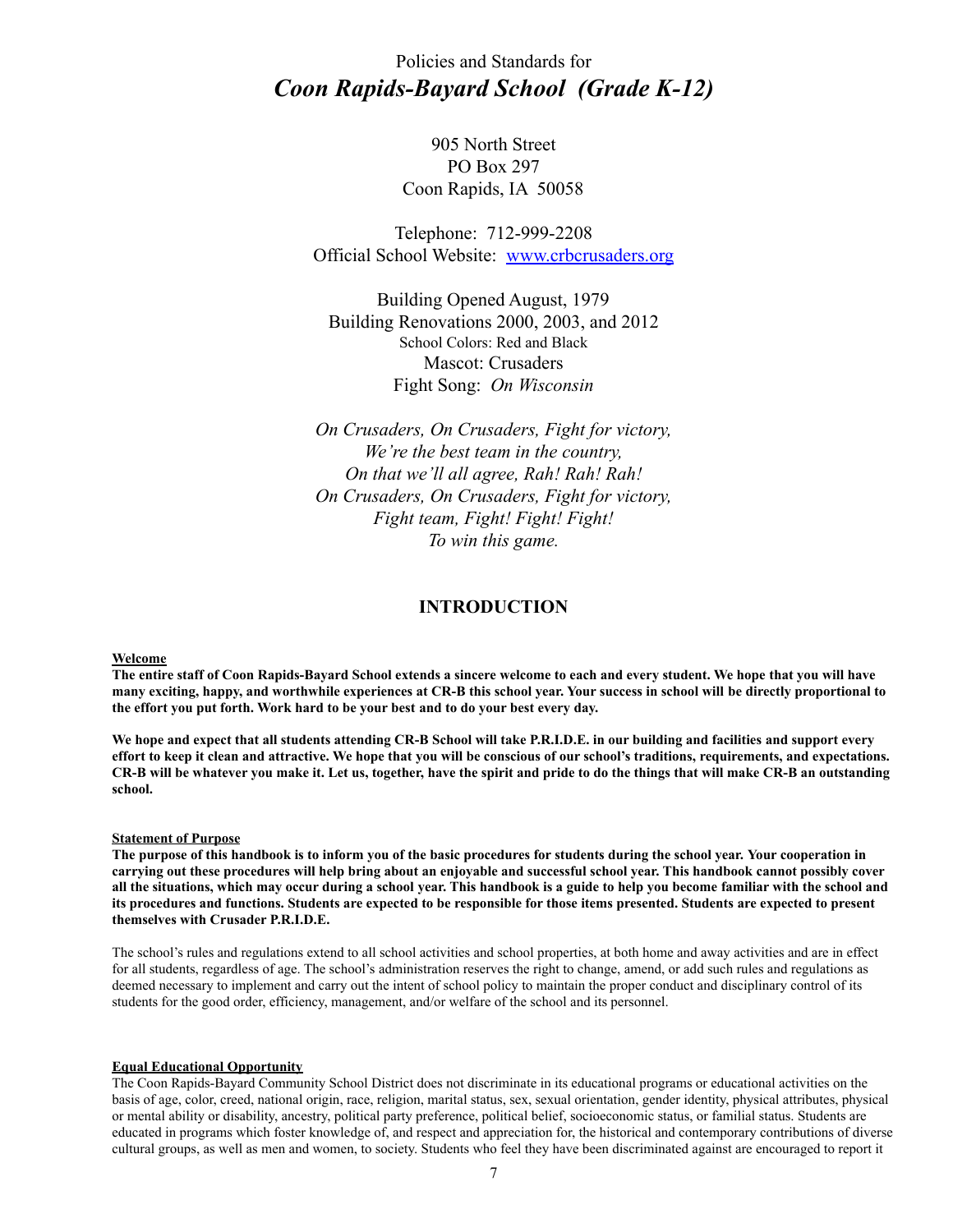to the school district Affirmative Action Coordinator. The Affirmative Action and 504 Coordinator is the high school principal who may be reached at 712-999-2208. Office hours are 8:00 am to 4:00 pm, Monday through Friday. Inquiries may also be directed in writing to the Director of Office for Civil Rights, U. S. Department of Education, Citigroup Center 500 W. Madison St. Suite 1475, Chicago, IL 60661-7204 [Telephone: (312) 730-1560; Fax: (312) 730-1576; Email: [OCR.Chicago@ed.gov\]](mailto:OCR.Chicago@ed.gov) or Iowa Department of Education, Grimes State Office Building, Des Moines, Iowa 50309-0146, (515) 281-5294.

The school district, in its educational program, has a process to assist students experiencing behavior and learning difficulties. The Success Team is responsible for this process. Parents wanting access to this process should contact the building principal at (712) 999-2208.

#### **Annual Notice of Nondiscrimination**

The Coon Rapids-Bayard Community School offers career and technical programs in the following areas of study:

- Family Consumer Science
- Agriculture
- Industrial Technology
- **Business**

It is the policy of the Coon Rapids-Bayard Community School District not to discriminate on the basis of race, color, national origin, sex, disability, religion, creed, age (for employment), marital status (for programs), sexual orientation, gender identity and socioeconomic status (for programs) in its educational programs and its employment practices. There is a grievance procedure for processing complaints of discrimination. If you have questions or a grievance related to this policy, please contact;

> Counselor(s) Ashlyn Birks or Paul Lynch 905 North Street Coon Rapids, IA 50058 (712) 999-2207 [erin.stevens@crbcrusaders.org](mailto:erin.stevens@crbcrusaders.org); [paul.lynch@crbcrusaders.org](mailto:paul.lynch@crbcrusaders.org)

#### **Continuous Notice of Nondiscrimination**

It is the policy of the Coon Rapids-Bayard Community School District not to discriminate on the basis of race, color, national origin, sex, disability, religion, creed, age (for employment), marital status (for programs), sexual orientation, gender identity and socioeconomic status (for programs) in its educational programs and its employment practices. There is a grievance procedure for processing complaints of discrimination. If you have questions or a grievance related to this policy, please contact;

> Counselor(s) Ashlyn Birks or Paul Lynch 905 North Street Coon Rapids, IA 50058 (712) 999-2207 [erin.stevens@crbcrusaders.org](mailto:erin.stevens@crbcrusaders.org); [paul.lynch@crbcrusaders.org](mailto:paul.lynch@crbcrusaders.org)

#### **Grievance Procedure**

It is the policy of the Coon Rapids-Bayard Community School District not to discriminate on the basis of race, color, national origin, sex, disability, religion, creed, age (for employment), marital status (for programs), sexual orientation, gender identity and socioeconomic status (for programs) in its educational programs and its employment practices. There is a grievance procedure for processing complaints of discrimination. If you have questions or a grievance related to this policy, please contact:

> Counselor Ashlyn Birks – ashlyn.birks[@crbcrusaders.org](mailto:erin.stevens@crbcrusaders.org) Counselor Paul Lynch – [paul.lynch@crbcrusaders.org](mailto:paul.lynch@crbcrusaders.org) 905 North Street Coon Rapids, IA 50058 712/999-2207

Students, parents of students, employees, and applicants for employment in the school district have the right to file a formal complaint alleging discrimination. The district has policies and procedures in place to identify and investigate complaints alleging discrimination. If appropriate, the district will take steps to prevent the recurrence of discrimination and to correct its discriminatory effects on the Complainant and others.

A Complainant may attempt to resolve the problem informally by discussing the matter with a building principal or a direct supervisor. However, the Complainant has the right to end the informal process at any time and pursue the formal grievance procedures outlined below. Use of the informal or formal grievance procedures is not a prerequisite to the pursuit of other remedies. Please note that informal processes and procedures are not to be used in certain circumstances (e.g., sexual harassment and sexual assault).

#### **Filing a Complaint**

A Complainant who wishes to avail himself/herself to this grievance procedure may do so by filing a complaint with the equity coordinator(s). An alternate will be designated in the event it is claimed that the equity coordinator or superintendent committed the alleged discrimination or some other conflict of interest exists. Complaints shall be filled within 15 working days of the event, giving rise to the complaint or from the date the Complainant could reasonably become aware of such occurrence. The Complainant will state the nature of the complaint and the remedy requested. The equity coordinator(s) shall assist the Complainant as needed.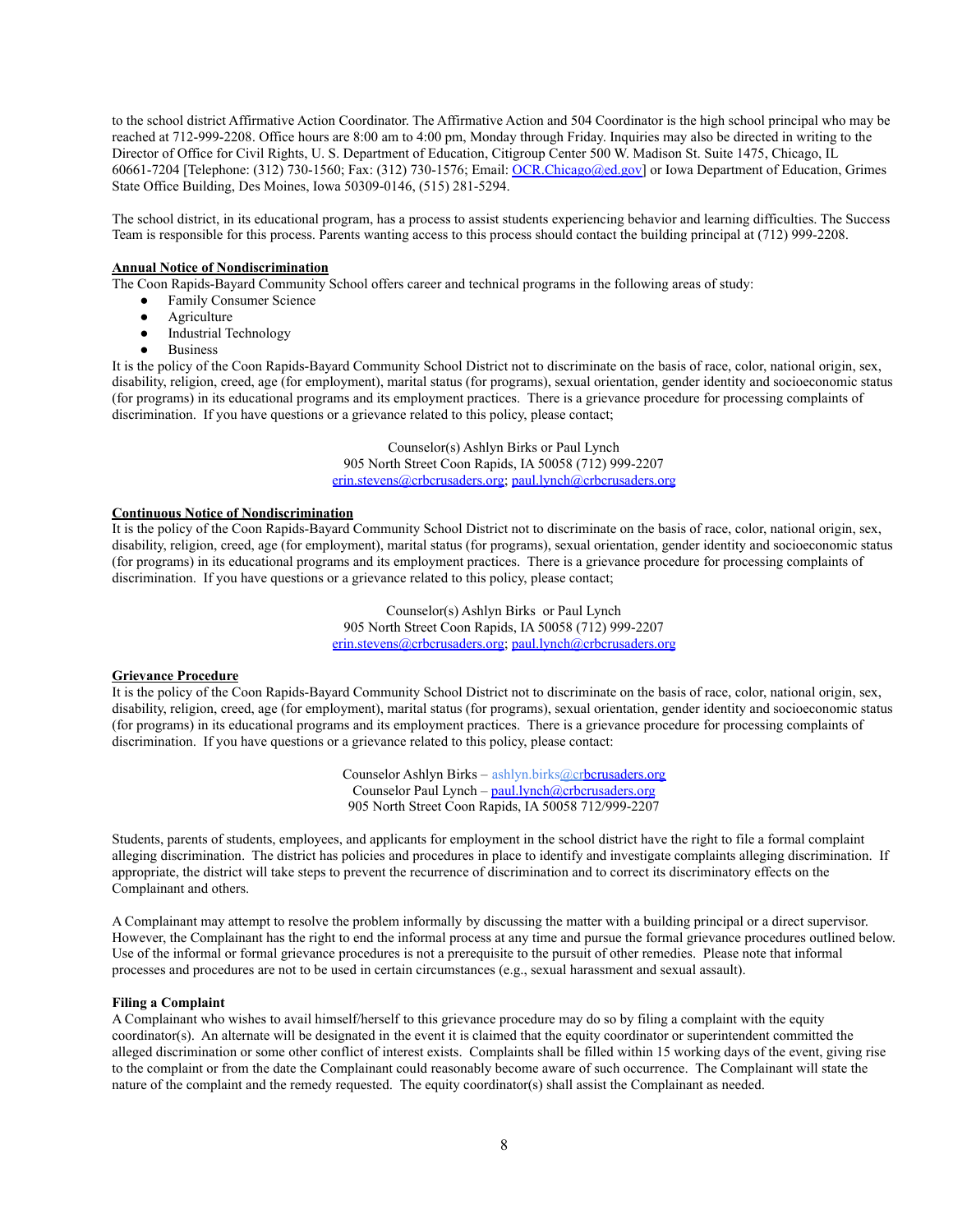#### **Investigation**

Within 5 working days, the equity coordinator will begin the investigation of the complaint or appoint a qualified person to undertake the investigation (hereinafter "equity coordinator"). If the Complainant is under 18 years of age, the equity coordinator shall notify his or her parent(s)/guardian(s) that they may attend investigatory meetings in which the Complainant is involved. The complaint and identity of the Complainant, Respondent, or witnesses will only be disclosed as reasonably necessary in connection with the investigation or as requested by law or policy. The investigation may include, but is not limited to the following:

- A request for the Complainant to provide a written statement regarding the nature of the complaint;
- A request for the individual named in the complaint to provide a written statement;
- A request for witnesses identified during the course of the investigation to provide a written statement;
- Interviews of the Complainant, Respondent, or witnesses;
- An opportunity to present witnesses or other relevant information; and
- Review and collection of documentation or information deemed relevant to the investigation.

Within 30 working days, the equity coordinator shall complete the investigation and issue a report with respect to the findings.

The equity coordinator shall notify the Complainant and Respondent of the decision within 5 working days of completing the written report. Notification shall be by U.S. mail, first class.

#### **Decision and Appeal**

The complaint is closed after the equity coordinator has issued the report, unless within 5 working days after receiving the decision, either party appeals the decision to the superintendent by making a written request detailing why he/she believes the decision should be reconsidered. The equity coordinator shall promptly forward all materials relative to the complaint and appeal to the superintendent. Within 15 working days, the superintendent shall affirm, reverse, amend the decision, or direct the equity coordinator to gather additional information. The superintendent shall notify the Complainant, Respondent, and the equity coordinator of the decision within 5 working days of the decision. Notification shall be by U.S. mail, first class.

The decision of the superintendent shall be final.

The decision of the superintendent is no way prejudices a party from seeking redress through state or federal agencies as provided by in law.

This policy and procedures are to be used for complaints of discrimination, in lieu of any other general complaint policies or procedures that may be available.

If any of the stated timeframes cannot be met by the district, the district will notify the parties and pursue completion as promptly as possible.

Retaliation against any person, because the person has filed a complaint or assisted or participated in an investigation, is prohibited. Persons found to have engaged in retaliation shall be subject to discipline by appropriate measures.

*Note: The sample grievance procedures include an appeal process that ends with the superintendent. If the board chooses to have a different practice that involves the board in these grievance procedures, the procedures should be updated to reflect this practice.*

*Note: The Office for Civil Rights requires that the procedures must designate reasonably prompt time frames for the major stages of the complaint process. The number listed in the italic brackets for each stage includes suggested time frames based on guidance from both the United States Office for Civil Rights and the Iowa Department of Education. Districts should ensure that the time frames selected are reasonable for the individual district.*

*Note: Some conduct that falls under a school's equal educational opportunity policy also may trigger responsibilities under the state's anti-bullying/anti-harassment laws. By limiting the response to a specific application of its equal educational opportunity policy and the accompanying grievance procedures, a school may fail to properly consider whether the alleged conduct also results in bullying and/or harassment.*

#### **Jurisdictional and Behavioral Expectations Statement**

This handbook is an extension of board policy and is a reflection of the goals and objectives of the board. The board, administration, and employees expect students to conduct themselves in a manner fitting to their age level and maturity and with respect and consideration for the rights of others. Students are expected to treat teachers, other employees, students, visitors, and guests with respect and courtesy. Students may not use abusive language, profanity, or obscene gestures or language. Additionally, public displays of affection such as hand-holding, hugging, and/or kissing are not appropriate for school.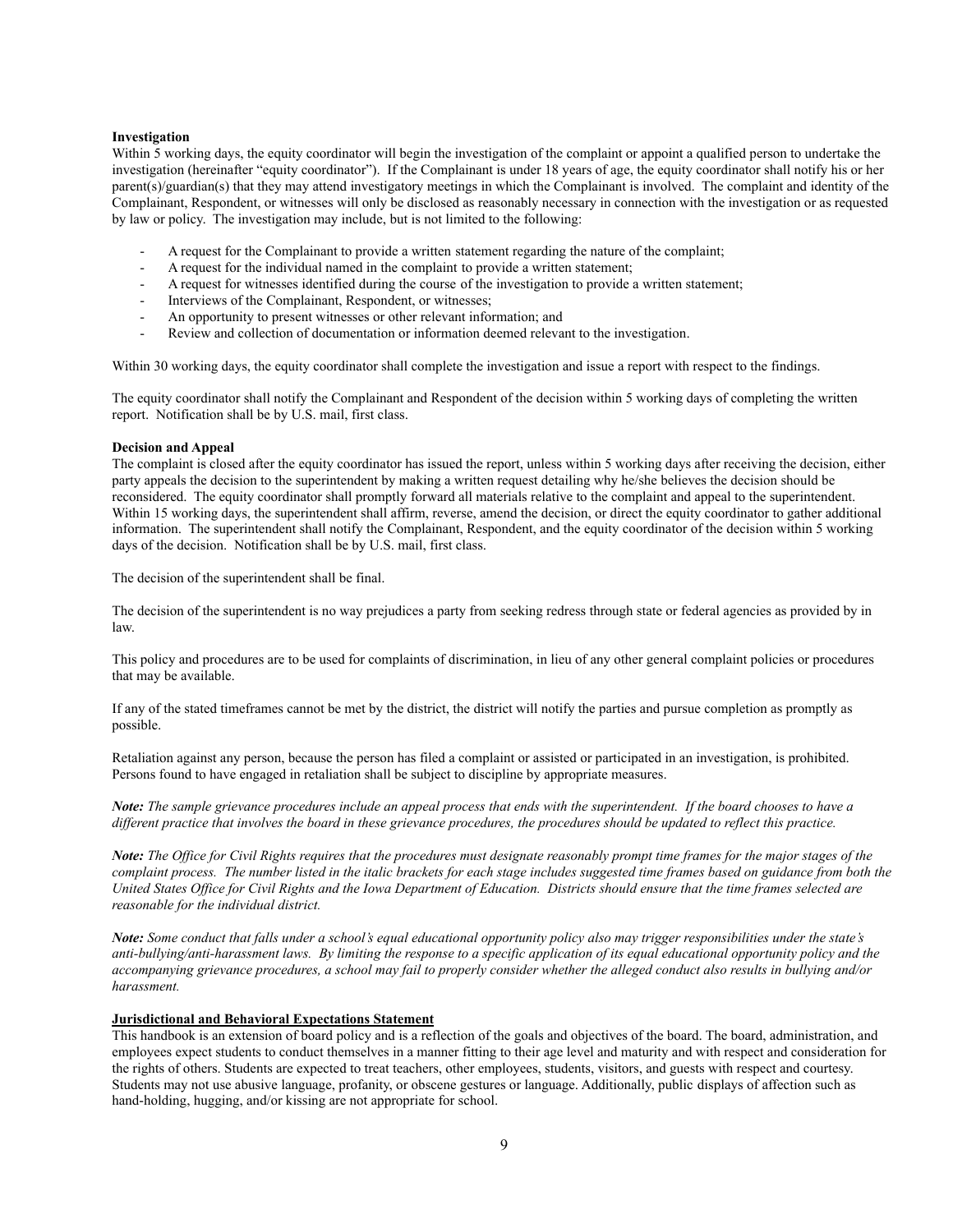This handbook and school district policies, rules, and regulations are in effect while students are on school grounds, school district property or on property within the jurisdiction of the school district; while on school-owned and/or school-operated buses or vehicles and chartered buses; while attending or engaged in school activities; while away from school grounds if the misconduct directly affects the good order, efficient management, and welfare of the school district or involves students or staff. School district policies, rules, and procedures are in effect twelve months a year.

A violation of a school district policy, rule, regulation, or student handbook may result in disciplinary action and may affect a student's eligibility to participate in extracurricular activities whether the violation occurred while school was in session or while school was not in session.

Students are expected to comply with and abide by the school district's policies, rules, and regulations and the student handbook. Students who fail to abide by the school district's policies, rules, regulations and student handbook may be disciplined for conduct which disrupts or interferes with the educational program; conduct which disrupts the orderly and efficient operation of the school district or school activity; conduct which disrupts the rights of other students to obtain their education or to participate in school activities; or conduct which interrupts the maintenance of a disciplined atmosphere. Disciplinary measures include, but are not limited to, removal from the classroom, detention, suspension and expulsion. Discipline can also include prohibition from participating in extracurricular activities, including athletics. The discipline imposed is based upon the facts and circumstances surrounding the incident and the student's record.

The school board reserves and retains the right to modify, eliminate, or establish school district policies, rules, and regulations as circumstances warrant, including those contained in the handbook. Students are expected to know the contents of the handbook and comply with it. Students or parents with questions or concerns may contact the principal's office for information about the current enforcement of the policies, rules, and regulations of the school district.

This handbook has been adopted as recommended by the Coon Rapids-Bayard Board of Directors and provides their full support and backing in the administration of said policies and guidelines. Anything not specifically addressed in this handbook shall be handled by the judgment and discretion of the principal or superintendent.

#### **Definitions**

In this handbook, the word "parent" also means "guardian" unless otherwise stated. An administrator's title, such as superintendent or principal, also means the individual's designee unless otherwise stated. The term "school grounds" includes the school district facilities, school district property, property within the jurisdiction of the school district or school district premises, school-owned or school-operated buses or vehicles and chartered buses. The term "school facilities" includes school district buildings and vehicles. The term "school activities" means all school activities in which students are involved whether they are school-sponsored or school-approved, whether they are an event or an activity, or whether they are held on or off school grounds. "Vehicle" refers to any authorized use of a school vehicle or permission to drive their own.

#### **Emergency Forms**

At the beginning of each school year, parents must file an emergency form with the office providing the emergency telephone numbers of the parents as well as alternate persons to contact in the event the school is unable to locate the parents. The emergency form also includes a statement that gives the school district permission to release the student to the alternate person in the event the parents cannot be reached. Parents must notify the district office if the information on the emergency form changes during the school year.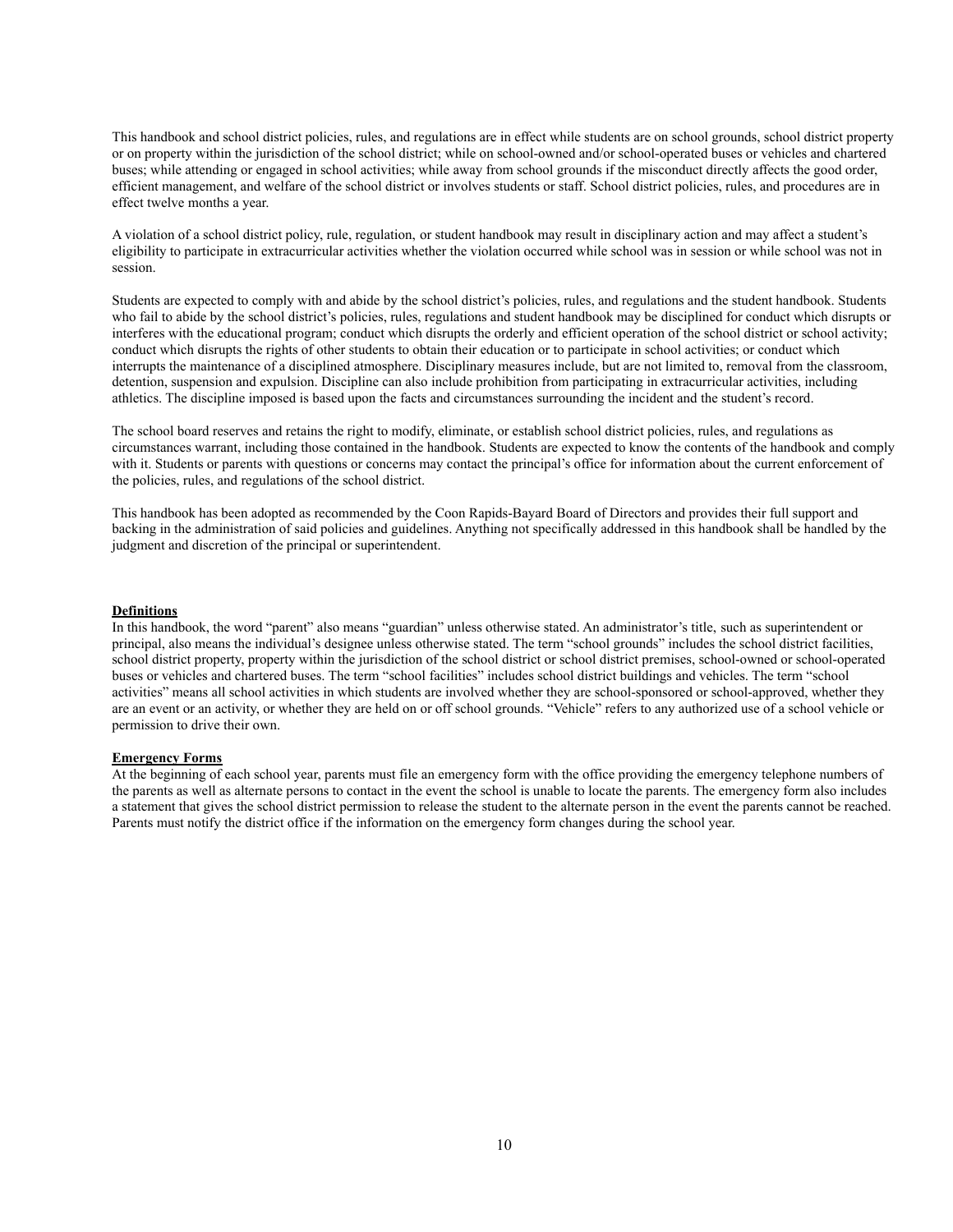#### **Student Fees**

#### **School Fees**

**The school district charges fees for certain items and activities. Students whose families meet the income guidelines for free and reduced price lunch are eligible to have their student fees waived or partially waived. Below is a list of fees for the 2021-2022 school year:**

|                        | <b>Grades PK-2</b> | <b>Grades 3-12</b>                                               | <b>Adult</b>              | <b>Other</b>                                |                                                                                 |
|------------------------|--------------------|------------------------------------------------------------------|---------------------------|---------------------------------------------|---------------------------------------------------------------------------------|
| <b>Breakfast</b>       | $$1.75/m$ eal      | $$1.75/m$ eal                                                    | $$1.90/$ meal             | <b>Extra Milk</b>                           | \$0.50/carton                                                                   |
| Lunch                  | $$2.25/m$ eal      | $$2.60/m$ eal                                                    | \$3.85/meal               | Extra Milk                                  | \$0.50/carton                                                                   |
| <b>Tech/Text Fee</b>   |                    | \$35.00/ student or \$100.00 per family for all PreK-12 students |                           |                                             |                                                                                 |
| <b>Athletic Passes</b> | \$35.00/vr         | \$35.00/yr                                                       | \$105.00/vr<br>household) | <b>Senior Citizen</b><br>\$250.00<br>Family | $$60.00/yr$ (Age 65 yrs +)<br>(Family=includes parents and K-12 students in the |

#### MEAL CHARGES (Code No. 710.4)

In accordance with state and federal law, the Coon Rapids - Bayard Community School District adopts the following policy to ensure school district employees, families, and students have a shared understanding of expectations regarding meal charges. The policy seeks to allow students to receive the nutrition they need to stay focused during the school day, prevent the overt identification of students with insufficient funds to pay for school meals, and maintain the financial integrity of the nonprofit school nutrition program.

#### **Payment of Meals**

Students have use of a meal account. When the balance reaches \$0.00 a student may charge no more than \$25.00 to this account. When an account reaches this limit, a student shall not be allowed to charge further meals or a la carte items until the negative account balance is paid.

Families may pay at school office or mail payments to the district office.

Students who qualify for free meals shall never be denied a reimbursable meal, even if they have accrued a negative balance from previous purchases. Students with outstanding meal charge debt shall be allowed to purchase a meal if the student pays for the meal when it is received.

Employees may use a charge account for meals, but may charge no more than \$25.00 to this account. When an account reaches this limit, an employee shall not be allowed to charge further meals or a la carte items until the negative account balance is paid.

#### **Negative Account Balances**

The school district will make reasonable efforts to notify families when meal account balances are low. Additionally, the school district will make reasonable efforts to collect unpaid meal charges classified as delinquent debt. The school district will coordinate communications with families to resolve the matter of unpaid charges. Families will be notified of an outstanding negative balance once the negative balance reaches \$0.00. Families will be notified by email and letters sent home. Negative balances of more than \$25.00, not paid prior to end of the week will be turned over to the superintendent or superintendent's designee for collection. Options may include: collection agencies, small claims court, or any other legal method permitted by law.

Approved <u>August 14, 2017</u> Reviewed **Reviewed Revised** Revised

#### **Communication of the Policy**

The policy and supporting information regarding meal charges shall be provided in writing to:

- All households at or before the start of each school year;
- Students and families who transfer into the district, at time of transfer; and
- All staff responsible for enforcing any aspect of the policy.

Records of how and when the policy and supporting information was communicated to households and staff will be retained.

The superintendent may develop an administrative process to implement this policy.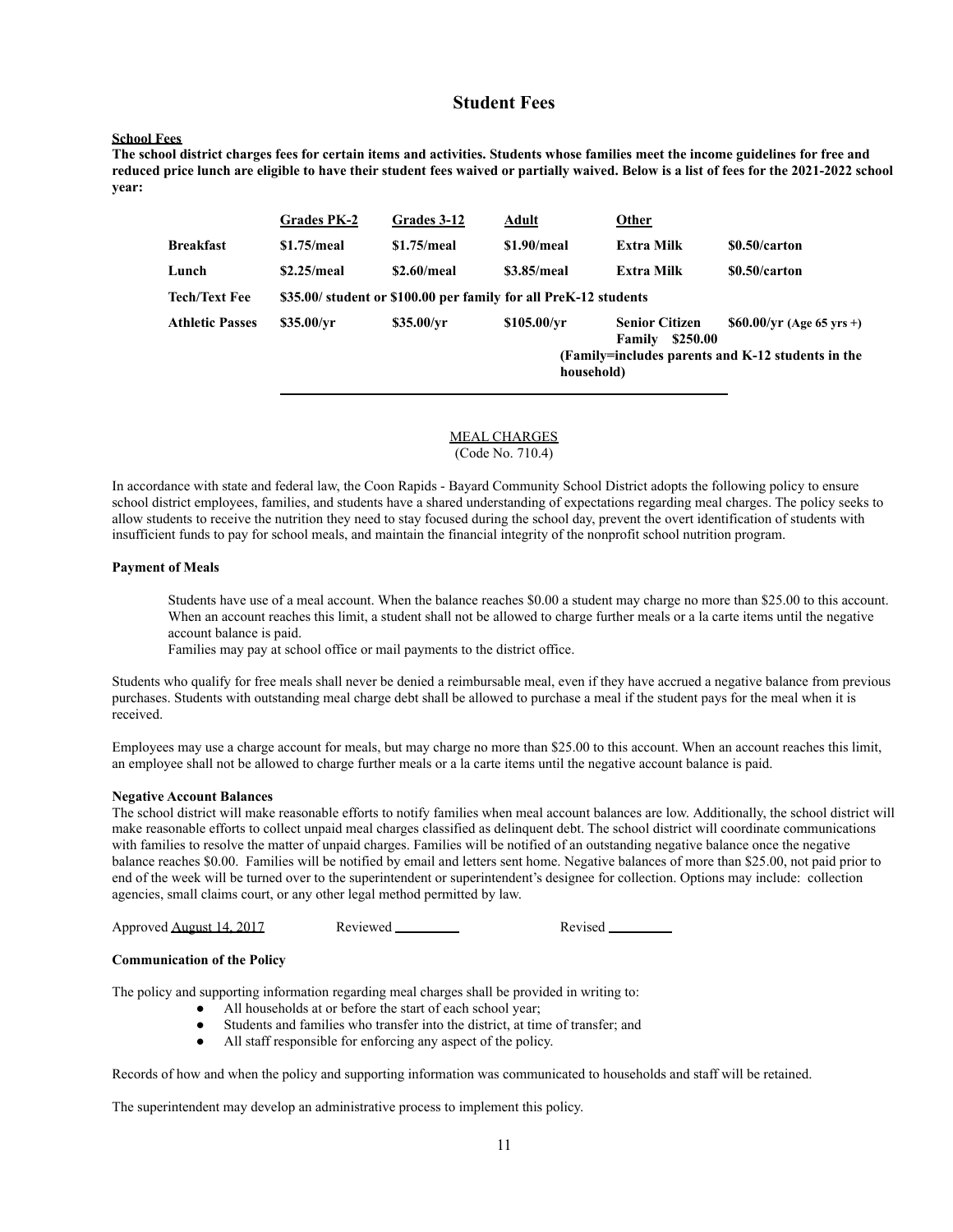*NOTE: The IASB sample policy is drafted to be consistent for all grade levels. However, local boards may vary the meal charge policy for elementary, middle, and high schools. Districts should update the policy accordingly if they wish to delineate meal charge practices based on the grade level of students.*

*NOTE: If the district elects to provide alternate meals for students, the alternate meal must contain components available to all students and be provided in the same manner as meals are provided to other students. Additionally, the district is expected to accommodate special dietary needs when a child's disability restricts their diet.*

*NOTE: The Iowa Department of Education has tools and resources available to help districts with the school nutrition program and meal charge policy implementation and review. Please visit the "School Meals" section of the Iowa Department of Education's website.*

*NOTE: School districts must follow appropriate debt collection practices when trying to recover unpaid meal charges.*

| Legal Reference: 42 U.S.C. §§ 1751 et seq. |       |                                                                                                       |
|--------------------------------------------|-------|-------------------------------------------------------------------------------------------------------|
|                                            |       | 7 C.F.R. §§ 210 et seq.                                                                               |
|                                            |       | U.S. Dep't of Agric., SP 46-2016, Unpaid Meal Charges: Local Meal Charge Policies (2016).             |
|                                            |       | U.S. Dep't of Agric., SP 47-2016, Unpaid Meal Charges: Clarification on Collection of Delinquent Meal |
|                                            |       | Payments $(2016)$ .                                                                                   |
|                                            |       | U.S. Dep't of Agric., SP 57-2016, Unpaid Meal Charges: Guidance and O&A (2016).                       |
|                                            |       | Iowa Code 283A.                                                                                       |
|                                            |       | 281 I.A.C. 58.                                                                                        |
| Cross Reference:                           | 710.1 | School Food Program                                                                                   |
|                                            |       | Free or Reduced Cost Meals Eligibility<br>710.2                                                       |

710.3 Vending Machine

#### **Administrative Process for Negative Meal Balances**

Schools are required to have written documentation explaining how we will handle situations where children, eligible to receive reduced price or paid meals, do not have money in their account or in hand to cover the cost of their meal at the time of service.

#### **A student that is approved for free cannot be denied a meal. If a student (reduced or paying) is negative and brings money for the meal that day – he/she can eat.**

#### **School Food Authorities must ensure the policy is provided in writing to all households at the start of each school year and to households transferring to the school or school district during the school year.**

How we get the information out to the staff, households and public.

- Information on school website
- Use school social media to inform parents where to find the information
- Include handouts with registration forms in fall and to new families
- Include information in student and faculty handbooks
- Have newspaper $(s)$  put an article in the paper before school starts

We will not serve alternate meals.

- Need to have alternate meals look same as reimbursable meals
- Can charge families for alternate or we absorb the charge
- No point in doing this

Be consistent with all families – this applies to staff as well

- Threshold of negative \$25 per family or a dollar amount per student
- Free students no snack milk or ala carte
- Reduced student no snack milk or ala carte
- Paying student no snack milk, ala carte or meals
- This includes both breakfast and lunch

If a student makes a payment they are allowed to eat that day – even if their balance is still negative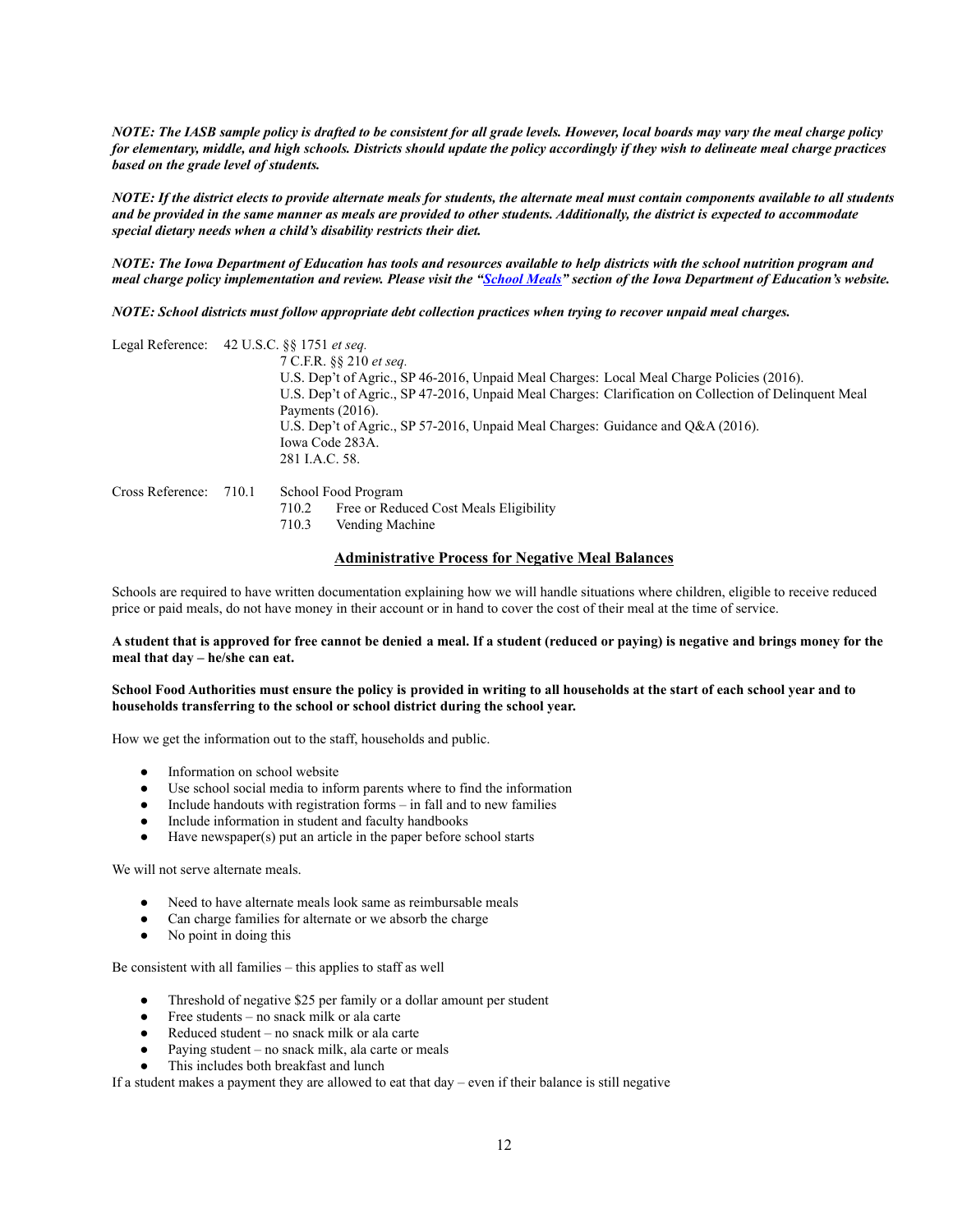#### **STUDENT ATTENDANCE**

#### **Absences**

**Students will be expected to attend classes regularly and to be on time in order to receive maximum benefit from the instructional program, to develop habits of punctuality, self-discipline and responsibility, and to assist in keeping disruption of the educational environment to a minimum. While it is possible for an absent student to make-up much of the schoolwork missed, it is impossible to completely compensate for absence from classes.**

**Students are to stop in the office to sign out when leaving for an appointment during the school day. In the interest of our students' safety, parents/guardians are required to report directly to the central office when picking up/dropping off their child.**

**\*\*Elementary students (pre-k - 4) are not released to anyone other than their parents/legal guardians during the school day, unless the office has a note signed by the student's parent(s)/guardian.**

#### **When Absent**

**Students who know they will be absent must notify the office prior to the absence. If the absence is anticipated several days in advance, please call in at that time so the student can make up the work in advance of the absence. If advance notification is not possible, parents must notify the office at 999-2208 on the day of the absence prior to 9:00 a.m. If notification is not received, the office will contact parents via the school's automated call system.**

**The school determines whether an absence is excused or unexcused. Excused absences include, but are not limited to:**

- **● Religious observations**
- **● Personal illness, hospitalization, or doctor's care (homework not collected for short-term illness)**
- **● Death, serious injury, or serious illness in the immediate family or household**
- **● Funeral of relative or close friend**
- **● Court appearance (requires signed sheet from office)**
- **● Participation in school-sponsored activities when permission is granted**
- **● Medical, optical or dental appointments unable to be scheduled at non-school times (requires signed sheet from office)**
- **● Driver's license or driver permit testing (requires signed sheet from the office)**
- **● Other educational reasons as approved in advance by the principal.**

**In order to participate in school sponsored activities (extra-curricular events, athletic events, field trips, practices/rehearsals, etc.), students must be in school by 9:00 am on the day of the school sponsored activity and remain in school the rest of the day. Exceptions may be given and must be documented for medical and bereavement events.**

#### **Return From Absence**

- **1. Parent/Guardian MUST call in the student.**
- **2. The student must report to the office immediately upon returning to school.**
- **3. It is the student's responsibility to request make-up assignments from teachers.**

#### **Absences will result in these steps being followed:**

**Excessive absences are defined as five or more absences (excused or unexcused) in a semester. Our Student Services Team will review student attendance data on all students who have excessive absences and provide appropriate intervention as needed. The Student Services Team may include: principal, teacher, counselor, student services coordinator and school nurse.**

**Consecutive absences are defined as full days in a row and are unexcused.**

**Parents/Guardians will be formally notified of absences (including excused and unexcused) within each semester of the following manner.**

| Daily/unexcused                 | <b>Automated Dialer calls AM or PM</b>                                                                                                                                                                                                                                                                                  |
|---------------------------------|-------------------------------------------------------------------------------------------------------------------------------------------------------------------------------------------------------------------------------------------------------------------------------------------------------------------------|
| 3 day<br>excessive/consecutive  | Principal/Counselor will make contact with parent/guardian. There will be a phone call home and<br>follow up with a letter                                                                                                                                                                                              |
| 5 days<br>excessive/consecutive | Principal/Counselor will make contact with parent/guardian. There will be a phone call home and<br>follow up with a letter. There may be a meeting requested with the students parent/guardian,<br>teacher(s), principal, counselor, school nurse, student service coordinator and others involved with<br>the student. |

#### **PROTOCOLS FOR RESPONSE TO EXCESSIVE ABSENCES PER SEMESTER**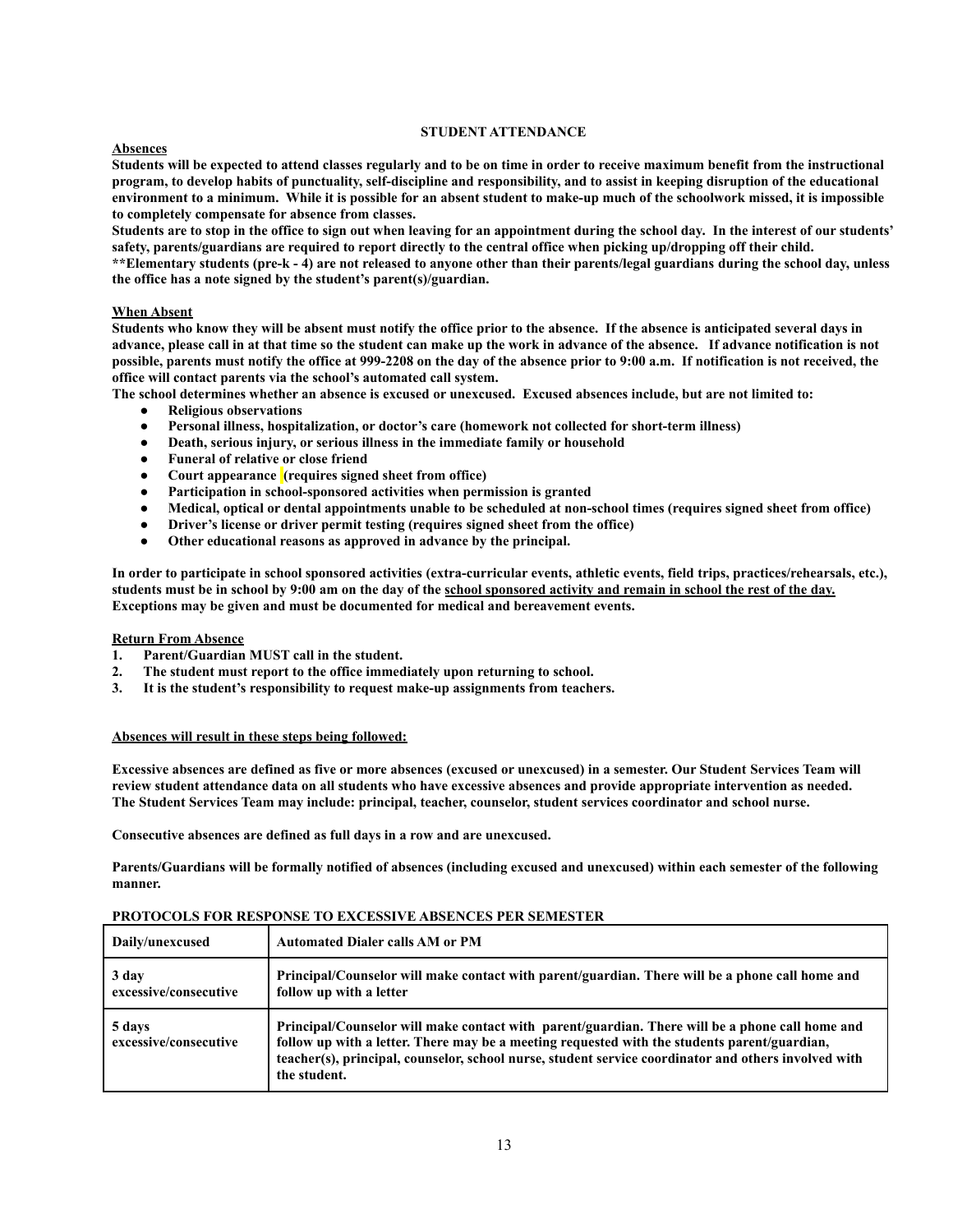| 7 days                | Principal/Counselor will make contact with parent/guardian. Student's team will meet and review |
|-----------------------|-------------------------------------------------------------------------------------------------|
| excessive/consecutive | attendance to determine what further action is required. (High school students may lose course  |
|                       | credit, see information below)                                                                  |

**\*An absence is defined as not being in attendance at school regardless of reason for being gone. School-sponsored field trips/activities do not count toward the total number of absences.** 

**\*\*Students missing 10% of the total number of school days (=18 days @ the END of the school year.) are reported to the state of Iowa and officially considered at-risk for excessive absences.** 

#### **HIGH SCHOOL STUDENTS UNEXCUSED ABSENCE & COURSE CREDIT**

Any student who accumulates more than seven unexcused absences in any class in a given semester will be withdrawn from the class and denied credit. If the student is withdrawn from a class a "W" for withdrawal will be entered on the student's transcript. The student will then be scheduled into a study hall. Students will be given the opportunity to meet the minimum attendance requirement by making up the time before or after school or on a non-school day. This will need to be arranged in advance by the student with the high school principal. This option is available once per **semester per student. Any additional absences will result in the loss of course credit.**

#### **Elementary Policy:**

#### **Compulsory Attendance Law**

**A child who has reached the age of six and is under 16 years of age by September 15 is of compulsory age. Children who have attended a State-Wide Voluntary Preschool Program and are enrolled in kindergarten are also considered to be of compulsory age.**

**If a student arrives after 8:30 A.M., s/he is counted absent for the A.M. If a student leaves before 2:00 P.M., s/he is counted absent for the P.M. It shall be the discretion of the principal to investigate and determine whether special action is necessary for students who have excessive absences (including tardies). Notes for all appointments resulting in absences from school require a note be submitted to the office upon return. Excessive absences can result in the child being declared truant at which time a referral will be made to the district's truancy officer.**

**Elementary students Pk-4 are not released to anyone other than their parents during the school day, unless the office has a note signed by the student's parents(s)/guardian.**

**After the first five absences, a letter may be mailed to the parent/guardian. An additional letter will be sent out after every fifth absence and a referral may be made to the district's truancy officer. A letter may be mailed whether the absences are excused or unexcused. This policy is in place to help parents/guardians keep track of how many days of school their child has missed. Determination of whether or not an absence is excused or unexcused will be left to the discretion of the building principal.**

#### **Medical Release**

**When absent 4 or more consecutive days due to illness, students must have an official doctor's note in order to return to school.** 

#### **Tardiness**

Students are expected to be in class on time. Teachers will emphasize the importance of being on time and explain the classroom rules and procedures for tardiness. Students arriving to any class late, unless given a pass, are considered tardy.

There are three levels of tardiness.

 $T1 =$  Student who arrives the first 10 minutes of class

T2 = Student arrives 11-20 minutes late

T3 = Student arrives 21-44 minutes late

\*Once a student has earned **15 tardy points**, the student becomes **ineligible** for the rest of the semester UNLESS they utilize the Merit Buyback Option. Ineligible students will not be able to attend or participate in extracurricular activities such as athletic events, dances, shows or club performances.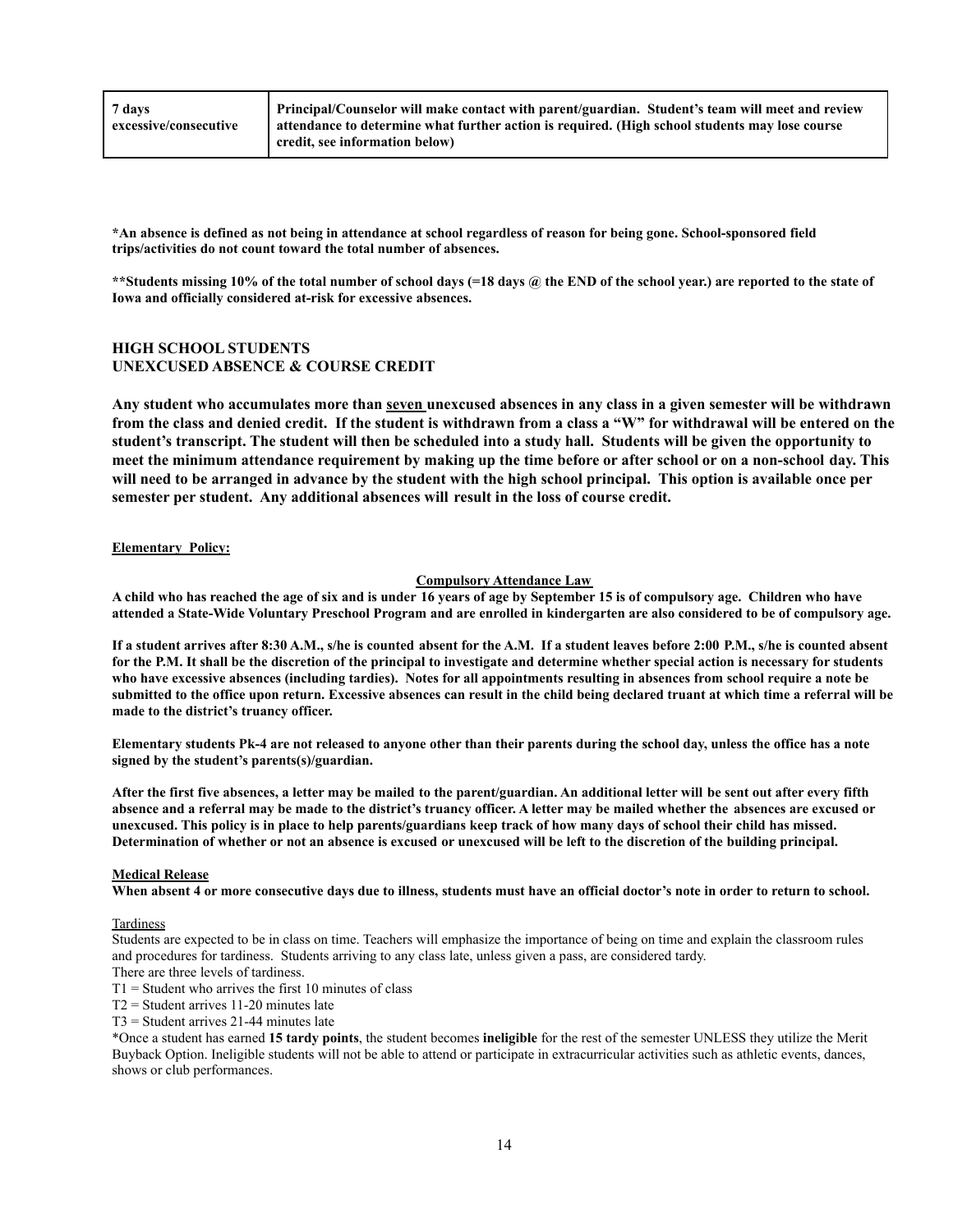#### **Merit Buyback Menu**

**Detention Times Served 10 minutes = 1 merit Lunch Cleanup 1 merit Community Service (prior approval needed) As arranged with student services coordinator Time working with teacher(s) after school 10 minutes = 1 merit Unloading commodity truck for cooks 10 minutes = 1 merit Volunteering with youth in classroom 10 minutes = 1 merit**

#### **\*All merit buyback points MUST have prior approval from student service**

- 7:40 Students eating breakfast may enter the building
- 8:10 First Bell
- 8:13 Bell
- 8:18 1st Hour Begins/Tardy Bell
- 8:30 Students are considered absent if they're not in class

A student is tardy when they are not in the classroom when the bell rings. All incidents of tardiness will be recorded daily through the Infinite Campus student information system.

Parents are encouraged to regularly access the school information system (currently Infinite Campus) to check on their students' attendance patterns.

#### **Truancy**

Absent without permission one or more periods, or any portion of a period during the school day. The penalty is as follows:

1st offense--up to two detentions for each period or portion missed and parent/guardian notification

2nd offense--two detentions for each period or portion missed, parent/guardian notification and meeting of student, parent/guardian and student services team

3rd offense--three day suspension, parent/guardian notification and meeting of student, parent/guardian and student services team

4th offense--three day suspension, parent/guardian notification, regaining temporary admission until the next regular board meeting. At that board meeting it will be decided what the future status of the student will be.

\*Students will be ineligible to participate in extracurricular activities until they have served their consequence.

#### **Appeals**

#### **First Level of Appeal**

When notified that the student has accumulated 10 + unexcused absences from a class in a semester, and that the student will be withdrawn from a class or classes, the student and parent may file a written appeal with the principal teacher. The student shall remain in the scheduled class until the appeals process has been completed.

#### **Second Level of Appeal**

Students and parents seeking a review of the faculty attendance committee's decision regarding sanctions rendered under this attendance policy may do so by filing a written request for review with the superintendent within 5 days after the committee's decision. The superintendent will determine an agreeable time, place, and date for the review and notify the student and parent. At the conclusion of the review, the superintendent may affirm, reverse, or modify the faculty attendance committee's decision.

#### **Appeal to the Board of Directors**

Students and parents seeking a review of the superintendent's decision regarding sanctions rendered under this attendance policy may do so by filing a written request for review with the board secretary within 5 days after the superintendent's decision. It is within the discretions of the board to determine whether to hear the appeal. If the appeal is accepted, the board secretary will determine an agreeable time, place, and date for the review and notify the interested persons. At the conclusion of the review, the board may affirm, reverse, or modify the superintendent's decision.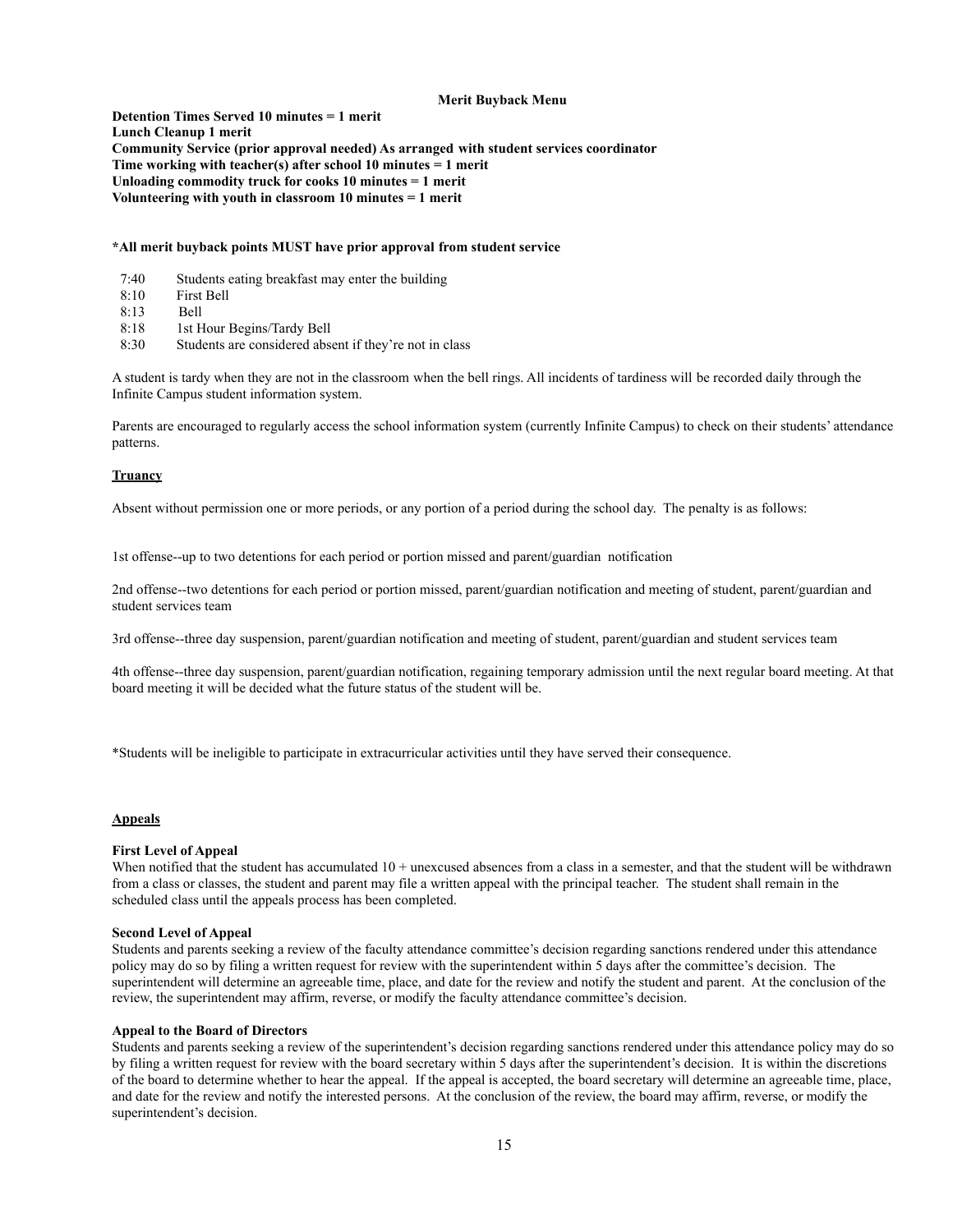#### **College Visits**

Students are encouraged to visit college campuses on weekends and school holidays. However, if that cannot be arranged, juniors and seniors may be excused to visit college campuses with the permission of the guidance counselor or the principal teacher, and verifiable communication from the student's parents.

#### **Open Campus**

Open campus will be extended for two groups of students: (1) senior students in good academic standing will be allowed the privilege of exercising open campus during the fourth quarter; (2) students enrolled in college-level classes will be allowed the privilege of exercising open campus on non-class days. Conditions for this privilege are outlined in the Open Campus Agreement, a sample of which may be found in the Appendix.

#### **Suspension of Driver's License / Permit for School Non-Attendance**

Your driver's license can be suspended for several reasons. These reasons include failure to attend an approved school if you are under age 18.

Source: <http://www.iowadot.gov/mvd/ods/dlmanual/section4.pdf>

#### **Inclement Weather and School Closing**

Coon Rapids-Bayard buses will not operate when weather conditions due to fog, rain, snow, or other natural elements make it unsafe to do so. Because weather conditions may vary around the district and may change quickly, the best judgment will be used that is possible with the information available. The final judgment as to when conditions are unsafe to operate will be made by the superintendent. The superintendent will be assisted by the director of transportation and the actual "on location" decisions and reports of the drivers. No driver will be required to operate a bus when in the driver's opinion it is unsafe to do so.

Drivers and students will be notified by commercial radio when school is canceled or temporarily delayed. When school is canceled because of weather anywhere in the district, all schools will be closed. When weather conditions deteriorate during the day after school has begun, students will be returned home as soon as transportation can be arranged. The public will be notified by commercial radio when school is to be dismissed early.

School closing announcements will be carried over these stations:

- WHO, AM 1040, Des Moines
- KCIM, AM 1380, Carroll
- KKRL, FM, 93.7, Carroll
- CRMU Cable TV Channel 3
- WHO TV 13, Des Moines
- KCCI TV 8, Des Moines
- Infinite Campus Alert
- CR-B webpage, Facebook, and Twitter

If school is to be canceled for the day, an attempt will be made to have the announcement on the air between 6:30 and 7:00 am. Early dismissal announcements may also be wired to the broadcast stations above.

Extracurricular activities or practices scheduled for the day or evening of a day when school is canceled or dismissed early are generally canceled and rescheduled. The superintendent shall determine whether to hold extracurricular activities or practices. If the extracurricular activity is to be held, students and parents are notified in the same manner as the notification that school was dismissed.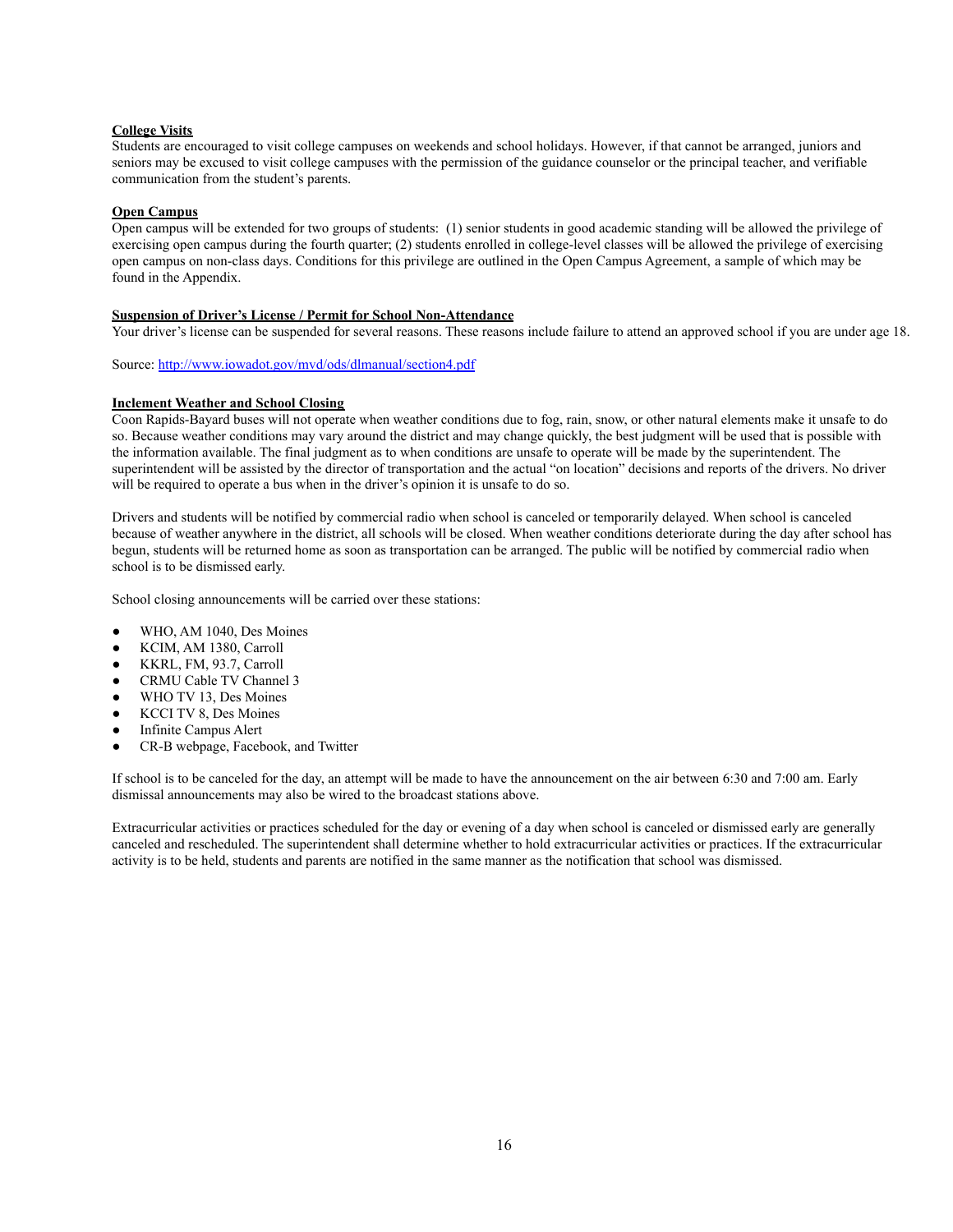# **STUDENT HEALTH, WELL-BEING, and SAFETY**

School is a place where all of us should feel safe and free from harm. Accomplishing this goal requires the cooperation of all parties to act in a careful manner and to watch out for and respect each other. Students are encouraged to alert teachers and administrators of potential risks of injury or harm to themselves or others. Doing little things such as walking down the right side of the hallway, exercising caution when rounding blind corners, and obeying traffic laws will help us all to prevent avoidable injuries.

#### **School Day**

Students may be present on school grounds from **7:40 am to 3:30 pm** when they are under the supervision of an employee or an extracurricular activity sponsor. If school is dismissed early, students are expected to leave the school grounds within 10 minutes of dismissal.

#### **Food Allergies**

CR-B is a **PEANUT** and **TREE NUT AWARE** school. Food items containing these ingredients will not be served and are strongly discouraged within the school, in school, vehicles, and/or on school grounds.

#### **HAWK-I Health Insurance for Children**

Parents can apply for low- or no-cost health insurance for their children through the state's Healthy and Well Kids in Iowa (HAWK-I) program. Children, birth to 19, who meet certain criteria, are eligible. The coverage includes doctor's visits, hearing services, dental care, prescriptions, immunizations, physical therapy, vision care, speech therapy, and hospital services to name a few. Parents are urged to call 1-800-257-8563 (toll-free) or go to the website at http://www.hawk-i.org for more information.

#### **Immunizations**

Prior to starting school or when transferring into the school district, students must present an approved Iowa Department of Public Health immunization certificate signed by a health care provider stating that the student has received the immunizations required by law. Students without the proper certificate are not allowed to attend school until they receive the immunizations or the student makes arrangements with the principal. Only for specific medical or religious purposes are students exempted from the immunization requirements. Parents who have questions should contact the school nurse's office.

#### **Physical Examinations**

Parents are encouraged to ensure their children receive periodic physical examinations. Students participating in athletics are required to provide a school district physical examination form signed by the student's doctor stating the student is physically fit to perform in athletics prior to the start of the sport. Failure to provide proof of a physical examination makes the student ineligible. Students who cannot afford the cost of the physical examination should contact the coach of their sport.

Students who are enrolling in the district for the first time shall have a physical examination by a licensed physician and provide proof of such an examination to the principal. This certificate of health will be kept on file at the building in which the child is attending.

#### **Emergency Plans and Drills**

As required by law, the school holds emergency fire and tornado drills. Teachers will notify students of the procedures to follow in the event of a drill. Emergency procedures and proper exit areas are posted in all rooms. Students are expected to remain quiet and orderly during a drill or an emergency. Students who pull the fire alarm or call in false alarms, in addition to being disciplined under school district policies, may be reported to law enforcement officials.

#### **Administration of Medication**

Students may need to take prescription or non-prescription medication during school hours. Students may carry prescription medication only with the permission of the parents and the principal. The school must know the medications that a student is taking in the event the student has a reaction or illness. Students must provide written instructions for administration of the medication as well as parental authorization to administer the medication. Medication is held in a locked cabinet and distributed by the school nurse or her designee. Medication must be in the original container with original identification and instruction information on the container.

#### **Student Illness or Injury at School**

A student who becomes ill or is injured at school must notify his or her teacher or another employee as soon as possible. In the case of a serious illness or injury, the school will attempt to notify the parents according to the information on the emergency form. If the student is too ill to remain in school, the student will be released to the parents or, with parental permission, to another person directed by the parents.

While the school district is not responsible for treating medical emergencies, employees may administer emergency or minor first aid if possible. The school will contact emergency personnel if necessary and attempt to notify the parents where the student has been transported to treatment.

-If a student has been ill with a fever (over 100 degrees), he or she needs to stay home 24 hours fever free, **without the use of fever reducing medications (Tylenol and Ibuprofen)**, before returning to school.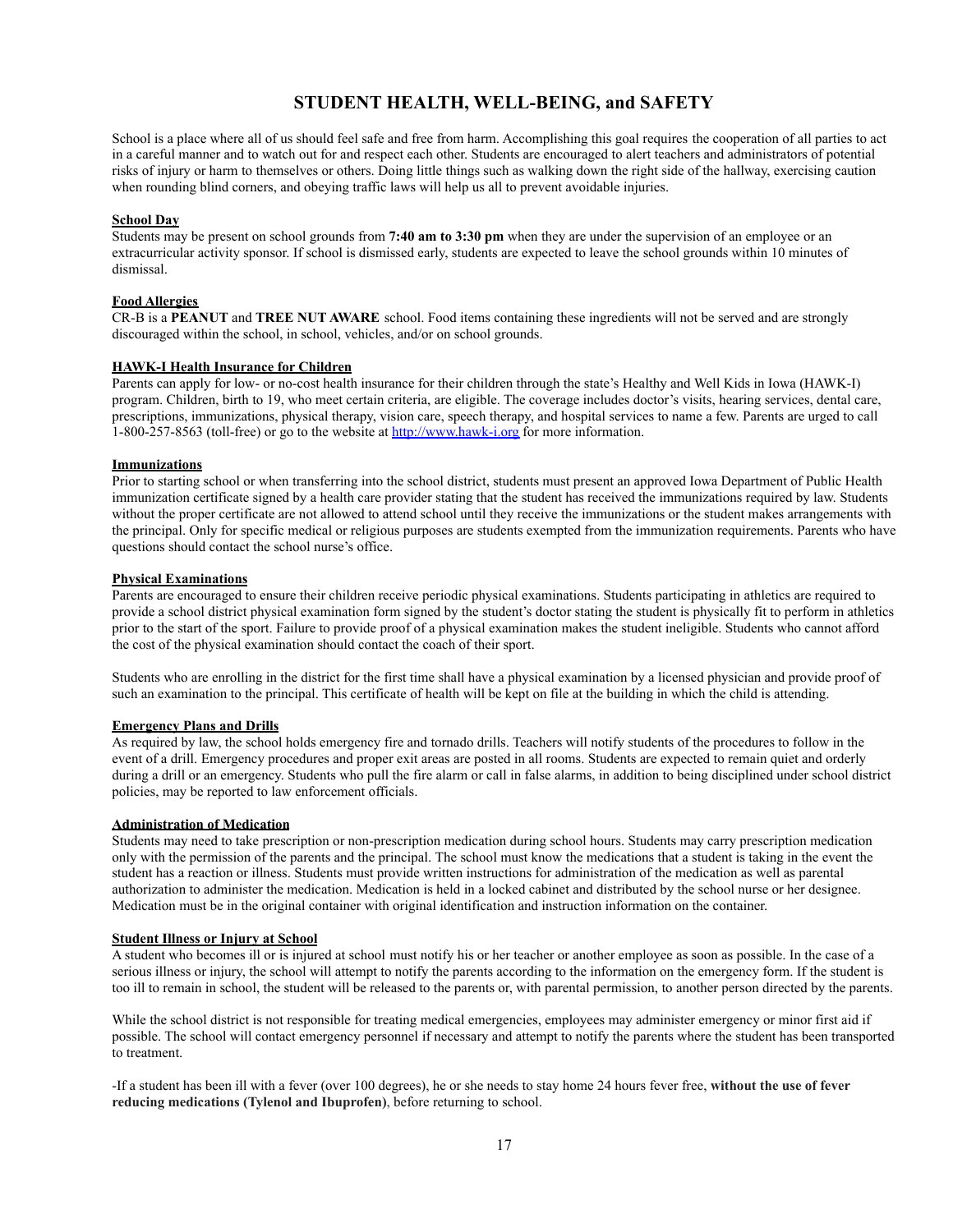-If a student has had stomach flu with vomiting or diarrhea, he or she needs to stay home 12 hours since the last episode of vomiting or diarrhea.

**- A student found to have head lice will not be sent home from school, but must be treated before returning to school.**

**- A student with pink eye should not be in school until they have received at least 24 hours of antibiotic eye drops or a doctor's note excusing otherwise.**

**- A student with strep throat should be excluded from school until they have received at least 24 hours of antibiotics and are fever free for at least 24 hours without fever-reducing medications.**

**Please don't hesitate to contact the school nurse if you have any questions or concerns, or are unsure as to whether to send your child to school or not.**

#### **Student Insurance**

Student health and accident insurance is available to students at the beginning of the school year. Parents may purchase insurance for their children at their discretion. Parents who would like more information about student health and accident insurance should contact the school office. Student athletes must have health and accident insurance in order to participate in intramural or extracurricular athletics. Students must provide written proof of insurance prior to the start of the athletic activity. A letter from the parents stating that the student is covered is adequate proof of insurance. Student athletes who do not have and cannot afford insurance should contact their coach or the school nurse.

#### **School Nurse**

Coon Rapids-Bayard school district employs a part-time nurse to assist students in the treatment of minor illnesses or injuries. The nurse is generally available to students during the school day. However, because she is responsible for all PreK-12<sup>th</sup> grade students, she may not be immediately available to each student. In the event of her absence, staff will provide temporary services until her arrival or the arrival of other qualified medical personnel.

#### **Communicable and Infectious Diseases**

Students who have an infectious or communicable disease are allowed to attend school as long as they are able to do so and their presence does not pose an unreasonable risk of harm to themselves or does not create a substantial risk of illness or transmission to other students or employees. If there is a question about whether a student should continue to attend classes, the student shall not attend class or participate in school activities unless given their personal physician's written approval. Infectious or communicable diseases include, but are not limited to mumps, measles, and chicken pox.

[Please consult Exhibit C at the back of this handbook for a complete listing.]

#### **Health Screening**

Throughout the year, the school district sponsors health screening for vision, hearing, dental, and height and weight measurements. Students are automatically screened unless the parent submits a note asking that the student be excused from the screening. The grade levels included in the screening are determined annually. Parents are notified prior to the health screening. However, upon teacher's recommendation, and with parental permission, students not scheduled for screening may also be included.

The Heartland AEA 11 Hearing Conservation Program will screen any student enrolled in the special education program and students with a history of known hearing problems. Students who do not pass this screening may receive individual hearing tests by the audiologist. Parents will be notified about the results of the hearing tests only if the child does not pass the test. This is a screening process only, and does not identify all hearing or ear problems. If your child has had hearing or ear problems recently, feel free to send this information to the school nurse or audiologist. If you do not want your child to participate in the screening program and follow-up assessments by the school audiologist, please notify the school. If there are any questions about the hearing test program please contact the school nurse or principal.

#### **Sexual Abuse / Harassment of Students by Employees**

The school district does not tolerate employees physically or sexually abusing or harassing students. Students who are physically or sexually abused or harassed by an employee should notify their parents, teacher, principal, or another employee. The Iowa Department of Education has established a two-step procedure for investigating allegations of physical or sexual abuse of students by employees. That procedure requires the school district to designate an independent investigator to look into the allegations. The school district has designated Superintendent at 999-2207 as its Level I investigator and School Nurse at 999-2208 as the alternate Level I investigator. Superintendent and Nurse may be contacted directly.

Physical abuse is a non-accidental physical injury that leaves a mark at least 24 hours after the incident. While employees cannot use physical force to discipline a student, there are times when the use of physical force is appropriate. The times when physical force is appropriate include, but are not limited to times when it is necessary to stop a disturbance, to obtain a weapon or other dangerous object, for purposes of self-defense or to protect the safety of others, to remove a disruptive student, to protect others from harm, for the protection of property or to protect a student from self-infliction of harm. Sexual abuse includes, but is not limited to, sexual acts involving a student and intentional sexual behavior as sexual harassment. Sexual harassment is unwelcome sexual advances, requests for sexual favors or other verbal or physical conduct of a sexual nature when submission to such conduct is made either implicitly or explicitly a term or condition of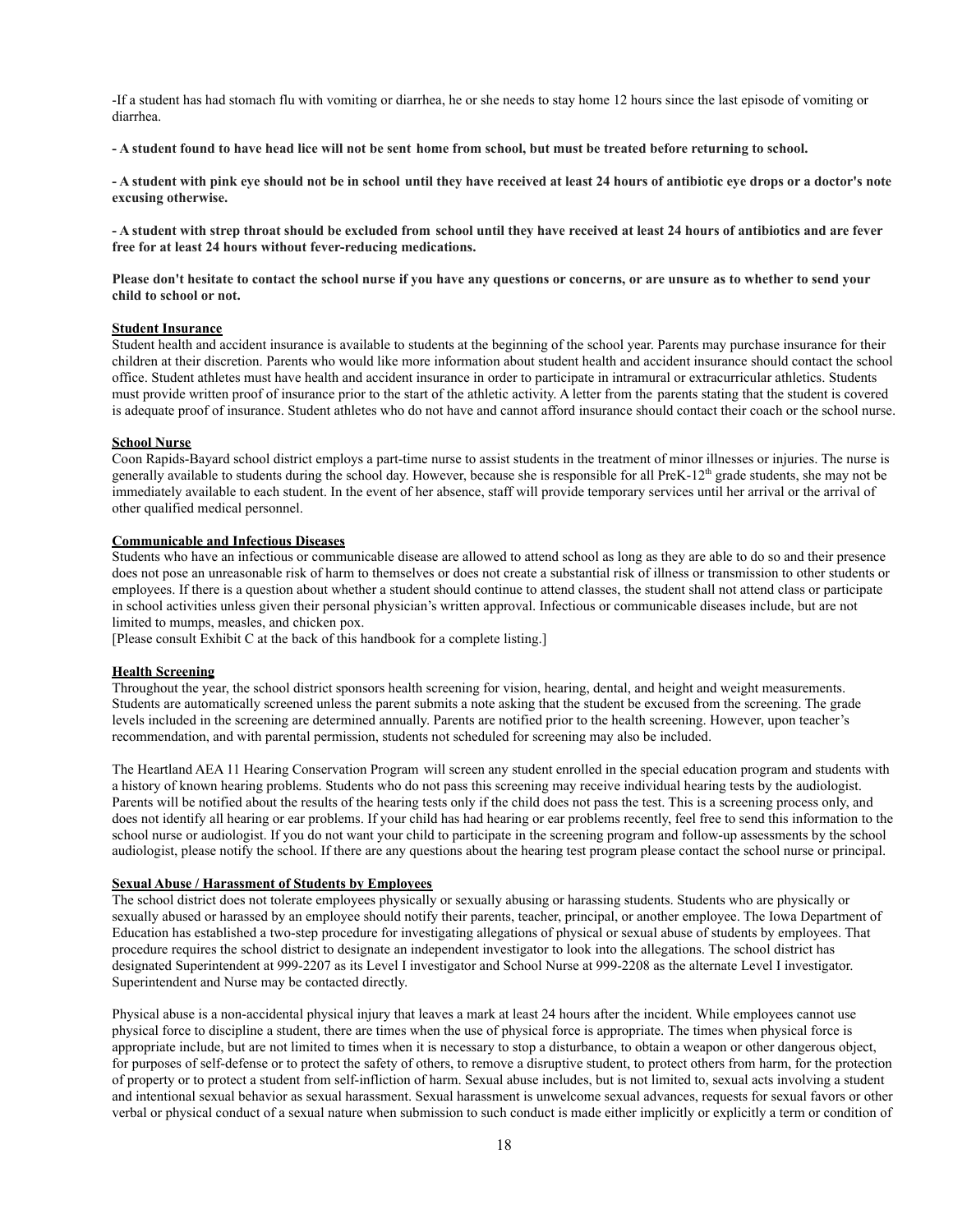the student's education or benefits; submission to or rejection of the conduct is used as the basis for academic decisions affecting the student; or the conduct has the purpose or effect of substantially interfering with a student's academic performance by creating an intimidating, hostile or offensive educational environment.

#### **Environmental Safety and Asbestos Notification**

The School Board of Directors is committed to providing a safe and healthy working environment for district students and employees. To this end the board is dealing with the issues of fire, asbestos, chemical right-to-know, radon, and lead regulations by complying with requirements well ahead of schedule. Asbestos has been an issue of concern for many years. The Asbestos Hazard Emergency Response Act of 1986 (AHERA) was designed to determine the extent of asbestos concerns in the schools and to act as a guide in formulating asbestos management policies for the schools.

A certified asbestos inspector as required by AHERA has inspected the school district facilities. The inspector located, sampled, and determined the condition and hazard potential of all material in the school facilities suspected of containing asbestos. The inspection and laboratory analysis records form the basis of the asbestos management plan.

A certified management planner has developed an asbestos management plan for the school district facilities which includes: notification letters, training for employees, a set of procedures designed to minimize the disturbance of asbestos-containing materials, and plans for regular surveillance of the materials. A copy of the management plans available for inspection in the superintendent's office.

#### **Physical Restraint of Students**

State Law forbids school employees from using corporal punishment against any student. Certain actions by school employees are not considered corporal punishment. Additionally, school employees may use "reasonable and necessary force, not designed or intended to cause pain" to do certain things, such as prevent harm to persons or property.

State law also places limits on school employees' abilities to restrain or confine and detain any student. The law limits why, how, where, and for how long a school employee may restrain or confine and detain a child. If a child is restrained or confined and detained, the school district must maintain documentation and must provide certain types of notice to the child's parent.

If you have any questions about this state law, please contact your school. The complete text of the law and additional information is available on the Iowa Department of Education's website: www.jowa.gov/educate and search for Timeout, Seclusion and Restraint.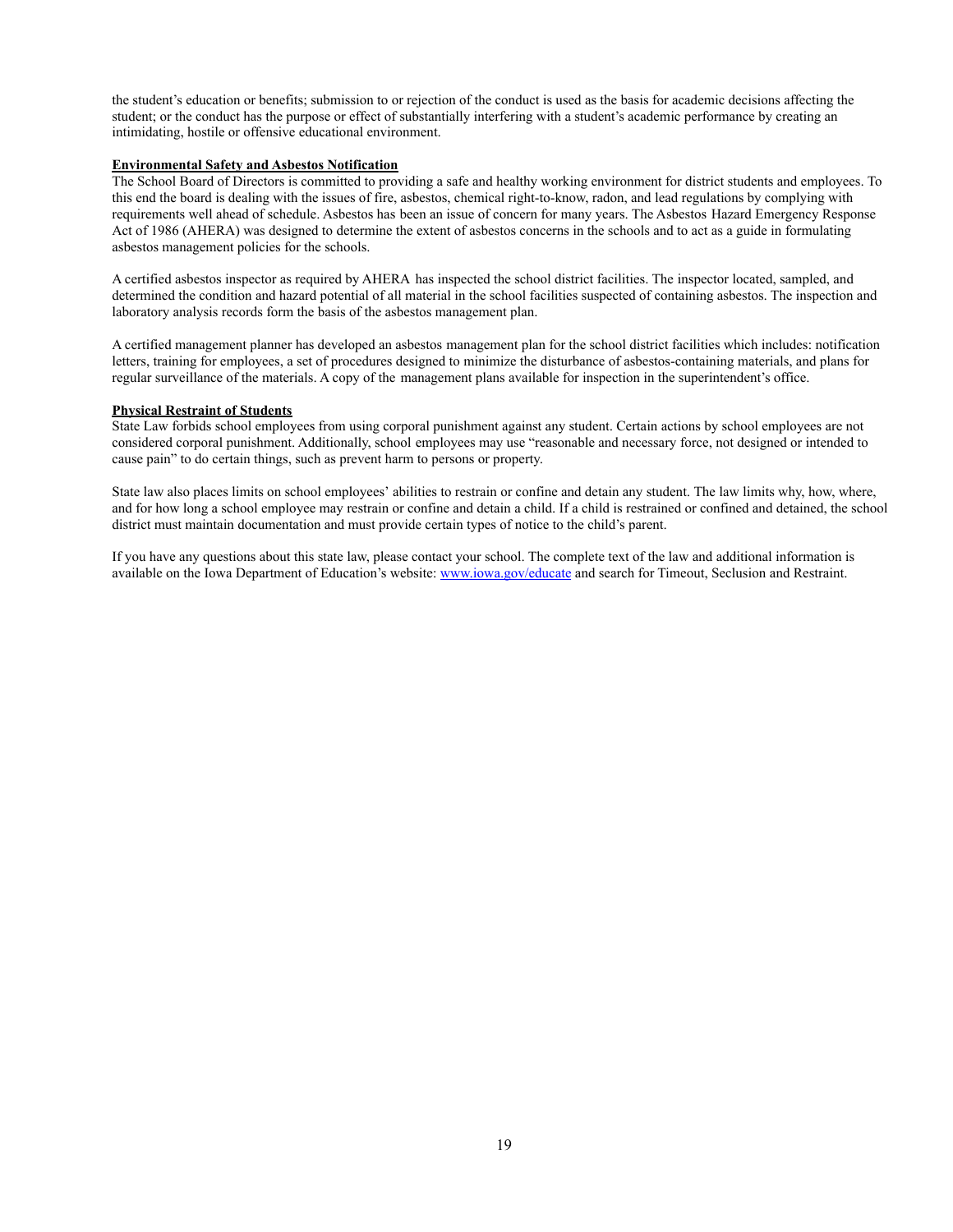# **STUDENT ACTIVITIES**

Participation in school activities is a privilege. The purposes of the school activity program are (1) to provide an outlet for student interest and abilities; (2) to contribute to the mental, physical, and social growth of the student; (3) to provide group activities; and (4) to foster leisure-time activities. Students will have the opportunity to participate in a school activity unless the activity is not offered, the activity is not an interscholastic activity, or the student cannot participate for disciplinary reasons.

#### **Assemblies**

The district sponsors assemblies throughout the school year. Attendance at these assemblies is a privilege. All students are to sit in their assigned seats during school assemblies. Students must act in an orderly fashion and remain quiet on their way to an assembly, during the assembly, and on their way back to the classroom after the assembly. Students will attend assemblies unless, for disciplinary reasons, the privilege is taken away. Students who are not attending assemblies shall report to the office during assembly time.

#### **Field Trips**

In certain classes, field trips and excursions are authorized and may be taken as an extension of the classroom to contribute to the achievement of the educational goals of the school district. If a field trip is required for a course, students are expected to attend the field trip. Absences in other classes or school activities due to attendance on field trips are considered excused absences. Prior to attending a field trip, students will generally return a note, authorizing the student's attendance, signed by the student's parents. Absences in other classes or school activities due to attendance on field trips or excursions are considered excused absences and will not count towards semester limits. Students should complete work in advance of their trip. While on field trips, students are guests and considered ambassadors and representatives of the school district. Students must treat employees, chaperones and guides with respect and courtesy.

#### **Activity Accounts (Student Funds and Fund Raising)**

Students may raise funds for school activities upon the recommendation of the building principal and the approval of the superintendent at least two weeks prior to the fund raising event or the start of a fund raising campaign. Funds raised remain in the control of the school district and the Board. School-sponsored student organizations must have the approval of the principal prior to spending the money raised. Classes who wish to donate a gift to the school district should discuss potential gifts with the principal prior to selecting a gift.

All money derived from school-sponsored activities shall be deposited in the activity fund under the proper division. Said activity fund shall operate under the supervision of the superintendent. All expenditures from the activity fund shall be authorized by the proper designated head of the activity and countersigned by the superintendent.

#### **Activity Bus (Pep Bus)**

The school district may sponsor an activity bus to transport students to school activities. A fee may be charged to students riding the activity bus. Riding on the activity bus is a privilege that can be taken away. Students who ride an activity bus must ride to and from the event on the bus. Students ride home on the activity bus unless prior arrangements have been made with the principal or the student's parent personally appears and requests to transport the student home. The activity bus may be canceled at any time prior to the scheduled departure due to insufficient student participation.

#### **Activity Calendar**

The calendar of activities and meetings will be kept in the principal's office. All items must receive the approval of the principal and the superintendent before being placed on the calendar as an official activity. A monthly calendar of events will be available to staff members each month and may be reviewed. Any changes in the monthly calendar are to be called to the attention of the principal. At the discretion of the principal, daily adjustments and/or conflict resolutions in the calendar may be necessary. A schedule of meeting dates and times will be arranged for those student activity groups that need to meet on a regular basis. Any student group planning an overnight activity will need prior approval of the Board of Directors.

#### **Church Night**

Wednesday evening is designated as 'Church Night' for Coon Rapids and Bayard churches. High school students are to be dismissed from all activities by 5:45 pm and out of the building by 6:00 pm on Wednesdays. There are to be no junior high practices or activities on Wednesdays.

#### **Class Officers**

Class meetings will be held annually to elect class officers for the school year. Each class will elect a president, vice president, a secretary, and a treasurer. These persons will lead and direct class activities and may be responsible for making some decisions for the class.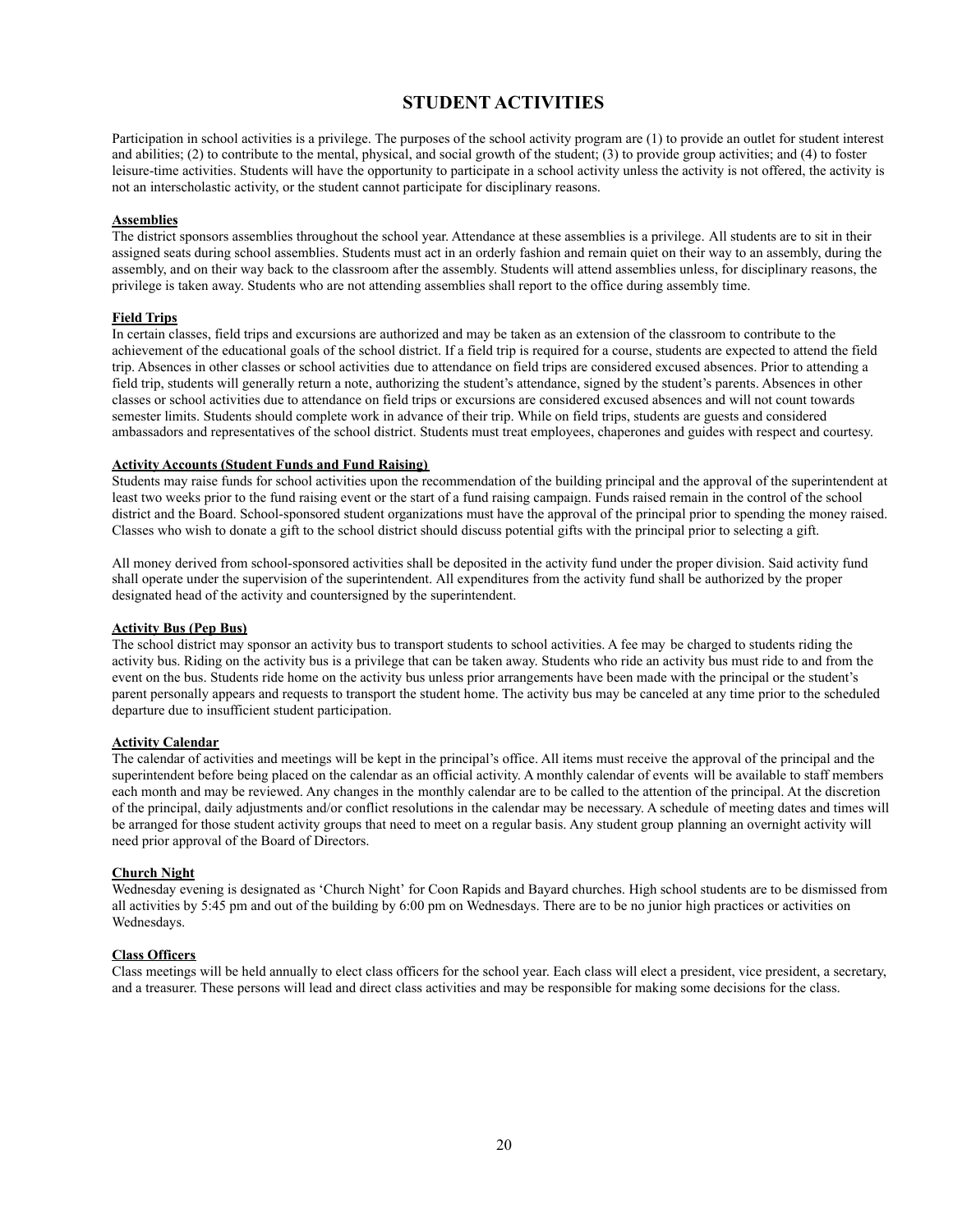#### **Student Council**

Student Council members are elected from each class in junior high (7-8) and senior high (9-12). These persons become the student/class representatives in student government, representing students in planning and carrying out a student activities program, providing student leadership, and acting as a liaison between students and the school administration. Students are encouraged to talk with their representatives so that they can better communicate ideas at the monthly student council meetings.

At the end of the school year, senior high elections are held for the following school year. An election for student council vice-president is also held then. This person becomes the student council president during his/her senior year. Persons elected to the student council will be expected to meet academic eligibility requirements and to meet the requirements for remaining in student council as outlined in the Code of Conduct Policy.

#### **Student Activity Tickets**

Students may purchase a student activity ticket for admission to certain school district activities. Students not wishing to purchase an activity ticket must pay regular prices to attend school district activities. Patrons wishing to purchase activity tickets should contact the school office.

#### **Student Social Events – Dances**

School-sponsored events shall be under the control and supervision of school personnel. Approval for an event shall be secured from the high school principal and the event shall be placed on the calendar before any public announcement is made. Hours, behavior, and activities related to school sponsored events shall be reasonable and proper.

#### **Use of School District Facilities by Student Organizations**

School district facilities are available during non-school hours to school-sponsored and non-school sponsored student organizations for the purpose of meetings or activities. Students wishing to use the school district facilities should contact their sponsor or the principal to reserve a room. School district policies, rules, and regulations are in effect during these meetings. There shall not be Sunday use of school facilities for meetings, practices, or rehearsals by student groups, teams, or organizations without advance approval of the building principal.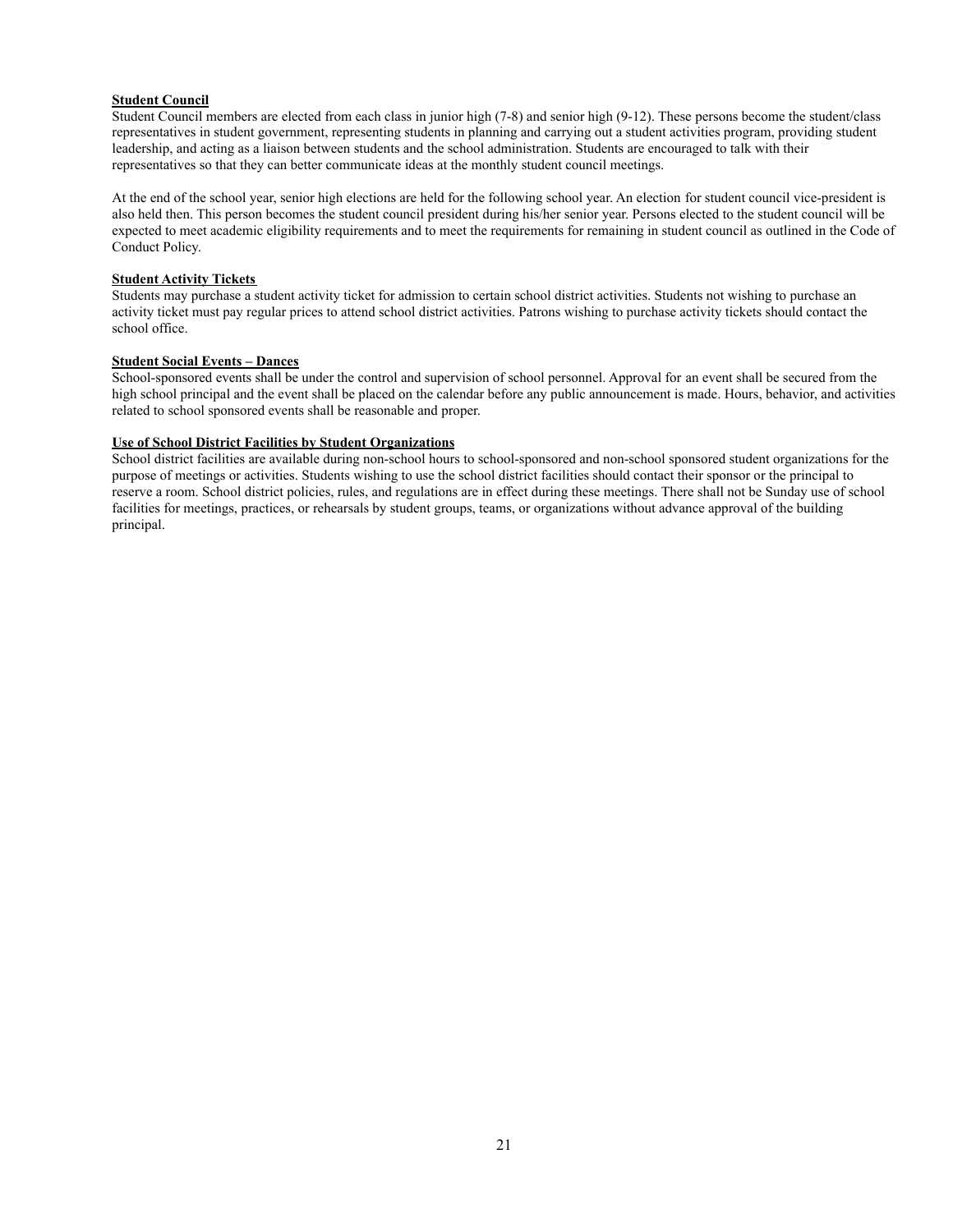# **STUDENT RECORDS**

Student records containing personally identifiable information, except for directory information, are confidential. For a complete copy of the school district's policy on student records or the procedure for filing a complaint, contact the board secretary in the superintendent's office.

The Family Educational Rights in Privacy Act (FERPA) affords parents and students over 18 years of age ("eligible students") certain rights with respect to the student's education records. They are:

- 1. The right to inspect and review the student's education records within 45 days of receipt of the request. Parents or eligible students should submit to the school principal a written request that identifies the record(s) they wish to inspect. The principal will make arrangements for access and notify the parent or eligible student of the time and place where the records may be inspected.
- 2. The right to request the amendment of the student's education records that the parent or eligible student believes is inaccurate or misleading. Parents or eligible students may ask the school district to amend a record that they believe is inaccurate or misleading. They should write the school principal, clearly identify the part of the record they want changed, and specify why it is inaccurate or misleading. If the district decides not to amend the record as requested by the parent or eligible student, the district will notify the parent or eligible student of the decision and advise them of their right to a hearing regarding the request for amendment. Additional information regarding the hearing procedures will be provided to the parent or eligible student when notified of the right to a hearing.
- 3. The right of consent to disclosures of personally identifiable information contained in the student's education records, except to the extent that FERPA authorizes disclosure without consent. One exception which permits disclosure to school officials with legitimate educational interests. A school official is a person employed by the school district as an administrator, supervisor, instructor, or support staff member (including health or medical staff, law enforcement personnel and certain volunteers); a person serving on the school board; a person or company with whom the district has contracted to perform a special task (such as an attorney, auditor, AEA employees, medical consultant, or therapist); or a parent or student serving on an official committee or student assistance team, or assisting another school official in performing his or her tasks. A school official has a legitimate educational interest if the official needs to review an education record in order to fulfill his or her professional responsibility. Upon request, the district discloses educational records without consent to officials of another school district in which a student seeks or intends to enroll.
- 4. The right to inform the school district the parent does not want directory information, as defined below, to be released. Any student over the age of eighteen or parent not wanting this information released to the public must make objection in writing by September 30th to the principal. The objection needs to be renewed annually.

NAME, ADDRESS, TELEPHONE LISTING, DATE AND PLACE OF BIRTH, E-MAIL ADDRESS, MAJOR FIELD OF STUDY, PARTICIPATION IN OFFICIALLY RECOGNIZED ACTIVITIES AND SPORTS, WEIGHT AND HEIGHT OF MEMBERS OF ATHLETIC TEAMS, DATES OF ATTENDANCE, DEGREES AND AWARDS RECEIVED, THE MOST RECENT PREVIOUS SCHOOL OR INSTITUTION ATTENDED BY THE STUDENT, PHOTOGRAPH AND LIKENESS AND OTHER SIMILAR INFORMATION.

In addition, two federal laws require local educational agencies (LEA's) receiving assistance under the Elementary and Secondary Education Act of 1965 (ESEA) to provide military recruiters, upon request, with three directory information categories – names, addresses, and telephone listings – unless parents have advised the LEA that they do not want their student's information disclosed without prior written consent.

5. The right to file a complaint with the U.S. Department of Education concerning alleged failures by the district to comply with the requirements of FERPA. The name and address of the office that administers FERPA is:

> Family Policy and Compliance Office, U.S. Department of Education, 400 Maryland Avenue SW, Washington, DC 20202-4605, or visit their website at <http://www.ed.gov/offices/OII/fpco/> for more information.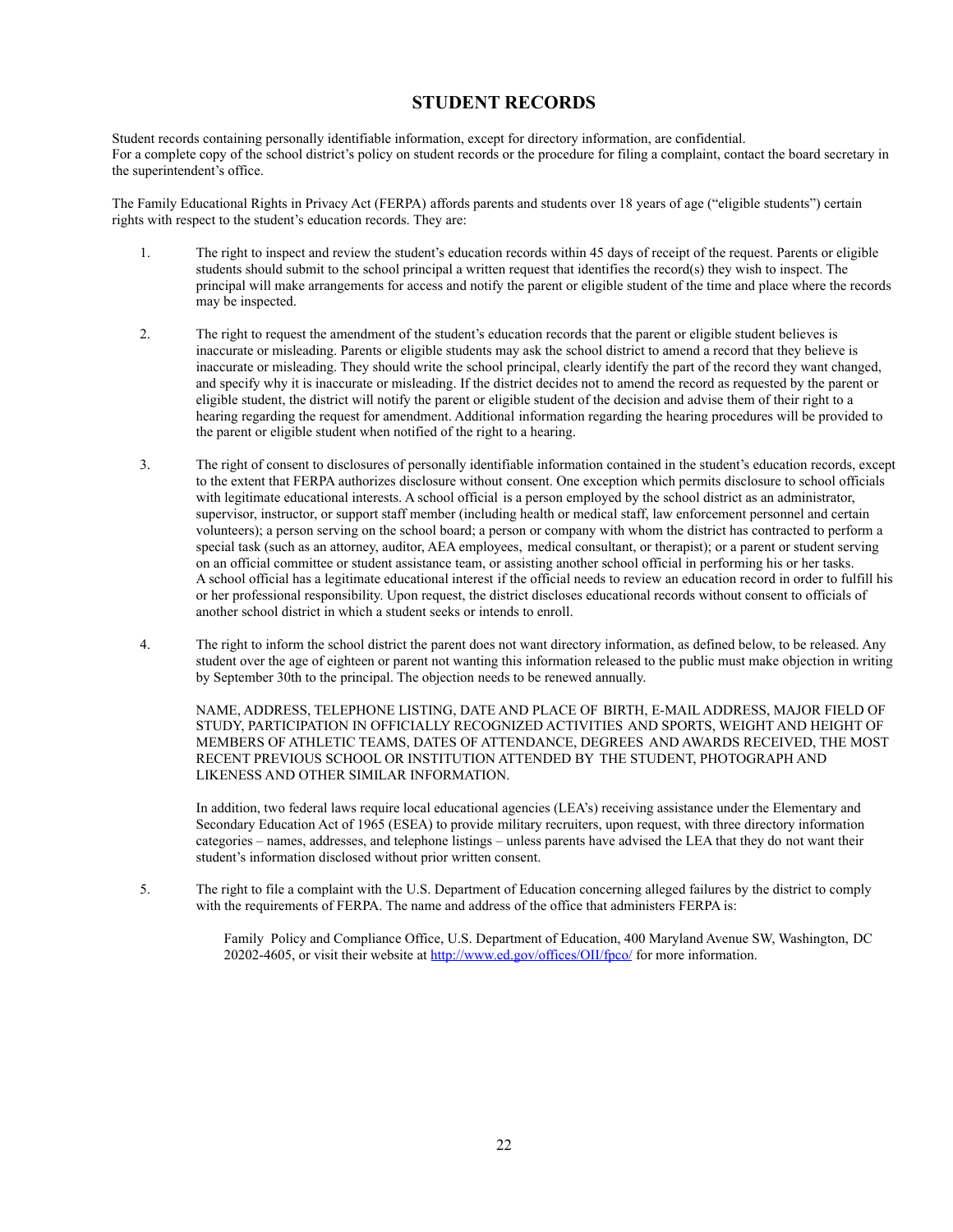### **CRUSADER P.R.I.D.E.**

**Our faculty and staff are committed to the district goals of teaching and displaying Crusader P.R.I.D.E. The goal of this school-wide plan is to equip students with meaningful academic, behavior, and social skillsets to successful school and life outcomes. This plan is also designed to create positive change within the school environment.**

**Crusaders will display their P.R.I.D.E through:**

**P – Preparation**

**R – Respect**

**I – Integrity**

**D- Determination**

**E – Excellence**

**To ensure that all Crusaders are successful, the district has provided expectations and procedures for classrooms, hallways, and other common areas within the school grounds (ie: sporting events, playground, before/afterschool, parking lot, etc…). Teachers and students will also be given pathway behavior expectations and strategies to reach goals. Flowcharts and matrices will be displayed throughout the building. The entire plan is available in the appendix.**

# **STUDENT RIGHTS and RESPONSIBILITIES**

#### **Statement of Guiding Principles for Students**

Each student has the right to use school as a means for self-improvement and individual growth. In doing so, he or she is expected to conduct his or her affairs in such a way as to assure other students the same opportunities without serving to restrict or otherwise inhibit their individual and collective rights.

Of equal importance is the right of school authorities to prescribe and control – consistent with fundamental and constitutional safeguards – student conduct in the schools.

In exercising this right, building principals, working with staff and students, will attempt to achieve the objectives and follow procedures set forth by board policies and administrative regulations pertaining to the various aspects of student rights, student conduct, and student discipline.

The primary objective is the proper recognition and preservation of the student's constitutional rights and allowance for such rights:

**Freedom of Expression** – Students may freely express their points of view provided they do not seek to coerce others to join in their mode of expression and provided also that they do not otherwise intrude upon the rights of others during school hours.

**Personal Appearance** – Restriction on a student's hair style or his manner of dress will be determined where there is a "clear and present" danger to the student's health and safety, causes an interference with work, or creates classroom or school disorder" as a result of such hair style or manner of dress. Participation in voluntary activities may necessitate specific requirements for approved grooming and dress due to the nature of the activity.

**Right to Petition** – Students are allowed to present petitions to the administration at any time. Collecting signatures on petitions is limited to before and after school hours. No student will be subjected to disciplinary measures of any nature for signing a petition addressed to the administration – assuming that the petition is free of obscenities, libelous statements, personal attack, advocacy of behavior which poses a probable threat of disruption to the regular school program, and is within the bounds of reasonable conduct.

**Student Due Process Rights** – Students are to have clearly established means by which "administrative due process" is available to see that the individual's rights are protected. Students are to be involved, singly and collectively, as citizens of the school with the attendant rights of such citizenship and corresponding responsibilities for the proper conduct of their own affairs and those of the other students.

#### **Guidelines for Success**

Staff and parents will strive to work together in providing guidance and encouragement for student success. Everyone will be treated with respect and dignity. Any behavior or action that helps someone to grow and mature will be encouraged. Staff will keep students focused on our school guidelines **(Crusader P.R.I.D.E.).**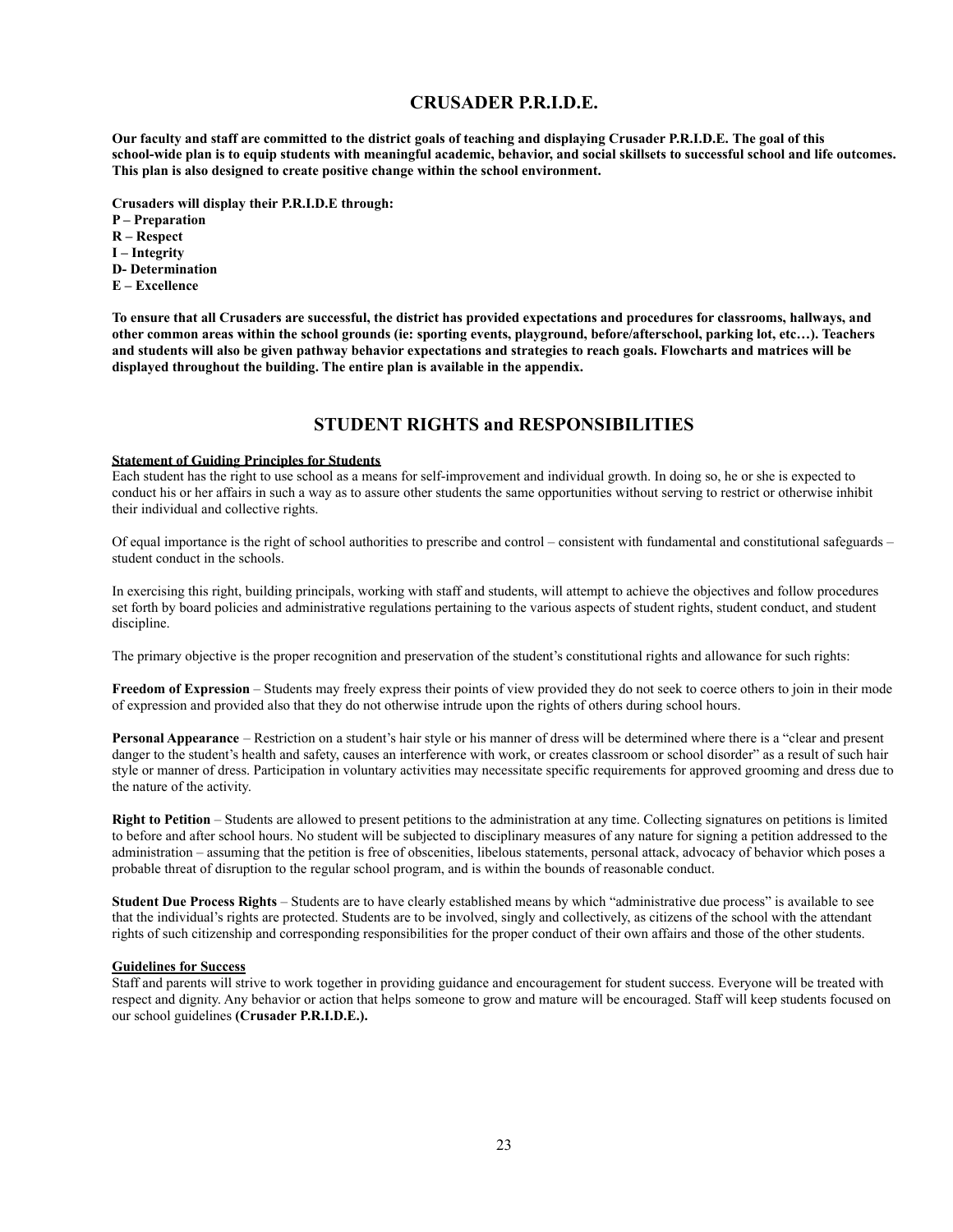#### **Staff Guidelines for Teaching Responsibility and Discipline**

All staff members contribute to Coon Rapids-Bayard Junior-Senior High School's friendly, inviting environment. We set the tone through our actions and attitudes. Our continuous support and encouragement of students will be demonstrated through four important procedures:

- **1. We will teach students expectations for responsible behavior in every school environment by relating student actions to our guidelines for success. We will encourage students to follow the P.R.I.D.E. model.**
- 2. We will provide positive feedback to students when they are meeting expectations and following the guidelines for success.
- **3. When minor misbehavior occurs, staff will consider misbehavior as a teaching opportunity, responding with calm, consistent corrections or consequences, by following the CR-B Behavior Flowchart. The flowchart is included in the appendix.**
- 4. We will work collaboratively to solve problems that are chronic or severe in nature

#### **Student Responsibilities**

**Students at Coon Rapids-Bayard High School will take P.R.I.D.E in their efforts to follow our guidelines for success, as previously listed. In the classroom, students will follow the teacher's classroom rules. Because each teacher structures the learning environment a little differently, teachers will clearly communicate their expectations.**

**As we implement our basic classroom management procedures, we know that the great majority of our students will strive to meet our expectations for self-discipline and responsibility. However, we also know that no single set of procedures will work to help every student develop the behavioral skills and attitudes needed to be successful in school. Therefore, we have designed a series of interventions for students who have not been motivated by our school-wide procedures.**

#### **Student Misbehavior**

Students are expected to follow the rules and regulations that are necessary to carry on an orderly classroom and safe school environment. The following infractions are considered to be severe in nature and will be deemed as a "major incident" and will be an automatic office referral. The minimum action will be the issuance of a "misconduct report." Very serious or habitual offenses could result in an in-school suspension, out-of-school suspension, or a recommendation of expulsion.

- **● Physically dangerous behavior: fighting, assault, physical intimidation;**
- **● Initiations, Hazing, Harassment or Bullying of other students, school personnel, or volunteers;**
	- o First offense misconduct report and three-day out-of-school suspension.
	- **o** Second offense (at any time while enrolled in grades 7-12) misconduct report and referral to Board for expulsion.
- **● Illegal acts, including but not limited to destruction of school or personal property, vandalism, possession of controlled substances on school grounds or at school activities, etc.;**
	- o In addition to the sample items listed above, the use of toilet paper to deface school property falls in this category. Students found to be participating in this act of vandalism shall be punished according to this policy.
- **● Insubordinate behavior;**
	- **o** Insubordinate behavior is defined as the direct and immediate refusal to comply with a staff member's reasonable instruction within a specified time period.
- **● Disruptive influence on the educational setting;**
- **● Inappropriate use of cell phones.**
- **● Improper language or disrespect to the dignity of other students or school personnel.**
	- **o** Includes swearing, making of threats, insults**.**

**Other behavior that is not consistent with this handbook, may result in a Major Incident Report. Teachers and Administrators will refer to the Behavior Flow Chart for referrals and interventions.**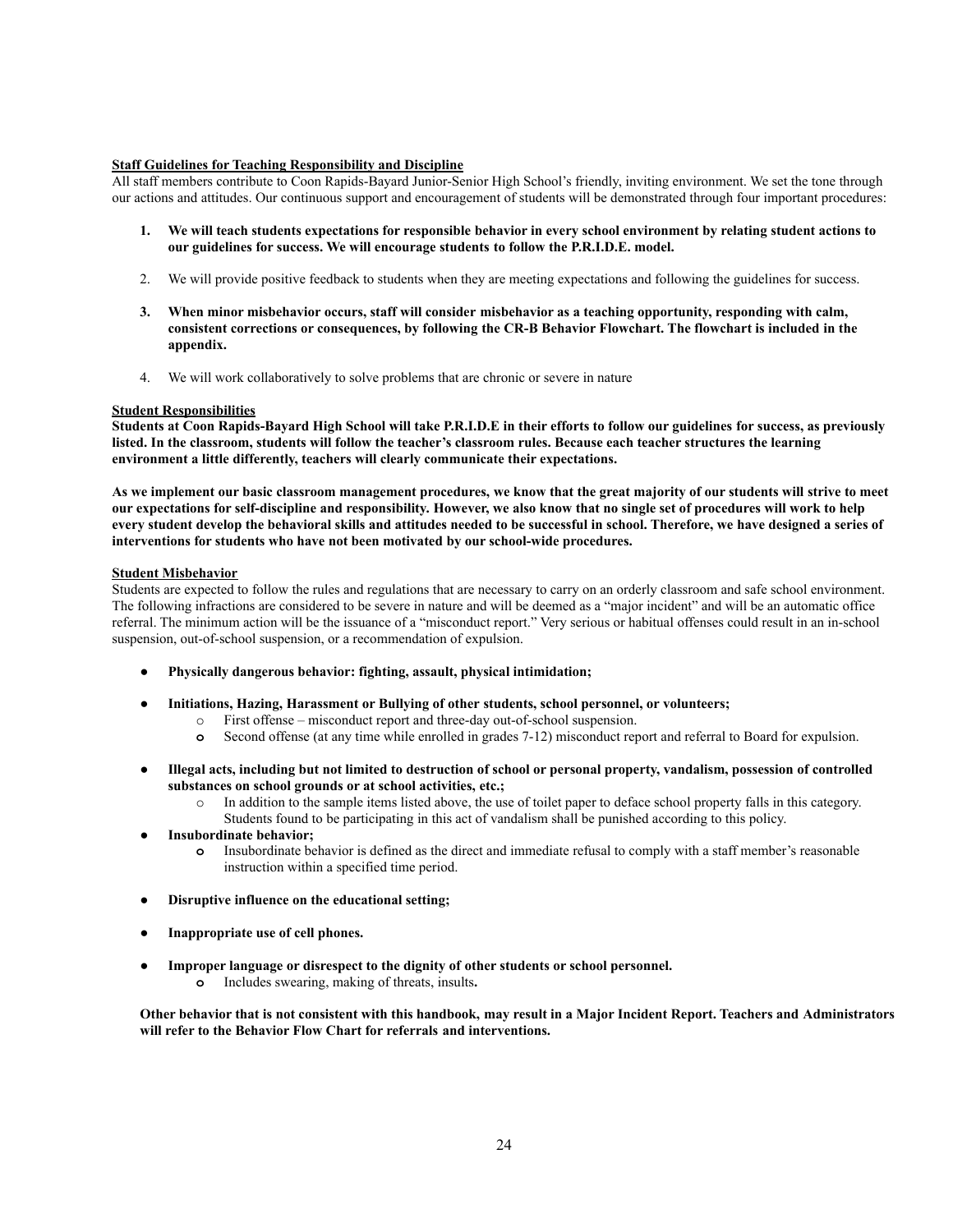#### **Student Suspension**

Certain violations can result in a student being suspended from school. Severe violations may result in an out-of-school suspension. Students who are placed on suspension are responsible for obtaining all make-up work they miss while they are on suspension. Credit will not be given if work is not completed at the end of the suspension. Tests missed as a result of suspension will be made up the day the student returns to school after the suspension.

The principal or his/her designee may temporarily suspend a student for a period usually not to exceed 3 days for disciplinary reasons by following due process procedures. The superintendent or principal may extend the suspension for a total of no more than 10 days. Suspensions may either be in-school or out-of-school. An in-school suspension is the temporary isolation of a student from one or more classes while under administrative supervision. Out-of-school suspension is the removal of a student from the school environment for periods of short duration.

#### **Detention for Misbehaviors**

Detention means the student's presence is required during non-school hours for disciplinary purposes. The student can be required to appear prior to the beginning of the day or after school has been dismissed for the day. Detentions are to be served the same day or the next day following the infraction. It is the responsibility of the student serving detention to arrange his or her own transportation home. All detentions must be served before a student will be allowed to enroll in classes the next school year.

Students should fully understand that any school employee has the authority to correct misbehavior at any time. For example, it is possible that a teacher or other employee may assign a detention to, or make an office referral of, someone who is not in any of his/her classes.

#### **Due Process**

Students have the right to due process in any action. If questions arise, the principal should schedule a conference with all parties. The student has the right to be represented by counsel for advice. Students may be referred immediately to the Board of Directors with a recommendation for expulsion if the student violation of school rules or safety standards is serious enough to warrant considering expulsion and bypassing other disciplinary interventions.

Due process has occurred when the student has been given:

- 1. Oral and/or written notice of the charges;
- 2. The opportunity to admit or deny such charges;
- 3. An explanation of the evidence against the student if he/she denies the charges;
- 4. An opportunity to explain the situation.

#### **Student Searches**

In order to protect the health and safety of students, employees and visitors to the school district and for the protection of the school district facilities, students and their belongings and school-owned lockers and desks may be searched and inspected. A search of a student will be justified when there are reasonable grounds for the suspicion that the search will turn up evidence that the student has violated or is violating the law or school district policy, rules, or regulations affecting school order.

Reasonable suspicion may be formed by considering factors such as:

- eyewitness observation by employees;
- information received from reliable sources;
- suspicious behavior by the student; or
- the student's past history and school record, although this factor alone is not sufficient to provide the basis for reasonable suspicion.

A search will be permissible in its scope or intrusiveness when the measures adopted are reasonably related to the objectives of the search. Reasonableness of scope or intrusiveness may be determined based on factors such as the following:

- the age of the student;
- the sex of the student
- the nature of the infraction; and
- the emergency requiring the search without delay.

The student's body and/or personal effects (e.g. purse, backpack, etc.) may be searched when a school official has reasonable suspicion to believe the student is in possession of illegal or contraband items or has violated school district policies, rules, regulations, or the law affecting school order. **The school reserves the right to bring in a drug dog for random searches throughout the year.**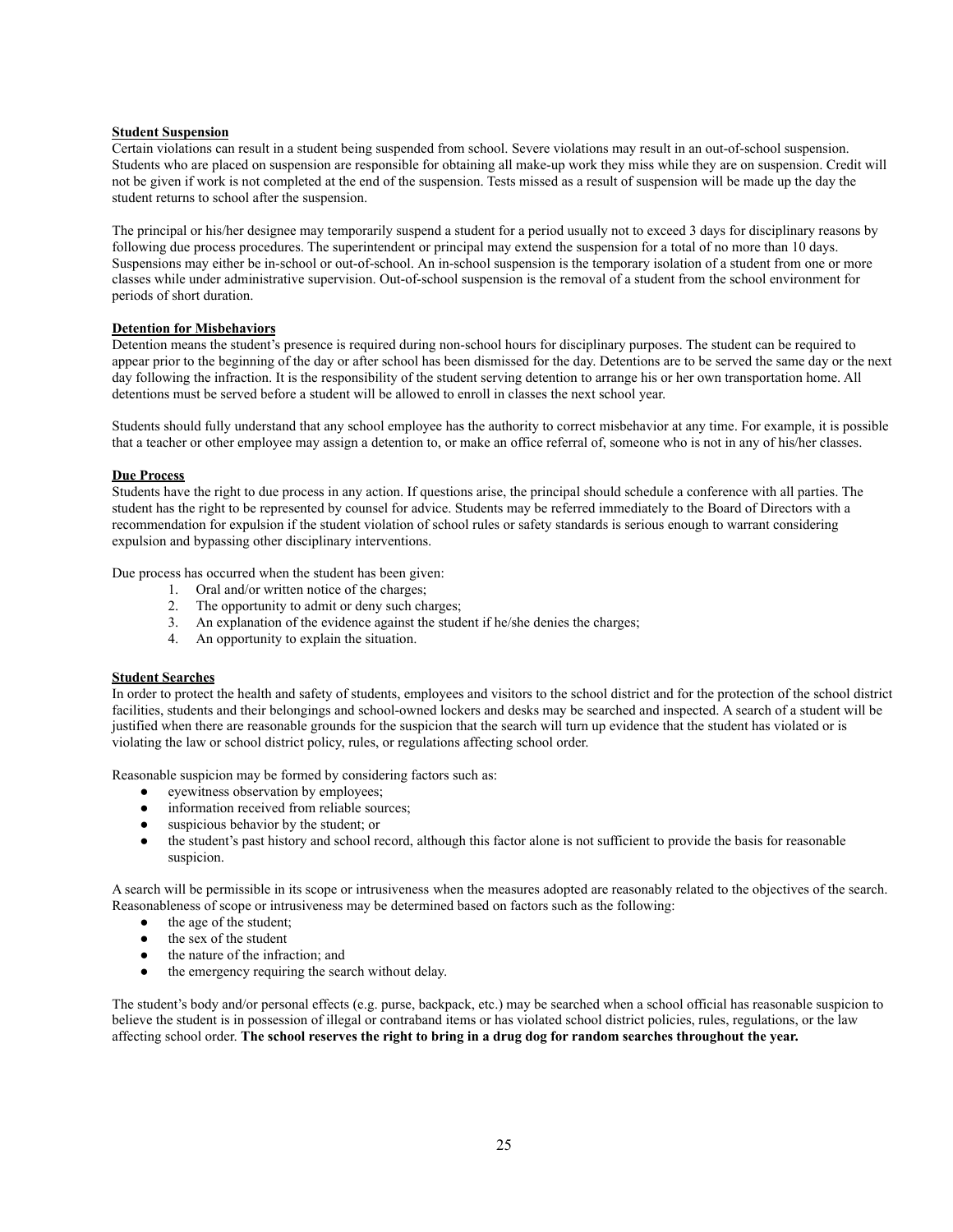Personally intrusive searches will require more compelling circumstances to be considered reasonable. If a pat-down search or search of a student's garments (such as jackets, socks, pockets, etc.) is conducted, it will be conducted in private by a school official of the same sex as the student and with another adult witness of the same sex present, when feasible. A more intrusive search, short of a strip search, of the student's body, handbags, book bags, etc. is permissible in emergency situations when the health and safety of students, employees, or visitors are threatened. Such a search may only be conducted in private by a school official of the same sex as the student, with an adult of the same sex present unless the health or safety of the students will be endangered by the delay which may be caused by following these procedures.

Students are permitted to park on school premises as a matter of privilege, not of right. The school retains the authority to conduct routine patrols of the student parking lots. The interior of a student's automobile on the school premises may be searched if the school official has reasonable and articulable suspicion to believe that illegal, unauthorized or contraband items are contained inside.

#### **Initiations, Hazing and Harassment**

Harassment and abuse are violations of school district policies, rules, and regulations and, in some cases, may also be a violation of criminal and other laws. The school district has the authority to report students violating this rule to law enforcement officials.

Students who feel they have been harassed or bullied should:

- Communicate to the harasser or bully that the student expects the behavior to stop, if the student is comfortable doing so. If the student needs assistance communicating with the harasser or bully, the student should ask a teacher, counselor, or principal to help.
- If the harassment or bullying does not stop, or the student does not feel comfortable confronting the harasser or bully, the student should:
	- $\checkmark$  Tell a teacher, counselor, or principal; and
	- $\checkmark$  Write down exactly what happened, keep a copy and give another copy to the teacher, counselor, or principal, including;
		- - what, when, where it happened; who was involved;
			-
			- exactly what was said or what the harasser or bully did;
			- witnesses to the harassment or bullying;
			- what the student said or did, either at the time or later;
			- how the students felt; and
			- how the harasser or bully responded.

Sexual harassment may include unwelcome sexual advances, requests for sexual favors and other verbal or physical conduct of a sexual nature. Harassment or bullying on the basis of age, color, creed, national origin, race, religion, marital status, sex, sexual orientation, gender identity, physical attributes, physical or mental ability or disability, ancestry, political party preference, political belief, socioeconomic status, familial status includes conduct of a verbal or physical nature that is designed to embarrass, distress, agitate, disturb or trouble persons when:

- Places the student in reasonable fear of harm to the student's person or property;
- Has a substantial detrimental effect on the student's physical or mental health;
- Has the effect of substantially interfering with the student's academic performance; or
- Has the effect of substantially interfering with the student's ability to participate in or benefit from the services, activities, or privileges provided by a school.

#### **Student Lockers and Desks**

Student lockers and desks are the property of the school district. Students shall use the lockers and desks assigned to them for storing their materials and personal items necessary for attendance at school; **backpacks and large coats will not be allowed in classrooms**. It is the responsibility of each student to keep the student's assigned locker and desk clean and undamaged. The expenses to repair damage done to a student's locker and desk are charged to the student.

Although school lockers, desks, and other spaces are temporarily assigned to individual students, they remain the property of the school district at all times. The school district has a reasonable and valid interest in insuring the lockers, desks, and other spaces are properly maintained. For this reason, lockers, desks, and other spaces are subject to unannounced inspections and students have no legitimate expectations of privacy in the locker, desk, or other space. Periodic inspections of all or a random selection of lockers, desks or other space may be conducted by school officials in the presence of the student or another individual. Any contraband discovered during such searches shall be confiscated by school officials and may be turned over to law enforcement officials.

The contents of a student's locker, desk, or other space (coat, backpack, purse, etc.) may be searched when a school official has a reasonable and articulable suspicion that the contents contain illegal or contraband items or evidence of violation of law or school policy or rule. Such searches should be conducted in the presence of another adult witness when feasible.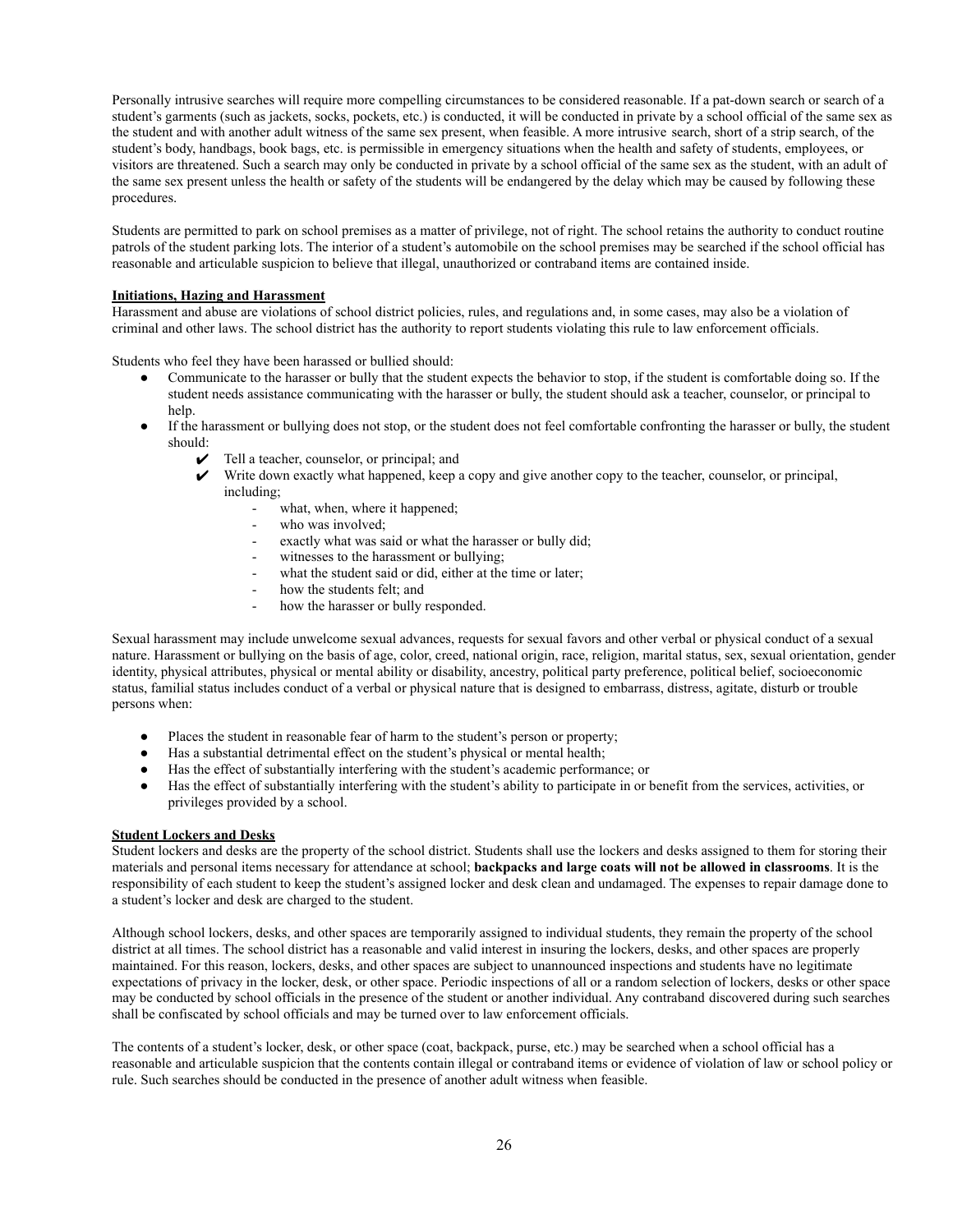#### **Threats of Violence**

All threats of violence, whether oral, written, or symbolic, against students, employees, visitors, or to school facilities are prohibited. All such threats will be promptly investigated. Law enforcement may be contacted. Threats issued and delivered away from school or school activities may be grounds for disciplinary action if the threat impacts the orderly and efficient operation of the school.

Students engaging in threatening behavior will face disciplinary consequences up to and including expulsion.

The following factors will be considered in determining the extent to which a student will be disciplined for threatening or terroristic behavior: the background of the student, including any history of violence or prior threatening behavior; the student's access to weapons of any kind; the circumstances surrounding the threat; the age of the student; the mental and emotional maturity of the student; cooperation of the student and his or her parent(s) or guardian(s) in the investigation; the existence of the student's juvenile or criminal history; the degree of legitimate alarm or concern in the school community created by the threat; and other relevant information from any credible source.

#### **Internet Appropriate Use Policy**

Because technology is a vital part of the school district curriculum, the Internet will be made available to employees and students. Appropriate and equitable use of the Internet will allow employees and students to access resources unavailable through traditional means.

Students will be able to access the Internet with staff supervision. Individual usernames and passwords will be issued to students.

The Internet can provide a vast collection of educational resources for students and employees. It is a global network which makes it impossible to control all available information. Because information appears, disappears and changes constantly, it is not possible to predict or control what students may locate. The school district makes no guarantees as to the accuracy of the information received on the Internet. Although students will be under teacher supervision while on the network, it is not possible to constantly monitor individual students and what they are accessing on the network. Some students might encounter information that may not be of educational value. Student Internet records and access records are confidential records treated like other student records. Student Internet activities will be monitored by the school district to ensure students are not accessing inappropriate sites that have visual depictions that include obscenity, child pornography or are harmful to minors. (The school district will use technology protection measures to protect students from inappropriate access.)

Employees and students will be instructed in the appropriate use of the Internet. Parents will be required to sign a permission form to allow their student's access to the Internet. Students will sign a form acknowledging they have read and understand the Internet Acceptable Use policy and understand the consequences for violation of the policy or regulations.

Students will be expected to abide by the following etiquette when working on any electronic device:

- The use of the network is a privilege and may be taken away for violation of Board policy or regulations. As a user of the Internet, students may be allowed access to other networks. Each network may have its own set of policies and procedures. Students will abide by the policies and procedures of these other networks.
- Students will respect all copyright and license agreements.
- Students will cite all quotes, references, and sources.
- Students will only remain on the system long enough to get needed information.
- Students will apply the same privacy, ethical and educational considerations utilized in other forms of communication.
- Student use of electronic mail may be monitored by staff.
- Students accessing Internet services that have a cost involved will be responsible for payment of those costs.

The student whose name an electronic information service account is issued is responsible for its proper use at all times. The student shall keep passwords, personal account numbers, home addresses, and telephone numbers private. The student shall use the electronic information services only under their account.

- The district's electronic information services shall be used for purposes related to education. Any information placed and/or transmitted using the district's service is subject to review by authorized district personnel. Commercial, political, and/or business use of the district's services is strictly prohibited.
- The student shall not enter any chat room, unless granted permission by a staff member.
- The student shall not buy sell any goods or services through the use of the district's Internet services.
- The student must be on the "eligible" academic list to use the district's Internet services. If a student is academically ineligible, that student must have express written permission from a teacher to use the Internet for a specific assignment, or must be accompanied by his or her teacher.
- No student shall transmit, enter sites, and/or store information which contains material that is illegal, threatening, obscene, disruptive, or sexually explicit, or that could be construed as harassment or disparagement of others based on their race, national origin, sex, sexual orientation, age, disability, religion, or political beliefs.
- Copyrighted materials may not be placed on the system without the author's permission.
- Uploading, downloading, creating computer viruses and/or any malicious attempt to harm or destroy district equipment, materials or the data of another user will be considered vandalism.
- Students shall not access computer accounts other than their own. Only students in grades 7-12 may access electronic mail before or after school, but not during the regular school day.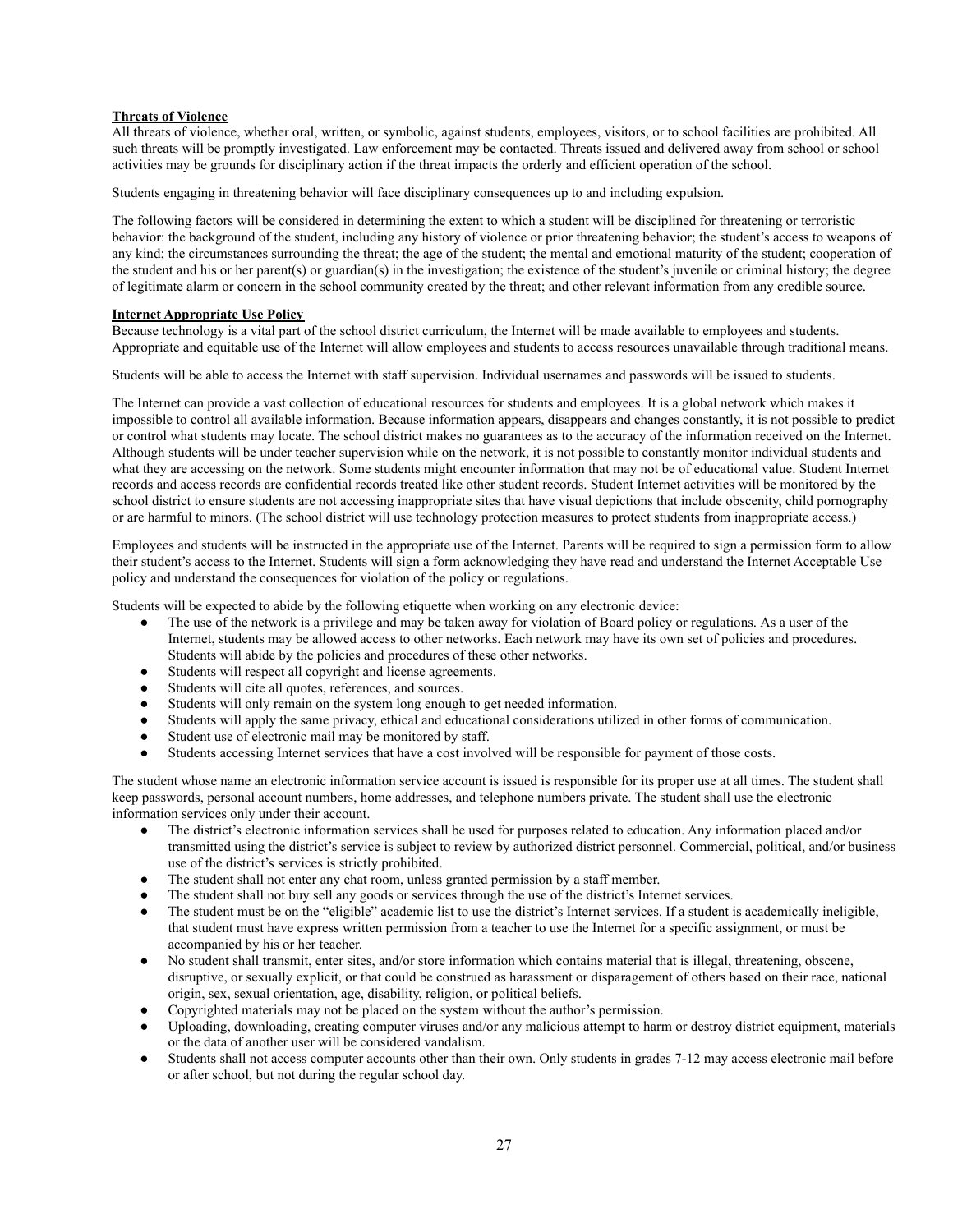#### **Dress Code**

There is a strong connection between academic performance, students' appearance and student conduct. Inappropriate student appearance may cause material and substantial disruption to the school environment or present a threat to the health and safety of students, employees and visitors on school grounds. Students are expected to adhere to reasonable levels of cleanliness and modesty. Students are expected to wear clothing that is appropriate to their age level and does not disrupt the school or educational environment.

- 1. Clothing with vulgar writing or "double meaning" messages will not be tolerated.
- 2. Clothing advertising alcoholic beverages or tobacco will not be worn at school.
- 3. Shorts and skirts may be worn as long as they reach or extend past the length of a student's closed fist knuckles while arms extend downward.
- 4. Upper body clothing should cover the body from both shoulders to the waist.
- 5. Hats/hoods/bandanas/stocking caps may not be worn in the building during the school day. Large coats and blankets may not be worn in a classroom without permission of the teacher. Large coats, hats and blankets will be placed in the locker upon arrival to school, or left in the student vehicle.
- 6. Undergarments should not be visible when wearing any type of clothing

#### **Care of School Property**

Students are expected to take care of school property including desks, chairs, books, lockers and school equipment. Vandalism is not tolerated. Students found to have destroyed or otherwise harmed school property may be required to reimburse the school district. In certain circumstances, students may be reported to law enforcement officials.

#### **Student Vehicles**

Students driving motor vehicles to school will be required to conform to state laws and city ordinances and to the following rules pertaining to the school driveways and parking lots:

- **1. Loitering is not allowed in school parking lots and driveways for students upon arrival of the school day.**
- 2. Driving any vehicle during the school day is strictly forbidden. No student car is to be used unless permission is given by the principal.
- 3. Upon arrival at school, cars should be parked in an appropriate parking space to ensure proper traffic flow. Students should park in spaces not reserved for handicapped, fire lanes, bus loading, or staff. Students are encouraged to remove keys and lock cars prior to entering the building.
- 4. Following dismissal, students should exercise extreme care in leaving the parking lot as many pedestrians will be present.
- 5. Permission may be granted by the shop instructor for parking on the east side of the school building and must be class-related.

Driving motor vehicles to school is a privilege. Abuse of the above guidelines may result in the loss of this privilege.

#### **Hall Passes**

**Students must have permission to be in the hallways when classes are in session. Students may receive written permission to pass in the hallway. Students who fail to present a written and signed pass from a staff member will not be allowed passing privileges. Teachers will also require that students sign out in their respective rooms before leaving. Students are expected to follow the P.R.I.D.E matrix for hallway expectations (see appendix).**

#### **Illegal Items Found in School or in Student's Possession**

Students are prohibited from distributing, dispensing, manufacturing, possessing, using, and being under the influence of alcohol, drugs, or look-alike substances; and possessing or using tobacco, tobacco products, or look-alike substances. Weapons are not allowed on school grounds or at school activities including hunting rifles even if unloaded and locked in cars with the exception of weapons in the control of law enforcement officials, or those being used for educational purposes and approved by the principal. Students bringing firearms to school or possessing firearms at school will be expelled for not less than one year. Parents of students found in violation of this policy may be contacted, and the student may be reported to law enforcement officials.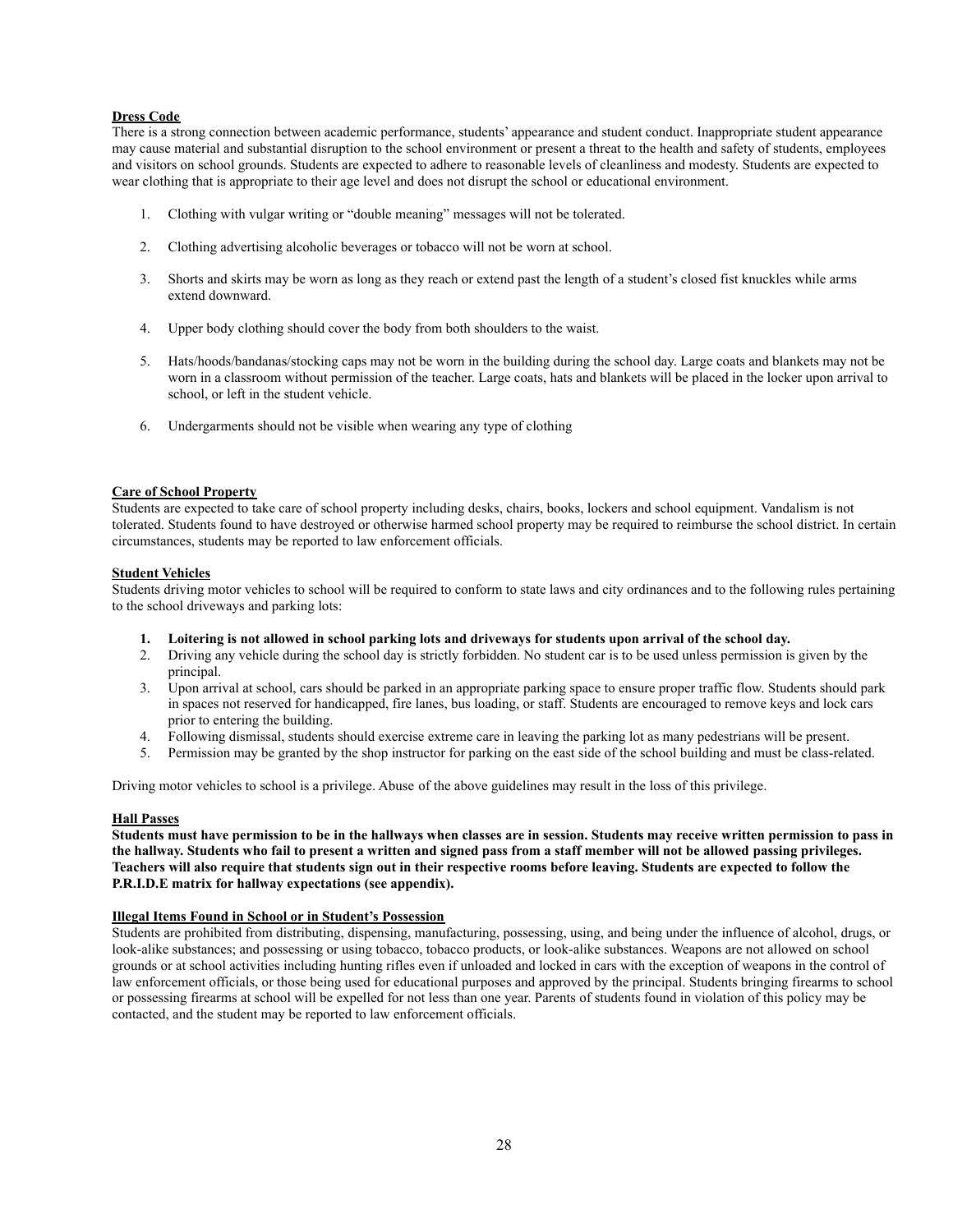#### **Cheating**

Cheating will not be tolerated in the CR-B Junior-Senior High School. Students are expected to do their own schoolwork. Cheating by looking at another student's schoolwork, copying others' work, copying from other sources (**plagiarism)**, or similar cheating is not tolerated.

- The **first time** a student is caught cheating (in any class) on a test, daily paper assignment, quiz, or other assigned class work, the paper will be picked up, the student's parents will be notified, and the student will receive a zero with no credit for that assignment, quiz, or test.
- The **second time** a student is caught cheating, he/she will fail that class for the quarter.
- The **third time** a student is caught cheating, he/she will fail that class for the semester. "That class" is defined as the one in which the student was caught cheating.

#### **Dual Enrolled Students**

Home school or home school assistance programs students enrolled in classes or participating in school activities in the school district are subject to the same policies, rules, and regulations as other students and are disciplined in the same manner as other students. Dual enrollment students interested in participating in school activities or enrolling in classes should contact the high school principal.

#### **Posting of Information**

Students who wish to post or distribute information must receive permission from the principal at least one day before the posting or distribution. This applies whether the information deals with school-sponsored or nonschool-sponsored activities. The principal can explain or answer questions regarding school rules on posting and distributing materials.

#### **Student Complaints**

Students may file a complaint regarding school policies, rules, and regulations or other matters by complying with the following procedure. This procedure is strictly followed except in extreme cases.

- If an employee is involved, discuss the complaint with the employee within two days of the incident;
- If unsatisfied with the employee's response, or if there is no employee involved, talk to the principal within two school days of the employee's response or the incident.
- If unsatisfied with the principal's response, talk to the superintendent within two days of the principal's response;
- If unsatisfied with the superintendent's response, students may request to speak to the board within two days of the superintendent's response. The board determines whether it will address the complaint.

#### **Student Publications**

Students may produce official school district publications as a part of the curriculum under the supervision of a faculty advisor or the principal. Official school district publications include, but are not limited to, the school newspaper and yearbook. Expression made by students, including student expression in the school district publications, is not an expression of official school district policy. The school district, the board, and the employees are not liable in any civil or criminal action for student expression made or published by students unless the employees or board have interfered with or altered the content of the student speech or expression. Copies of the school district publication code can be obtained from the Board Secretary.

A faculty advisor supervises student writers to maintain professional standards of English and journalism and to comply with the law including, but not limited to, the restrictions against unlawful speech. No student shall express, publish, or distribute in an official school district publication, material that is:

- obscene
- libelous
- slanderous; or
- encourages students to:
	- o commit unlawful acts;
	- o violate school district policies, rules, or regulations;
	- o cause the material and substantial disruption of the orderly and efficient operation of the school or school activity;
	- o disrupt or interfere with the education program;
	- o interrupt the maintenance of a disciplined atmosphere; or
	- o infringe on the rights of others.

Students who believe they have been unreasonably restricted in their exercise of expression in an official student publication should follow the complaint procedure outlined in the "Miscellaneous" section of this handbook.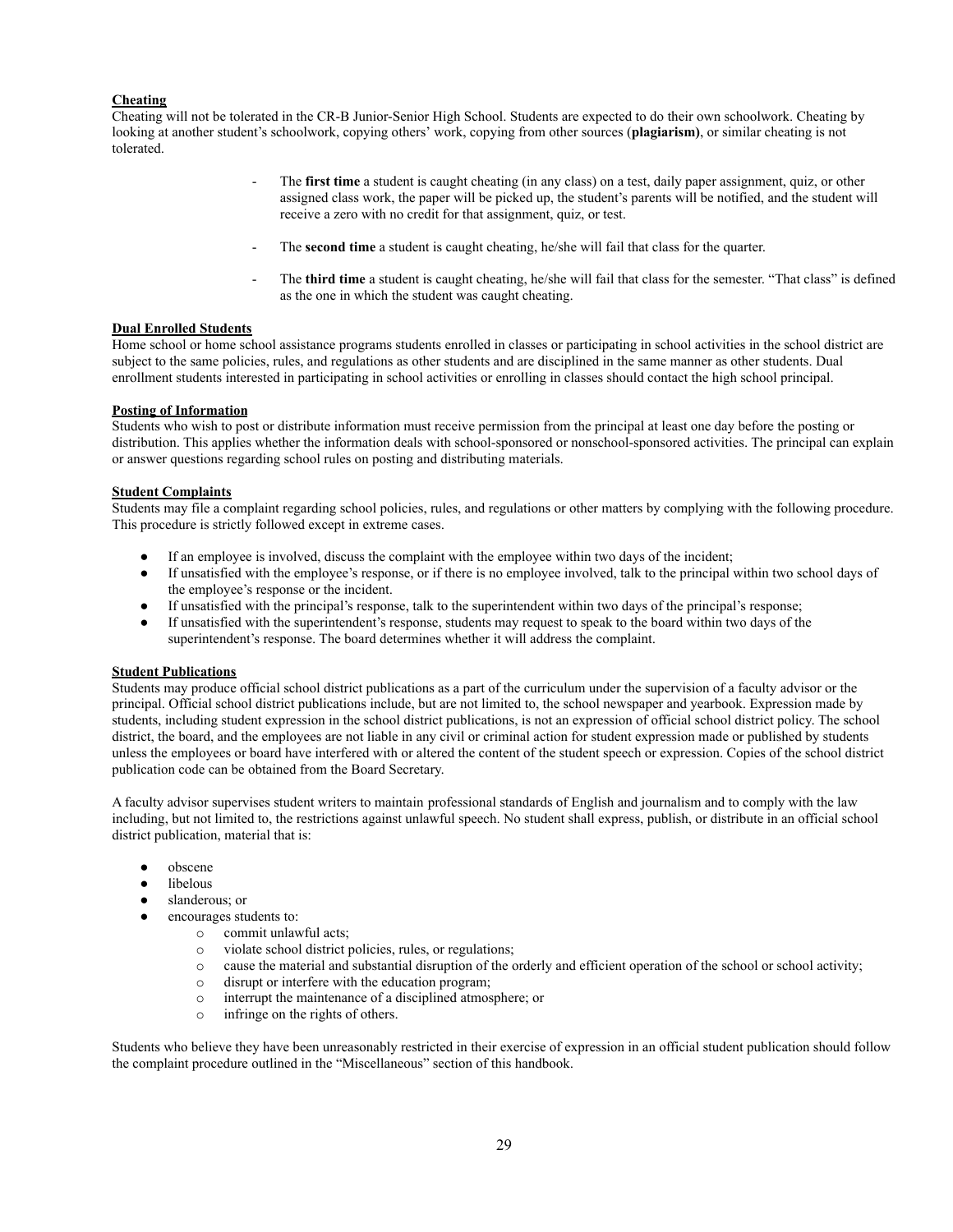#### **Weapons on School Property**

School district facilities are not an appropriate place for weapons, dangerous objects and look-a-likes. **This includes: guns, knives, lighters, accelerants, etc…** Weapons and other dangerous look-a-likes will be taken from students and others who bring them onto school district property or property within the jurisdiction of the school district or from students who are within the control of the school district.

Parents of students found to possess weapons, dangerous objects or look-a-likes on school property will be notified of the incident. Possession or confiscation of these items will be reported to law enforcement officials, and students will be subject to disciplinary action including suspension or expulsion.

Students bringing firearms to school or knowingly possessing firearms at school will be expelled for not less than one year. The superintendent shall have the authority to recommend this expulsion requirement be modified for a student on a case-by-case basis.

#### **Smoking, Drinking, Tobacco, and Drugs**

The use and possession of alcoholic liquor, beer, tobacco, or any controlled substance (other than those prescribed by the individual student's physician) shall be strictly prohibited while under school supervision. Any student violating this rule shall be subject to suspension, or expulsion by the board.

#### **Use of Illegally Controlled Substances**

As an educational institution, the Coon Rapids-Bayard Community School District seeks to assist students in the appropriate use of alcohol and other drugs. The use of these substances is recognized as having a potentially serious danger to persons of school age. Hence, the following shall be regarded as a serious violation of the school policy:

- Possessing, drinking, or being under the influence of alcoholic beverages on school property or at school-sponsored events off school grounds at any time, including official school events at other schools;
- Possessing, selling, using, or being under the influence of illegal drugs on school property or at school-sponsored events at other schools.

Each case shall be reviewed by the appropriate administrator within a reasonable time after the alleged violation. Both the student and his/her parents shall have the opportunity to discuss the matter with the administrator before he/she makes a decision. Upon verification of facts, penalty for such violation shall be a suspension from school for a minimum of three days. Participation in activities, including practices, shall also be prohibited during the suspension period. Expulsion from the Coon Rapids-Bayard school system shall be considered for repeated offenses or for the selling of a controlled substance.

A student suspended or expelled under this policy, will be allowed to return to classes upon enrollment in a program of substance abuse evaluation by **New Opportunities** or other agency approved by the school. It shall be the responsibility of the student and/or parent to enroll in the program of substance abuse evaluation. All second and subsequent time offenders must enroll in a program for substance abuse evaluation prior to being allowed back into school.

This policy does not affect nor rescind policies in effect for students who may also be penalized through the activity policies of the athletic department or other departments.

#### **School Bus Regulations**

- 1. If a student is to ride a bus other than the one assigned, permission must be obtained from the school office. This requires a note signed by a parent requesting a special bus pass.
- 2. The driver will not discharge riders at places other than the regular bus stop at the home or school unless school officials give proper authorization.
- 3. Students are expected to act on the bus the way they are expected to act in the classroom. The driver has the same authority over riders as a teacher has over classroom pupils.

#### **a. For bus behaviors, see the P.R.I.D.E matrix in the appendix.**

- 4. Students should converse with each other in normal tones with no loud or vulgar language being used. Students should not converse with the driver when the bus is in motion.
- 5. Students should not open or close windows without the permission of the driver.
- 6. Students should not extend their hands, arms, or any other part of their bodies through the bus windows. They should not throw anything out of the windows.
- 7. Bus riders should help keep their bus neat, clean, and free from damage.
- 8. If a parent has a complaint against a driver, the director of transportation should be informed. If after talking with the driver no satisfaction is received, the superintendent of schools should be notified and a meeting arranged in the superintendent's office.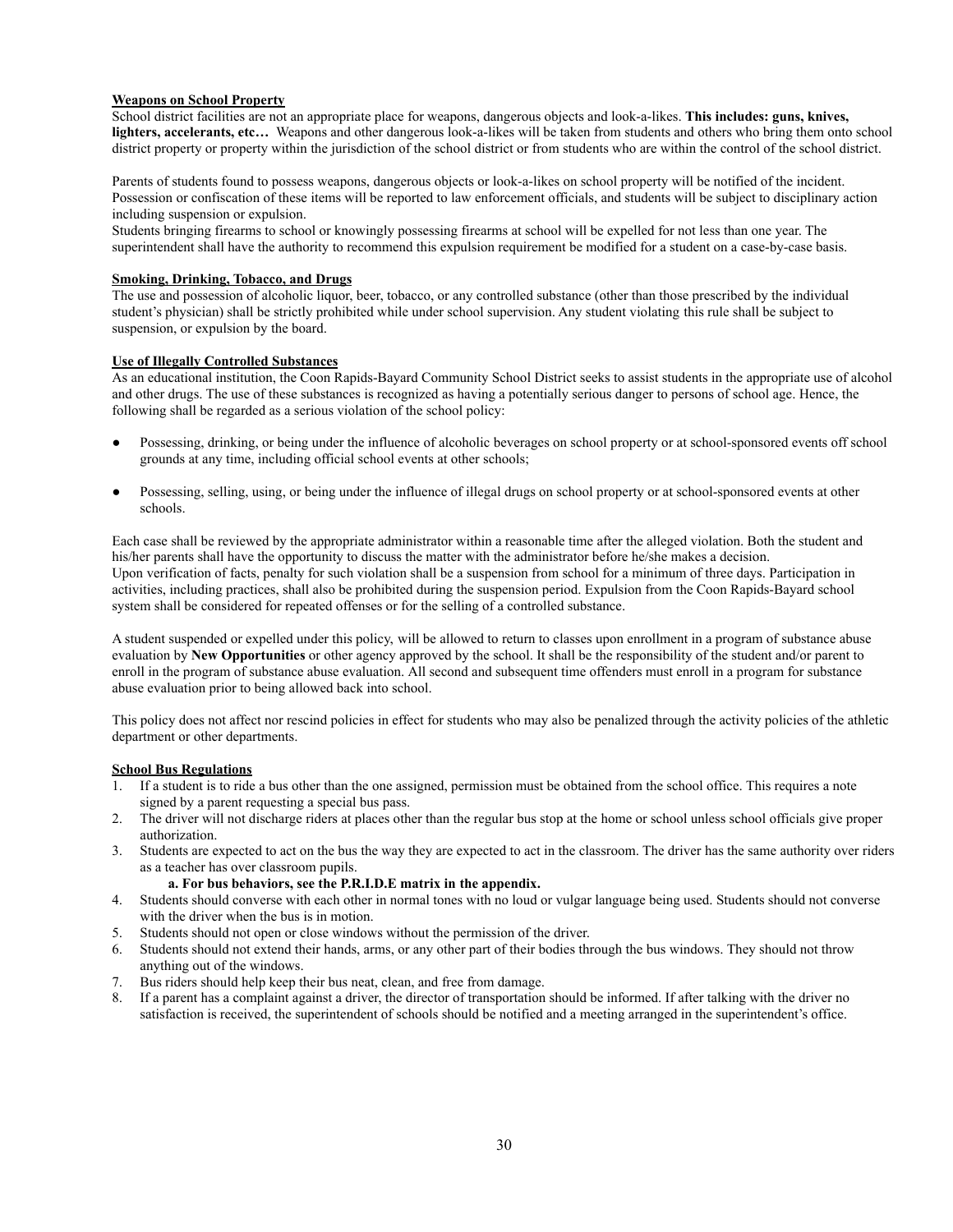# **SCHOLASTIC ACHIEVEMENT**

#### **Grade Reports**

Students receive grade reports in the form of report cards at the end of each quarter and semester. Interim grade reports will also be compiled at the end of each mid-term period. Students who have concerns about their grades should talk to their teachers to determine how they can improve their performance.

**Students who receive an incomplete in a class, due to a medical or emergency situations, must complete work for the class within two weeks after the closing of each quarter. Extensions may be granted by the teacher with the permission of the principal. Failure to finish an incomplete may result in a failing grade and loss of credit.**

#### **Homework**

Homework should be an integral and relevant part of every student's instructional program. It should be consistently used throughout the grades and classes. Homework is defined as the extra class activities and assignments that may properly be considered as extensions and enrichment of the regular classroom instructional program.

The purpose of carefully assigned homework should be:

- Practicing research and exploratory activities
- Sharing and discussing ideas
- Reviewing and summarizing materials studied
- Becoming acquainted with references and resource materials
- Organizing students' thoughts linking processes in preparation for classroom activities
- Making up incomplete course or subject assignments

Need homework help? Need information for projects? Find help at [www.iowaaeaonline.org.](http://www.iowaaeaonline.org)

- 10 years of weather data plus severe weather info AccuWeather.
- Training for learning software applications: Adobe Acrobat, Photoshop, Word, Excel, and more Atomic Learning.
- Photos, sound clips, fonts and clipart Clipart.com.
- Full-text magazine and newspaper articles all grade levels and professional EBSCOhost (Multi-language).
- Photos from around the world from 1840 to today! AP Multimedia Archive.
- Up-to-date information on hot topics / maps / debate info. SIRS Researcher.
- Digital videos, concept clips, photos, clipart, articles unitedstreaming.
- Start your research with World Book. Check out the new primary source documents!
- Search the Des Moines Register back to 1999 with Newsbank.
- Find great fiction by author, topic, title, or reading level NoveList & NoveList K-8.

| Username: | 1413crbjs | Password: | haea11 |
|-----------|-----------|-----------|--------|
|-----------|-----------|-----------|--------|

#### **Standardized Tests**

Students are given standardized tests annually. These tests are used to determine academic progress for individual students, for groups of students, and for the school district. Students are tested unless excused by the principal.

#### **Human Growth and Development**

The school district provides students with instruction in human growth and development. Parents may review the human growth and development curriculum prior to its use and have their child excused from human growth and development instruction. Parents should contact the principal if they wish to review the curriculum or to excuse their child from human growth and development instruction.

#### **Open Enrollment**

Iowa's open enrollment law allows students residing in one school district to request transfer to another school district upon the parent's request. Students wishing to open enroll to another school district must apply for open enrollment by March 1 of the school year preceding the school year in which they wish to open enroll unless there is good cause. Open enrolled students from low-income families may qualify for transportation assistance. Open enrollment may result in loss of athletic eligibility for students open enrolling. Students interested in open enrolling out of the school district must contact the superintendent for information and forms.

#### **Class Loads**

Students are required to take a full load of classes each semester. This means that each student carries at least six full credit classes and physical education. Students receive ¼ credit per semester for physical education (1/2 credit per year). Instrumental and vocal music counts as part of the class load of six courses.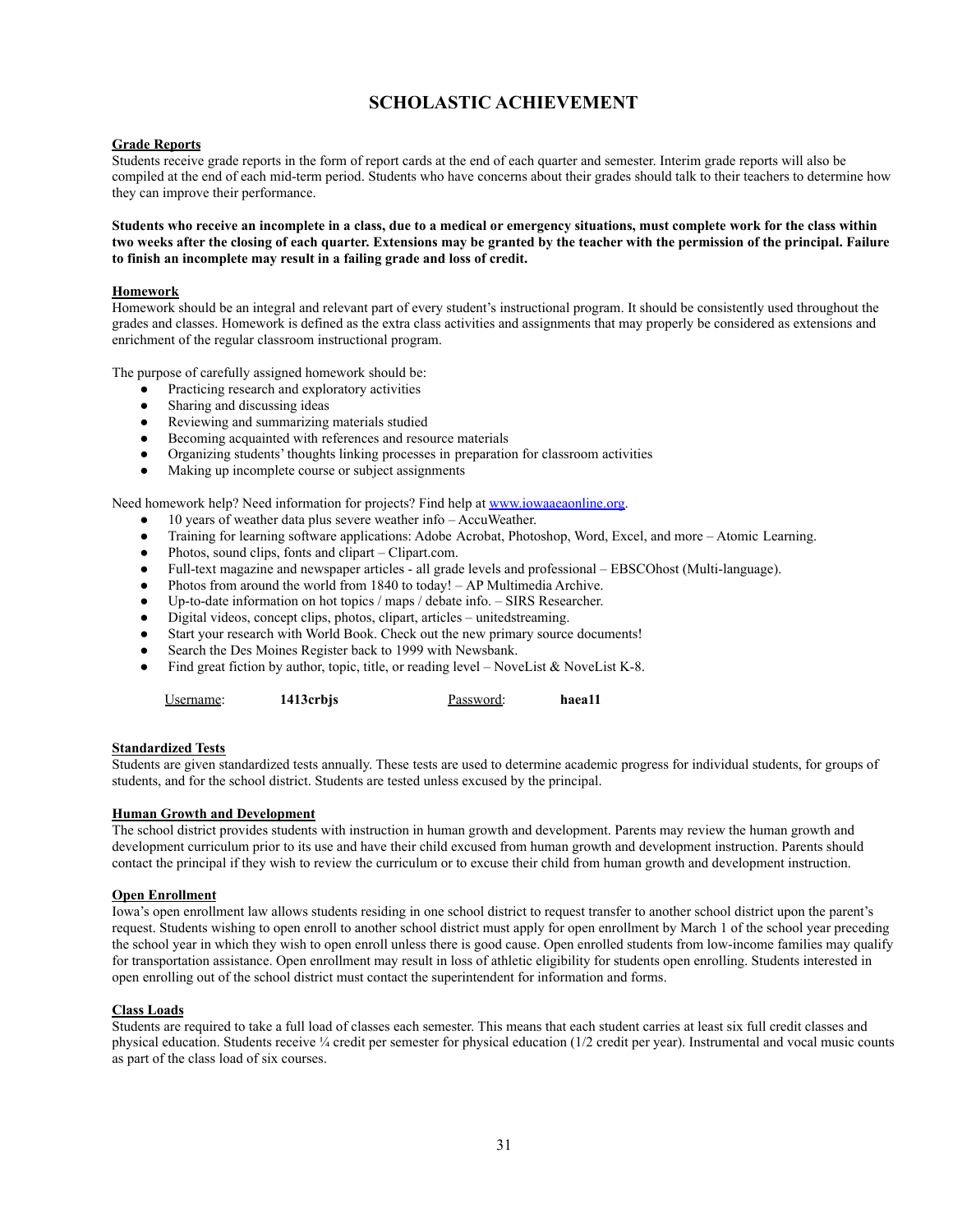#### **Adding/Dropping Classes**

A student (9-12) may change or add a course two weeks before school starts or during the first three days of the school. No changes will be made after the first three days of school without permission of the guidance counselor and principal. A student may change or add a second semester course during the first three days of the second semester. No changes will be made after the first three days without the permission of the school counselor and principal.

#### **Study Hall**

While in study hall, students are expected to conduct themselves as they would in class. Students must bring enough work to occupy them for the entire study hall. Once in study hall, students are only allowed to leave with the permission of the study hall monitor and with a pass. All privileges (beverages, library, locker, restroom, cell phone, etc.) are extended after the first ten minutes of class, providing that students have started the study hall on task and are working satisfactorily.

#### **Honor Roll**

The school district honors those who excel academically. These honor roll divisions are used in determining students who are eligible for the Honor Roll:

| High School (Grades 9-12) |                | Junior High School (Grades 7-8)                          |
|---------------------------|----------------|----------------------------------------------------------|
| $3.67 - 4.00$             | 'A' Honor Roll | 'B' Average and above for both quarters in same semester |
| $3.00 - 3.66$             | 'B' Honor Roll |                                                          |

#### **Academic Letter**

Any student who has achieved a grade point of 3.25 or higher in a given semester in high school (grades 9-12), and is not in violation of the Code of Conduct Policy, receives an Academic Excellence Letter.

#### **Academic Eligibility for Extracurricular Activities**

Under Iowa law, students must receive passing grades in all courses the previous grading period to participate in athletics and other state-sponsored activities. Students who do not meet this requirement are not allowed the privilege of participating in these activities. The full text of this policy appears at the back of this Handbook.

#### **Post-Secondary Enrollment Options**

**Students may receive high school and/or college credit for successfully completed courses at CR-B through community colleges (DMACC) or state universities. The school district will pay up to \$250 of the cost of a course. The school district pays only for courses that are not offered by the high school and that are offered during the regular school year by the community college or state university. The school district does not pay for the cost of summer school classes.**

Students who fail the course or fail to receive credit in the course paid for by the school district must reimburse the school district for all costs directly related to the course. Prior to enrolling in a course, the parents of students under age 18 shall sign a form indicating they are responsible for the cost of the course. The school district may waive the cost of the course for students who fail the course for reasons beyond their control including, but not limited to the student's incapacity, death in the family, or a move to another school district. Students interested in participating in this program should contact the school counselor.

#### **Early Graduation**

Students who will meet the graduation requirements set forth by the board prior to the end of their senior year may apply to the high school counselor for early graduation. In order to graduate early, students must have the approval of the superintendent and principal and receive the approval of the board. Students must apply several months prior to the completion of the graduation requirements in order to secure the necessary approvals. Students who graduate early become alumni of the school district and are not allowed to participate in school activities, except for prom and graduation ceremonies.

#### **Graduation**

Students who are in good standing and who meet the graduation requirements set by the board are allowed to participate in the graduation ceremony and in senior activities. It is possible that students who are serving disciplinary consequences at the time of the graduation ceremony or other senior activities will not be allowed to participate. Students are not required to participate in the graduation ceremony. Students not meeting graduation requirements will not be allowed to go through commencement exercises.

#### **Graduation Requirements**

Under state law, the board of directors has the responsibility to formulate policies, consistent with Iowa Code and the standards set forth by the Department of Education that students must meet to be eligible for high school graduation. The educational standards and minimum requirements set by the Department of Education will be strictly observed.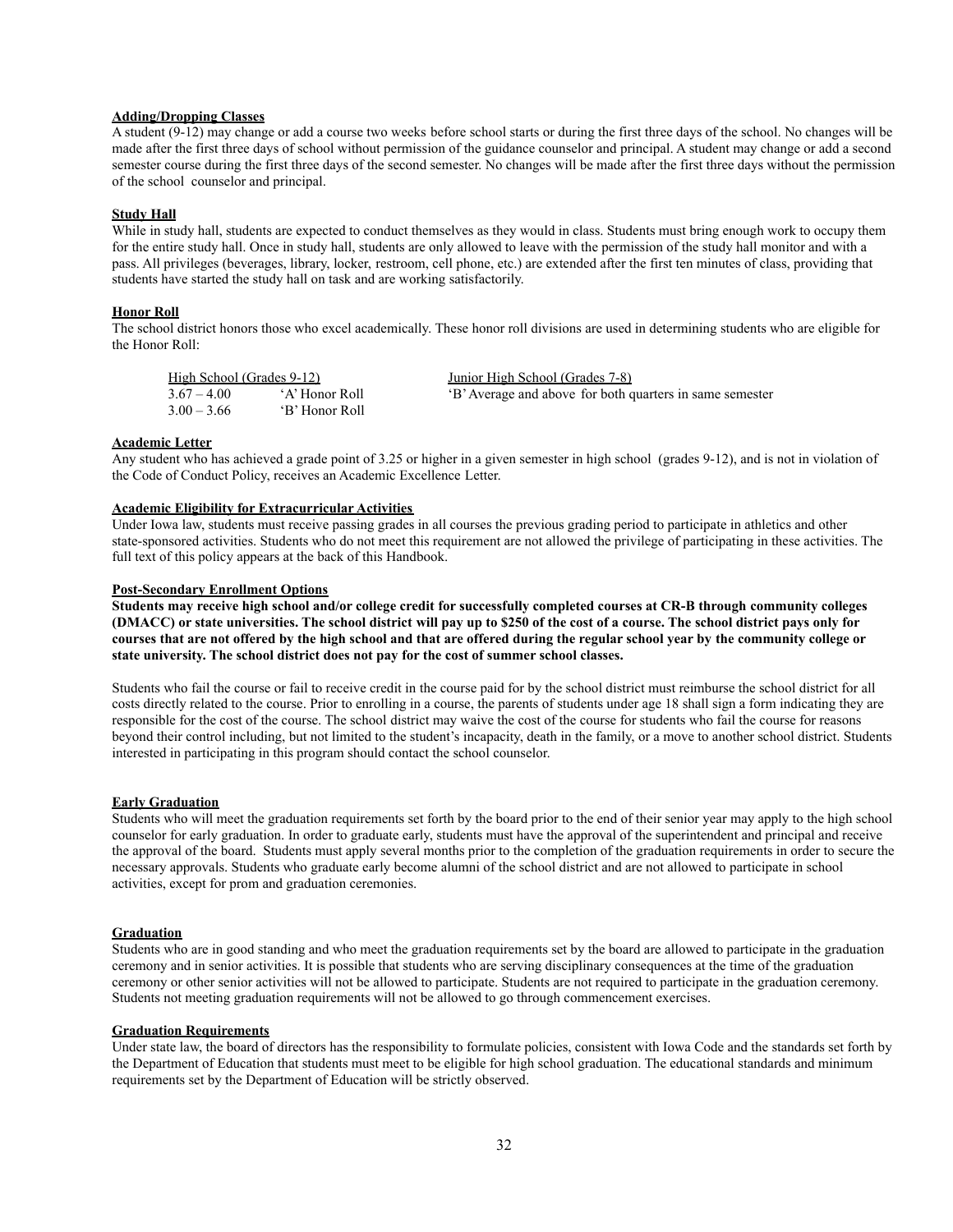To receive a high school diploma from the Coon Rapids-Bayard School District, a student must have earned a minimum of 45 credits in grades nine through twelve. The graduation requirements approved by the board are as follows:

**Total Credits Needed to Graduate: 45 credits CLASS OF 2022, 2023, 2024**

**\*=required courses**

#### **English Language Arts: 8 Credits**

**\*English 1 (2 Credits) \*English 2 (2 Credits) \*English 3 (2 Credits) \*English 4 (2 Credits)**

#### **Math: 6 Credits needed to graduate**

**\*Algebra 1 (2 Credits) \*Geometry (2 Credits) 2 math electives (2 Credits)**

#### **Science: 6 Credits needed to graduate**

**\*Physical Science (2 Credits) \*Biology (2 Credits) science electives (2 Credits)**

#### **Social Studies- 6 Credits needed to graduate**

**\*US History (2 Credits) \*Government (1 Credit) \*3 social studies electives (3 Credits)**

#### **\*Physical Education- 1.5 Credits needed to graduate**

**\*Health- 1 Credit**

**\*Financial Literacy- 1 Credit Electives: 15.5 Credits needed to graduate**

Courses in the areas of language arts, fine/practical arts, math, social studies, and science taken beyond the requirements are counted as part of the elective credits.

# **Total Credits Needed to Graduate: 52 credits CLASS OF 2025 and Beyond \*=required courses**

#### **English Language Arts: 8 Credits**

- **\*English 1 (2 Credits) \*English 2 (2 Credits)**
- **\*English 3 (2 Credits)**
- **\*English 4 (2 Credits)**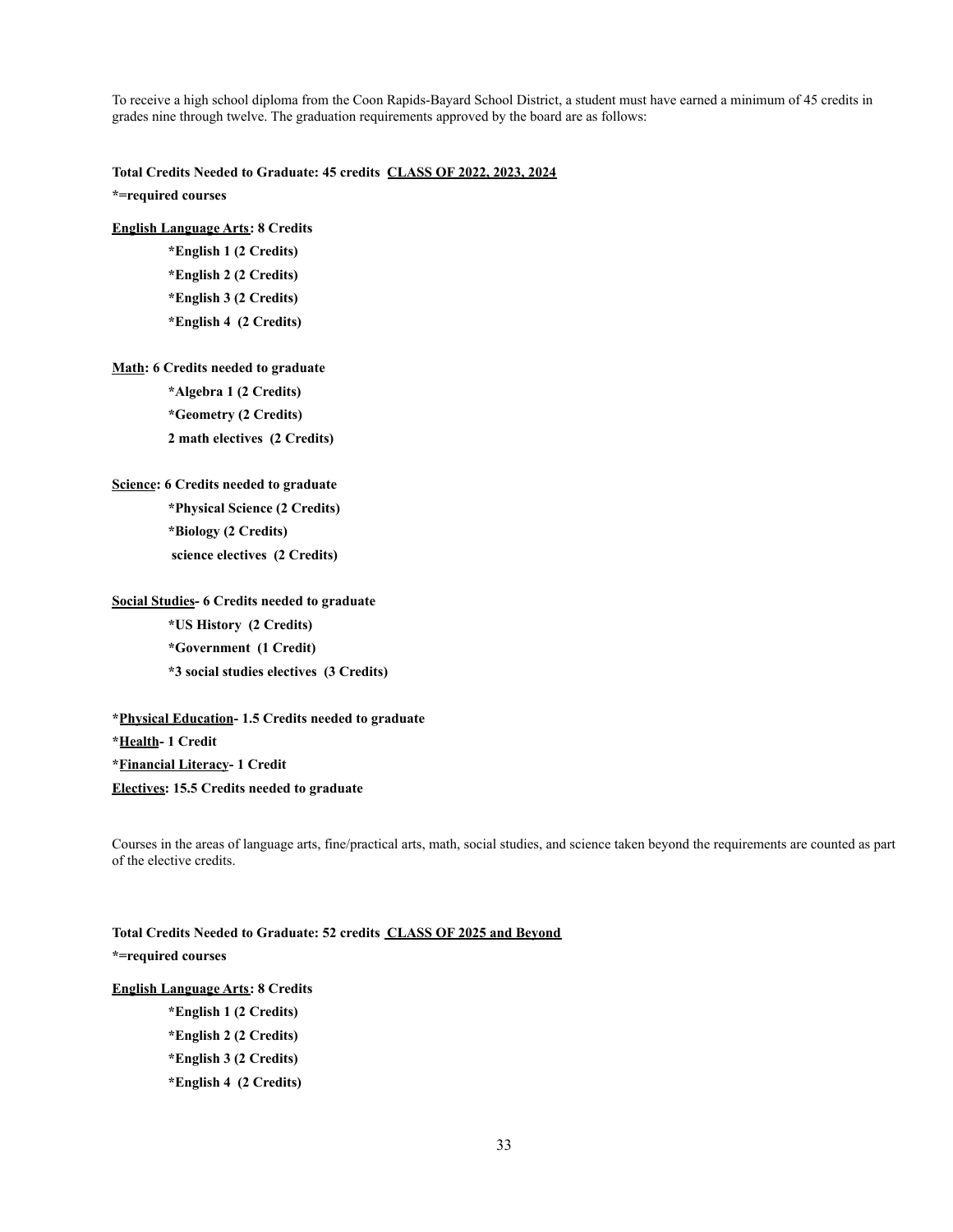**Math: 6 Credits needed to graduate \*Algebra 1 (2 Credits) \*Geometry (2 Credits) 2 math electives (2 Credits)**

**Science: 6 Credits needed to graduate**

**\*Physical Science (2 Credits) \*Biology (2 Credits) science electives (2 Credits)**

**Social Studies- 6 Credits needed to graduate**

**\*US History (2 Credits) \*Government (1 Credit)**

**\*3 social studies electives (3 Credits)**

**\*Physical Education- 4 Credits needed to graduate \*Health- 1 Credit \*Financial Literacy- 1 Credit Electives: 20 Credits needed to graduate**

Courses in the areas of language arts, fine/practical arts, math, social studies, and science taken beyond the requirements are counted as part of the elective credits.

#### **Independent Study**

Any junior or senior student wishing to take an Independent Study course must first receive approval from the teacher and school counselor. A Directed Study Application must then be completed, outlining the anticipated study project, including purpose, objectives, possible resources, and references. The Directed Study Application form must be filed with the school counselor for final approval. Independent Study courses shall be limited to one per semester.

#### **Physical Education Exemptions**

Iowa Administrative Code 281 – IAC 12.4(5)f allows for the following exemptions from the requirement that all students be enrolled in a physical education class:

• Grades 1-12: Religious Exemption – Physical education and health exemption. A pupil shall not be required to enroll in either physical education or health courses if the pupil's parent or guardian files a written statement with the school principal that the course conflicts with the pupil's religious beliefs.

• Grade 12: Athletic and Academic Exemptions -- A 12th grade student may be excused from the physical education requirement by the principal of the school in which the student is enrolled under one of the following circumstances:

1.) The student is enrolled in a cooperative, work study, or other educational program authorized by the school which requires

the student's absence from the school's premises during the school day.

2.) The student is enrolled in an academic course not otherwise available.

3.) An organized or supervised athletic program which requires at least as much participation time per week as one-eighth unit of physical education.

#### **Grades 9–11:**

Students in grades 9-11 may be excused from the physical education requirement to enroll in academic courses not otherwise available to the student if the board of directors of the school district in which the school is located, or the authorities in charge of the school if the school is a nonpublic school, determine that the students from the school may be permitted to be excused from the physical education requirement. **(THIS OPTION IS NOT PRESENTLY AVAILABLE AT COON RAPIDS-BAYARD)**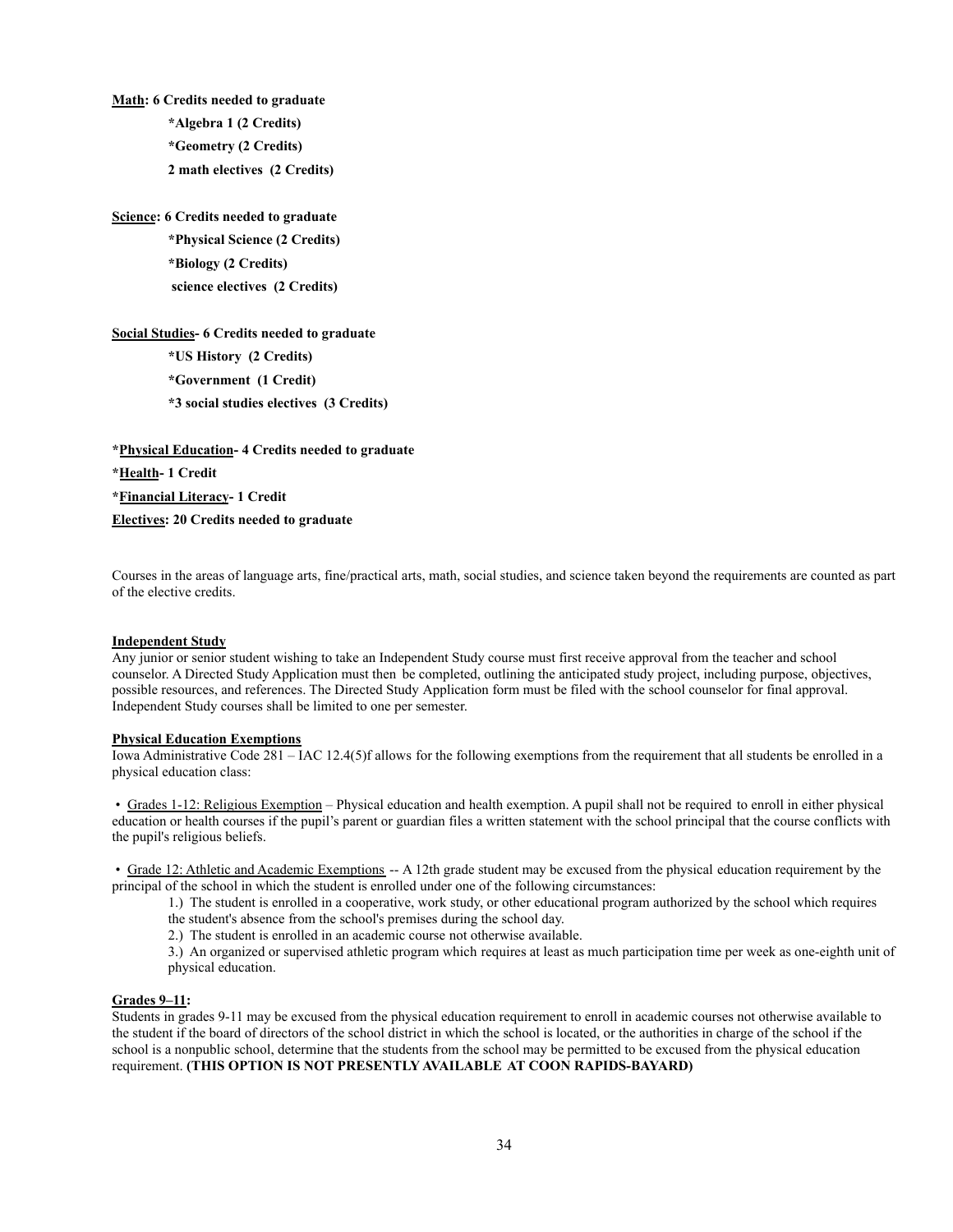A student may be excused by the principal of the school in which the student is enrolled, in consultation with the student's counselor, for up to one semester, trimester, or the equivalent of a semester or a trimester, per year if the parent or guardian of the student requests in writing that the student be excused from the physical education requirement. The student seeking to be excused from the physical education requirement must, at some time period during which the excuse is sought, be a participant in an organized athletic program which requires at least as much time of participation per week as one-eighth unit of physical education. The student's parent or guardian must request the excuse in writing. The principal shall inform the superintendent that the student is excused.

#### **Promotion and Retention**

Students who are expected to be in attendance and to complete all credits and course work required, as outlined by the board of directors in order to receive a diploma. Any required course work not successfully completed will need to be repeated. Students should maintain a regular contact with the guidance counselor regarding the completion of requirements and courses leading to the high school diploma. Graduating seniors may be enrolled in correspondence course work in order to satisfy a graduation requirement for a previously failed class or classes.

It is the responsibility of the school to keep parents informed of their student's progress in school. It is the student's responsibility to be aware of his/her own progress by checking periodically with teachers. At the midway point of each grading period, teachers are expected to inform parents of students who are not passing, who are not performing up to their potential, or who are incomplete and falling behind in class. Student failure is to be preceded by proper notification of parents. Staff members are also encouraged to contact students and/or parents anytime during the school year when students fall behind in class work.

School regulations regarding promotion and retention are intended to promote a sense of accomplishment for the student and the school. It is not the intent of the school district to encourage failure. However, if failure occurs, it should not come as a surprise to parents or students.

Beginning with the freshmen class in the Fall of 2004, senior high school students will be promoted to the next grade based on the number of credits successfully completed. Below are the required credits to be considered a member of each senior high school class:

| At least  | But less than |              |
|-----------|---------------|--------------|
| Freshman  |               | 10.5 credits |
| Sophomore | 10.5 credits  | 21.0 credits |
| Junior    | 21.0 credits  | 31.5 credits |
| Senior    | 31.5 credits  |              |

#### **Semester Tests**

Junior high students do not take semester tests; however,  $8<sup>th</sup>$  grade students do take a final test at the end of the  $8<sup>th</sup>$  grade year. The results are used only to better a student's final grade. The intent of the semester test is to give the 8<sup>th</sup> graders experience in taking semester tests, which are required in high school. Students will be required to reach a predetermined level of competency prior to receiving their final grade.

All high school students are required to take a comprehensive semester test in each class, each semester, with the exception of seniors in the spring semester. The semester test will constitute 20% of the semester grade. Teachers have the option to create a comprehensive project in lieu of a written test. However, when projects are allowed, the same expectations will be in effect: the project must be of a comprehensive nature and will account for 20% of the student's semester grade.

#### **Uniform Grading Scale**

Teachers in grades 7-12 use the following uniform average grading system:

- 90-100 A Superior, complete, possibly exceeding course requirements, showing independence,
- 80-89 B Good, accurate, completing course requirements, motivated, seldom needing
- 70-79 C Average, meeting the basic course requirements
- 60-69 D Below average, occasionally not meeting basic course requirements and needing attention
- 50-59 F Failing, not meeting the basic course requirements, assignments incomplete or missing (not done), indicates failure to do the type of work for which the student is capable
- INC I Student made no attempt to complete work; result is an incomplete grade until work is submitted for teacher approval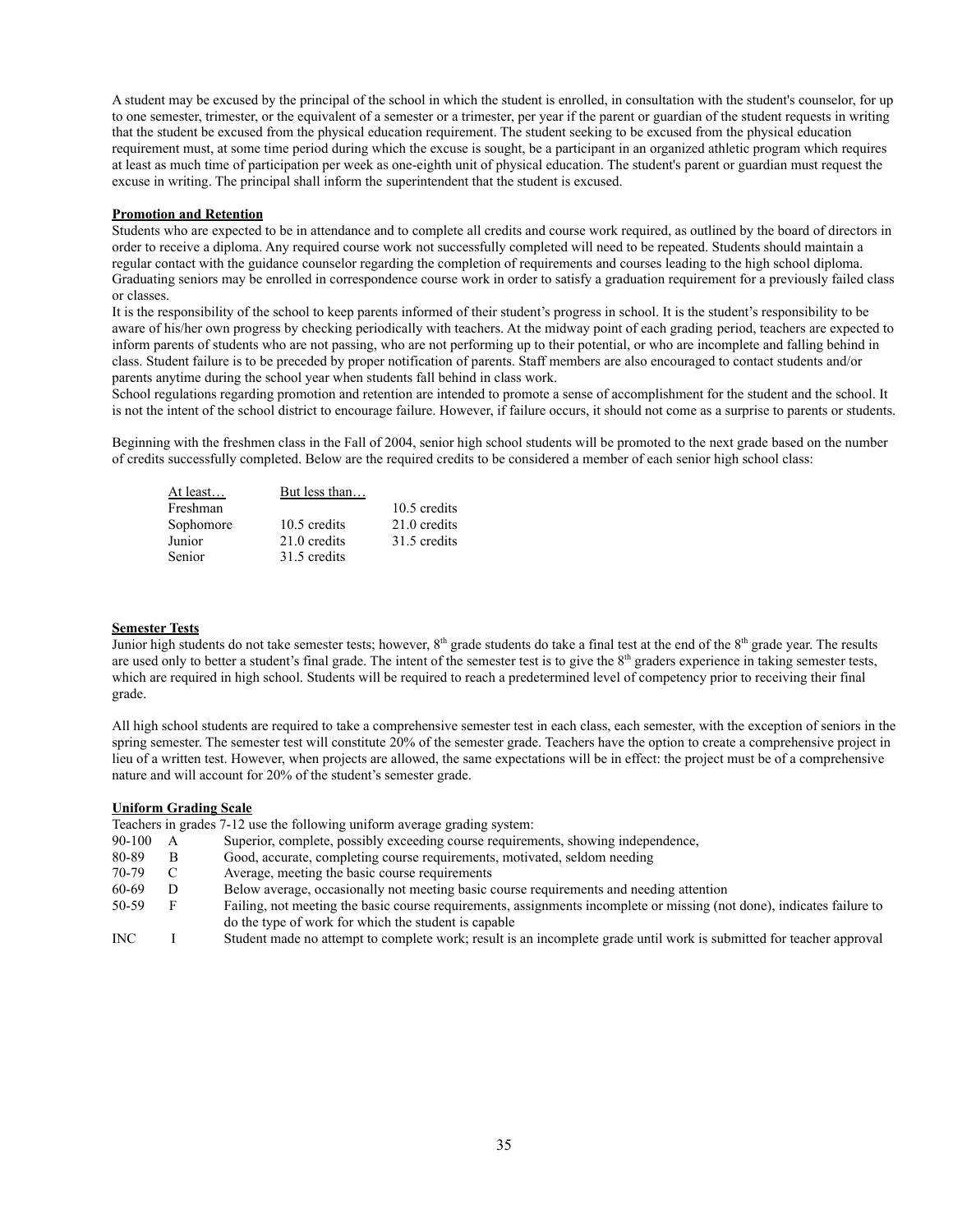# **MISCELLANEOUS**

#### **Building Assistance Team**

**The Middle School/ High School operates a Success Team as needed, and is led by the director of Student Support. The purpose of the Success Team is:**

- To give ideas to teachers and support them in dealing with student behavior/performance issues;
- To support teachers with the integration of students with disabilities; and
- To help teachers meet the learning needs of all students.

Student and parent/guardian may periodically be asked to attend these meetings in an effort to gather feedback concerning specific issues or challenge.

#### **Cafeteria**

The district operates a school lunch and breakfast program in its school buildings. The purpose of the program is to provide nutritional, balanced meals to the students of the school district on a self-supporting, non-profit basis and to utilize the program as an instrument for the teaching of nutrition education.

School food service facilities are provided to serve students and all school personnel when school is in session and during school-related activities. Facilities may also be used under the supervision of the Director of Food Services for food service to: (1) teacher or other school personnel groups; (2) parent-teacher meetings; (3) civic organization meetings for the purpose of better understanding the school, and (4) senior citizens.

Students may either bring their own lunches to school or purchase a lunch and other items available through the school lunch program, as the lunch period is closed and students are not permitted to leave school to go home or elsewhere for lunch. **Delivered lunches are discouraged; students bringing lunches from home need to bring them in the morning to school.** Students wishing to purchase items from the school lunch program must deposit a sum of money in their personal lunch account prior to making any purchases. Each account will have a confidential four-digit personal identification number that must be used before each purchase transaction. The lunch period is approximately 20 minutes. Students are required to remain in the commons – the hallways, parking lot and cars, and locker rooms are off limits. Student behavior guidelines apply to all breakfast and lunch service events. Those guidelines are found in the "Hallway Passes" section of this handbook.

Children who attend school in the district will be provided nutritionally acceptable meals at no cost or at reduced cost if they are unable to pay the regular price. Whether or not a particular child is eligible for free or reduced price meals or milk will be determined by the building principal, in accordance with guidelines set by the National School Lunch Program. Students whose families meet income guidelines for free and reduced price lunch, the Family Investment Program (FIP), Supplemental Security Income (SSI), transportation assistance under open enrollment, or who are in foster care are eligible to have their student fees waived or partially waived. Students whose families are experiencing a temporary financial difficulty may be eligible for a temporary waiver of student fees. Parents or students who believe they may qualify for temporary financial hardship should contact the principal, secretary, or any office personnel for a waiver form. This waiver does not carry over from year to year and must be completed annually.

#### **Candy, Food, and Beverages**

Water, juice, and other beverages are available for sale throughout the school day while students are in the commons for study hall or meals. Food items may be purchased as a part of the **ala carte menu, available to 6-12<sup>th</sup>** grade students, during lunch serving time. All food items are to be consumed in the commons.

#### **Citizenship**

Being a citizen of the United States, of Iowa, and of the Coon Rapids-Bayard School District community entitles students to special privileges and protections. Additionally, students are required to assume civic, economic, and social responsibilities and to participate in their country, state, and school district community in a manner that entitles them to keep these rights and privileges.

As a part of the education program, students have an opportunity to learn about their rights, privileges, and responsibilities as citizens. As a part of this learning opportunity, students are instructed in the elements of good citizenship and the role quality citizens play in their country, state, and school.

#### **Class Parties**

Please refer to classroom teacher's guidelines (student PreK-4).

#### **Entering and Leaving the Building**

**6-12th grade students are to enter the building at a main entry way upon arrival at school. The three exits are on the west side of the building: the main office door, the guidance door, and the locker room door. All other exits are to be used as fire and/or emergency exits only. PreK-5 students are to enter the Elementary portion of the building from the south and west main entry doors upon**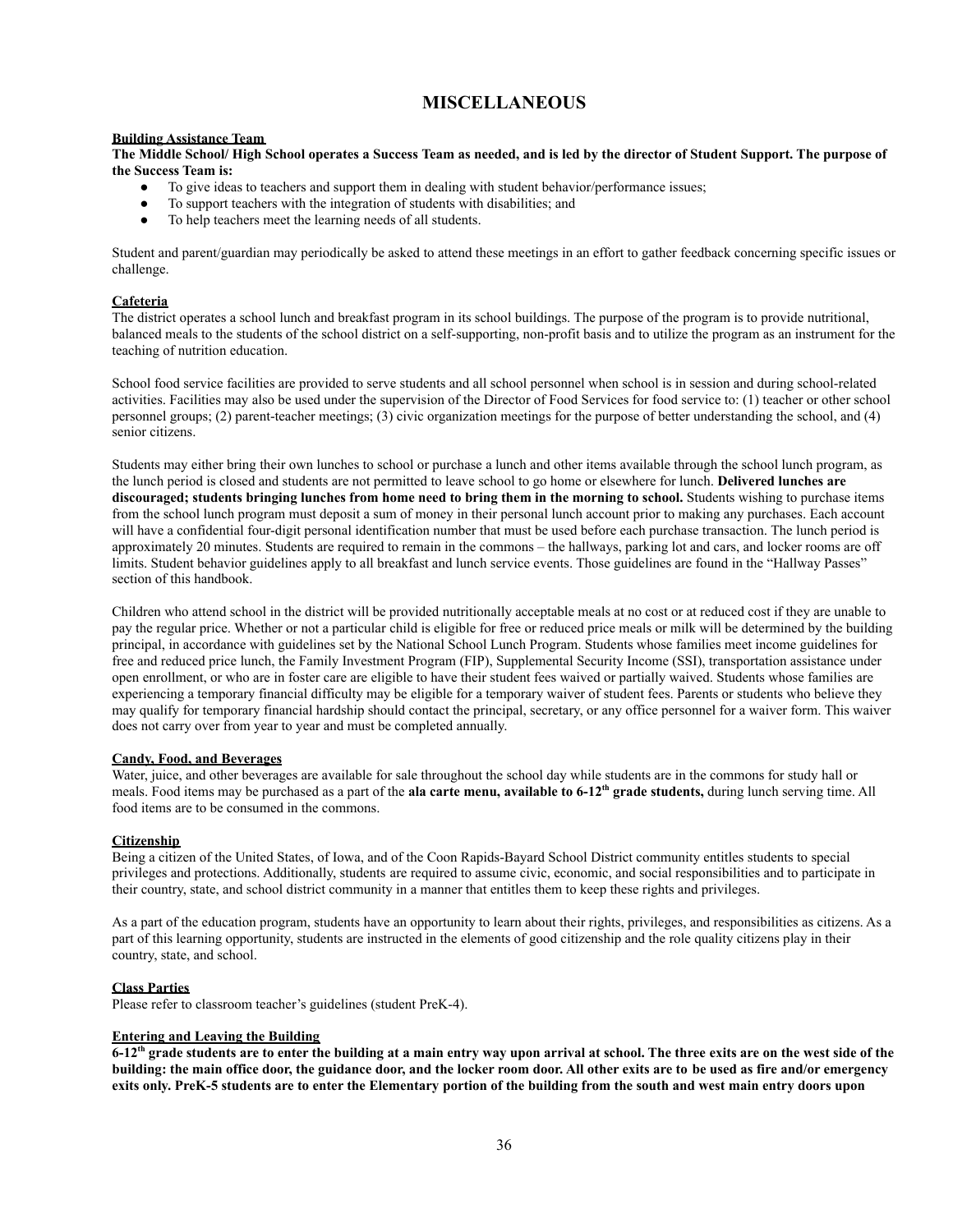#### **arrival. After 8:30 am, all students must enter through the main entryway, and check-in at the office. The doors to the building will lock, for student and staff protection, after 8:30 am.**

Students given permission to leave school grounds during the school day must check out with the office when leaving and must check in with the office upon their return. No teacher has the authority to issue a permit to leave the building or to send a student on an errand outside the building without the principal's permission. Students leaving the school without proper permission will be considered to be truant with the accompanying consequences of parental notification, detention, and/or suspension.

#### **Guests in the School**

CR-B School welcomes the active interest of parents and citizens in our school and invites the community to visit at any time. However, since school is a place of work and learning, certain limits must be established. Therefore, the following policy applies to visitors to the school:

- 1. Anyone who is not a regular staff member or student of the school shall be termed a "visitor."
- 2. Any visitor to the school must report to the main office upon arrival at the school; failure to do so may lead to legal charges.
- 3. Parents or citizens who wish to observe a classroom while school is in session are urged to arrange such visits in advance with the teacher, so that class disruption may be kept to a minimum.
- 4. Teachers are expected not to take class time to discuss individual matters with outside visitors.

#### **Guidance and Referral Services**

The school district guidance program is divided into four separate categories. The categories are counseling services, information services, appraisal services, and placement services. Each of these categories is interdependent and assists students with their personal, educational, and career development and in becoming well-rounded, productive adults. Confidentiality is maintained by the employees involved in the guidance program.

In support of our students, the school district has access to various referral agencies for child abuse, teenage suicide, family counseling, mental health services, and drug and alcohol rehabilitation. These agencies are available for assessment and/or counseling of individual and family needs. Contact the guidance counselor or school nurse for inquiries and additional information.

#### **Homeless Students**

If your family lives in any of the following situations: In a shelter, motel, vehicle, or campground; on the street; In an abandoned building, trailer, or other inadequate accommodations; or doubled up with friends or relatives because you cannot find or afford housing, then you have certain rights or protections under the McKinney-Vento Homeless Education Assistance Act. To find out more about these rights and protections, contact the school district liaison for homeless education at (712) 999-2208 or stop by the district offices at 905 North Street in Coon Rapids.

#### **Inspection of Educational Materials**

Parents and other members of the Coon Rapids-Bayard School District Community may view the instructional materials used by students. Copies may be obtained according to board policy. Test and assessment material, such as the Iowa Assessment test booklets, are only available for inspection with the consent of the superintendent. Persons wishing to view classroom instructional material or to express concerns about classroom instructional materials should contact the principal.

#### **Legal Status of a Student**

If a student's legal status, such as the student's name or the student's custodial arrangement should change during the school year, the parent or guardian must notify the school district. The school district needs to know when these changes occur to ensure that the school district has a current student record.

#### **Library/Media Center Usage**

The school library/media center (LMC) is available to students during school hours. The LMC is a place for study and research. It is not a place to socialize. Students are expected to conduct themselves as if they were in class while in the LMC. The LMC is here to serve your needs. So that all students may benefit from its use, the following rules are in effect:

- No food or drink.
- Quiet voices.
- Students are required to have a pass to enter or leave the LMC.
- Sign-out sheets must be used for restroom, locker, and office privileges.
- Computers are for educational purposes: no games and no chat room use is permitted.
- Students may use e-mail software before and after school only.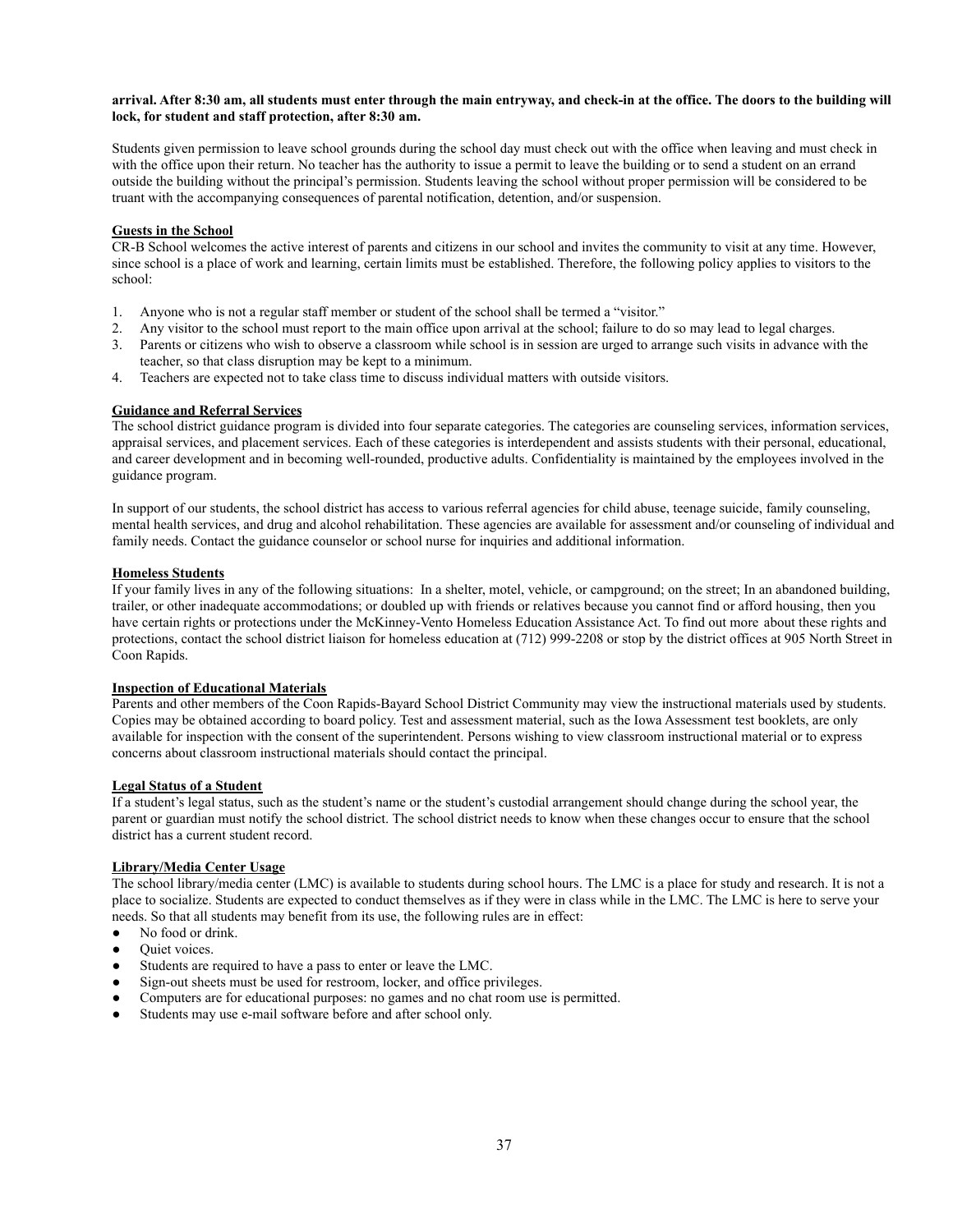#### **Lost and Found**

A lost and found department will be maintained in the office. If you find an article of value, please turn it in to the office. If you have lost anything, go to the office to report it and inquire about it. The following advice is given to assist in the care of your personal property at school and to help prevent theft:

- Keep your hall locker locked at all times when not being used.
- During physical education or other activity that requires a change of clothing, leave your valuable items such as billfolds, purses, jewelry, etc. locked in a locker or make arrangements with the instructor/sponsor to have these items secured.
- The office and staff will attempt to help you by discouraging hall traffic while classes are in session.

#### **National Anthem**

When the National Anthem is being played, all in attendance are expected to remove hats and stand at attention with arms at their side or their right hand over their heart.

#### **Open Gym**

School district facilities are generally available to students for recreation, practice, and skill betterment purposes. However, at all times, students must be supervised by a staff member who is present and takes responsibility for supervising the activity and for securing all facilities when complete. **Supervisor must contact the Athletic Director for usage of the gym.**

Open gyms are subject to the following restrictions:

- The supervisor shall not engage in any type of coaching nor participate during supervision.
- Attendance by students is voluntary.
- Volunteer or paid coaches may not directly or indirectly require the attendance of students or require the performance of activities by students prior to the legal practice period for that coach's sport.
- Open gym shall not be called for specific sports.
- An open gym notice shall be posted on the general student information bulletin board and shall be signed or initialed by a school administrator other than the coach supervising open gym.

#### **Personal Copies**

The office copy machine is generally for school business. However, students who need to make personal copies may bring their request to the office secretaries. Students should not expect immediate copies. Please plan accordingly, allowing at least 24 hours for copies to be made. Any copy request that is not accompanied by a copy authorization from a teacher will cost \$0.10 per page. Payment is expected at the time the copies are made.

#### **School Announcements**

**Students are responsible for knowing the content of daily announcements. Announcements will be read to all students during Advisory time.**

#### **Student Photographs**

A professional photography studio is contracted to take student photographs for use in the annual, composite class pictures, and for personal use. Photographs are generally taken during the fall of the year during the school day. Students are notified in advance of the upcoming picture-taking opportunity and receive a package of material outlining the various picture package options and their respective cost. No one is required to purchase any of the pictures.

#### **School Purchases**

Any student making a purchase for the school or one of its organizations must have the approval of the school sponsor, the athletic director, and/or the principal. Bring a slip authorizing your purchase signed by the sponsor/faculty member in charge of your organization when making a purchase. Do not pick up a bill from the local stores, as these will be sent to the school for payment.

#### **Cell Phone and Electronic Device Policy**

**All cell phones and electronic devices, such as iPods, must be turned off and kept in the classroom cell phone holders during class time. They must NOT be used during class time, study halls, and advisories, unless instructed for use by the teacher. Students may use electronic devices including cell phones between classes and lunch but all devices must be turned off and put away when entering the classroom.** 

**If a student leaves a classroom to use the restroom, all cell phones must be left in the classroom.**

**If a student is using a cell phone or electronic device, with the exception of educational purposes, for any other reason during restricted time, the following consequences will be imposed:**

#### **Violations #1-3:**

**Teacher will confiscate the cell phone and write an office referral. The cell phone will be held in the office and will be returned ONLY to the Parent/Guardian.**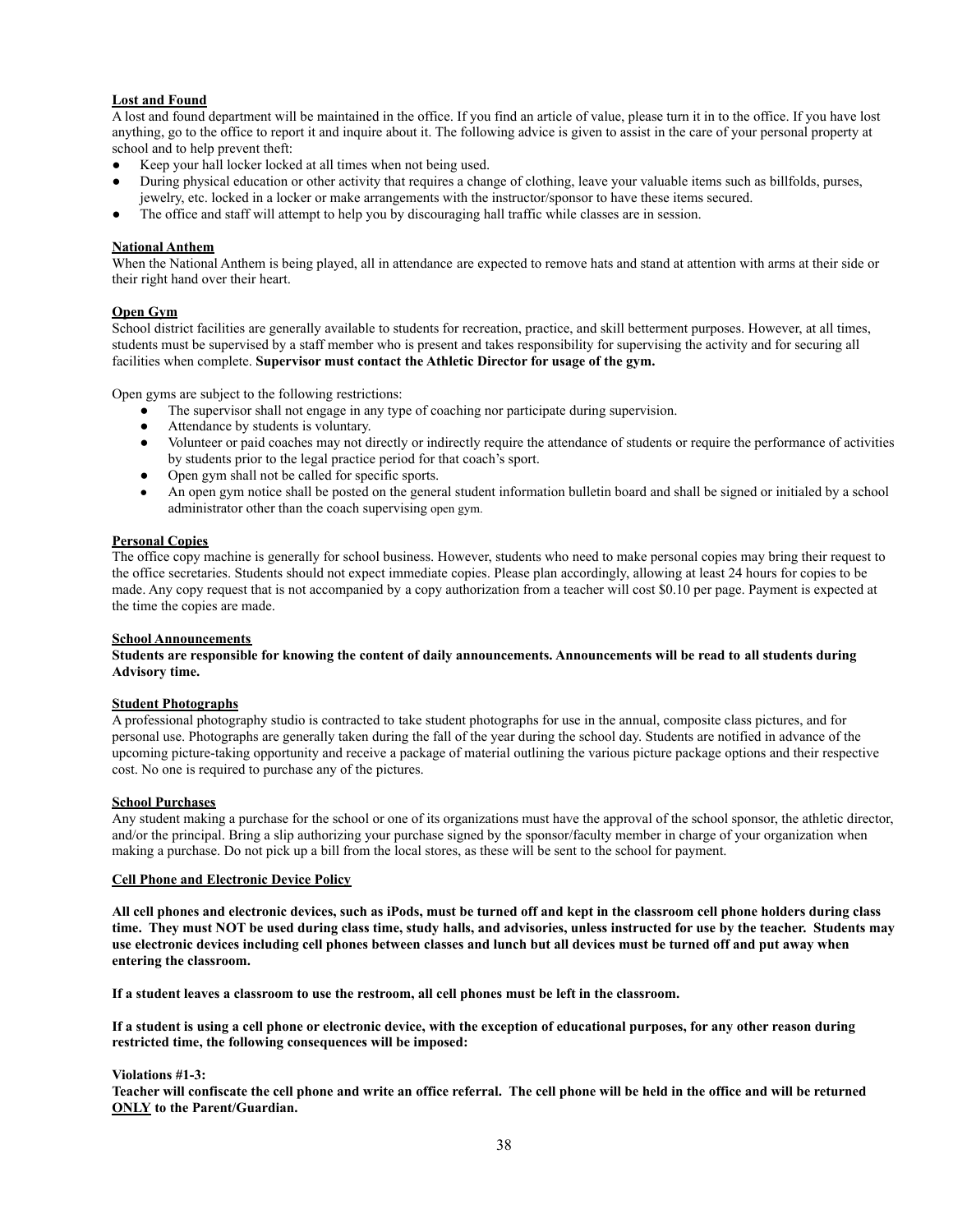#### **Violation #4:**

#### **Students who have cell phone/electronic devices confiscated more than three times will be placed on a behavior contract and may be suspended from school for one day for continued defiance.**

#### **Work Study**

Students who wish to be excused from school for employment and/or work at home are expected to meet the following qualification standards:

- Take a required course load leading to graduation
- Maintain passing grades in all classes.
- Remain in school until all classes have met.
- Ensure that a current work schedule is on file with the principal or school counselor.

Students on the work study program will be taken off work release and placed in school the entire day if these standards are not maintained. For more information or to apply for this program see the school counselor.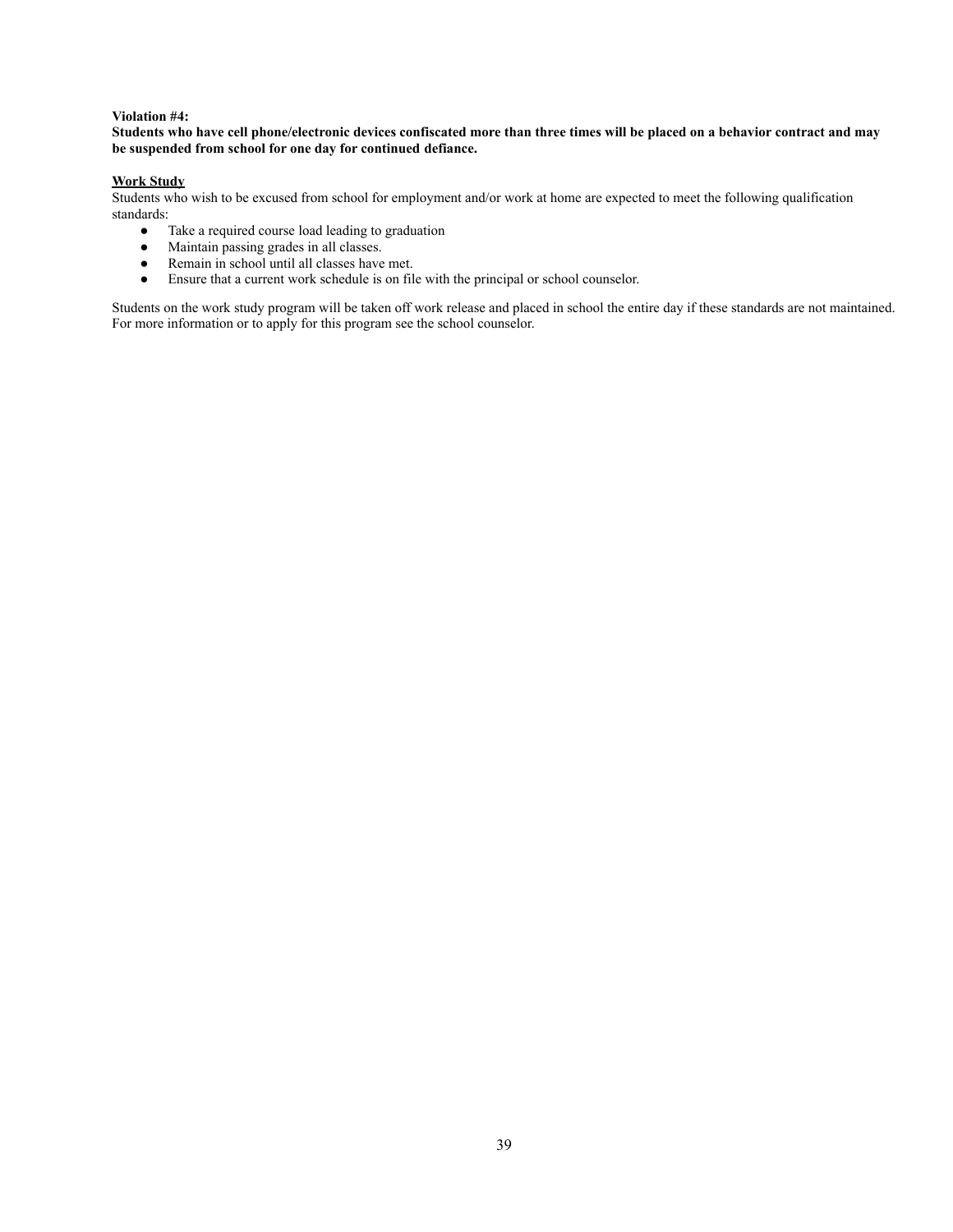# **STUDENT ACADEMIC ELIGIBILITY**

#### **Rationale**

Extra-curricular activities are an important segment of the Coon Rapids-Bayard Community School educational program. Recognizing the prime importance of the student's classroom success in the educational program, the following student academic eligibility rules are designed to aid and encourage students in maintaining satisfactory educational progress and in emphasizing to the students the importance the district places on maintaining satisfactory classroom work. Eligibility to participate in a game, contest, or event may be based on the student passing all classes counting for Coon Rapids- Bayard graduation requirements.

#### **Required Course Load**

Each high school student must take a minimum of six classes to be considered a full time student eligible for extra-curricular participation. Exceptions may be granted by school administration to junior and senior level students who participate in college-credit, school to work program, AP, or DMACC consortium classes as part of their course load.

#### **Grading**

7-12 students are on the same plan for eligibility.

Mid-term check  $(4\frac{1}{2})$  and  $13\frac{1}{2}$  weeks) will be for awareness only

- The classroom teacher will notify the student,parent/guardian and principal.
- Principal will notify coach

Quarter grade check

- Students failing a class will be ineligible for 15 calendar days.
- Notification would be the same as at Mid-term

#### Semester Grade Check

- Student receiving a failing semester grade will be ineligible for 30 calendar days as per Iowa Department of Education Scholarship Rule [281-IAC 36.15 (2).
- All eligible students will start with a clean slate for the new semester

#### Incomplete Grades

- Students with incomplete grades at the end of the quarter or semester will be ineligible until the incomplete course grade is completed. (see "incomplete grades" section below)
- Incomplete work due to extended illness or extended situation is to be discussed with the student, teacher, and administration. The grade assignment following the allotted time for make-up work will be the grade utilized in determining eligibility.

#### Semester Grades

Academic eligibility at the end of the Semester (2 quarters) will be determined according to State of Iowa rules for extracurricular participation [281-IAC 36.15(2)]. At the end of each semester, eligibility will be granted only to those students who successfully pass all classes. Students meeting this standard will be granted academic eligibility through the end of the next tri-term reporting period.

- If at the end of any grading period a contestant is given a failing grade in any course for which credit is awarded, the contestant is ineligible to dress for and compete in the next occurring interscholastic athletic contests and competitions in which the contestant is a contestant for 30 consecutive calendar days. (Source: IHSAA & IGHSAU)
- If at the end of any grading period a participant receives a failing grade in any course for which credit is awarded, the participant is ineligible to participate in any competitive event sanctioned by the IHSMA (or IHSSA) or any IHSMA (or IHSSA) –sponsored event that is non-graded (event doesn't affect course GPA) within a period of 30 consecutive calendar days. The period of ineligibility will begin with the first school day following the day grades are issued by the school district. (Source: IHSMA & IHSSA)

At the start of a new semester, academic eligibility will be determined by the tri-term reporting process outlined in this policy.

#### Incomplete Grades

Students with one or more incomplete grades at the end of the quarter/semester, have two calendar weeks to change the incomplete to a passing grade. If after two weeks, the incomplete remains unchanged or is changed to a failing grade, the incomplete will be treated as if it were a failing grade on the grade report.

Any incomplete work due to extended illness is to be discussed with the student, teacher, and principal. The grade assignment following the allotted time for make-up work due to long-term illness will be the grade utilized in determining eligibility.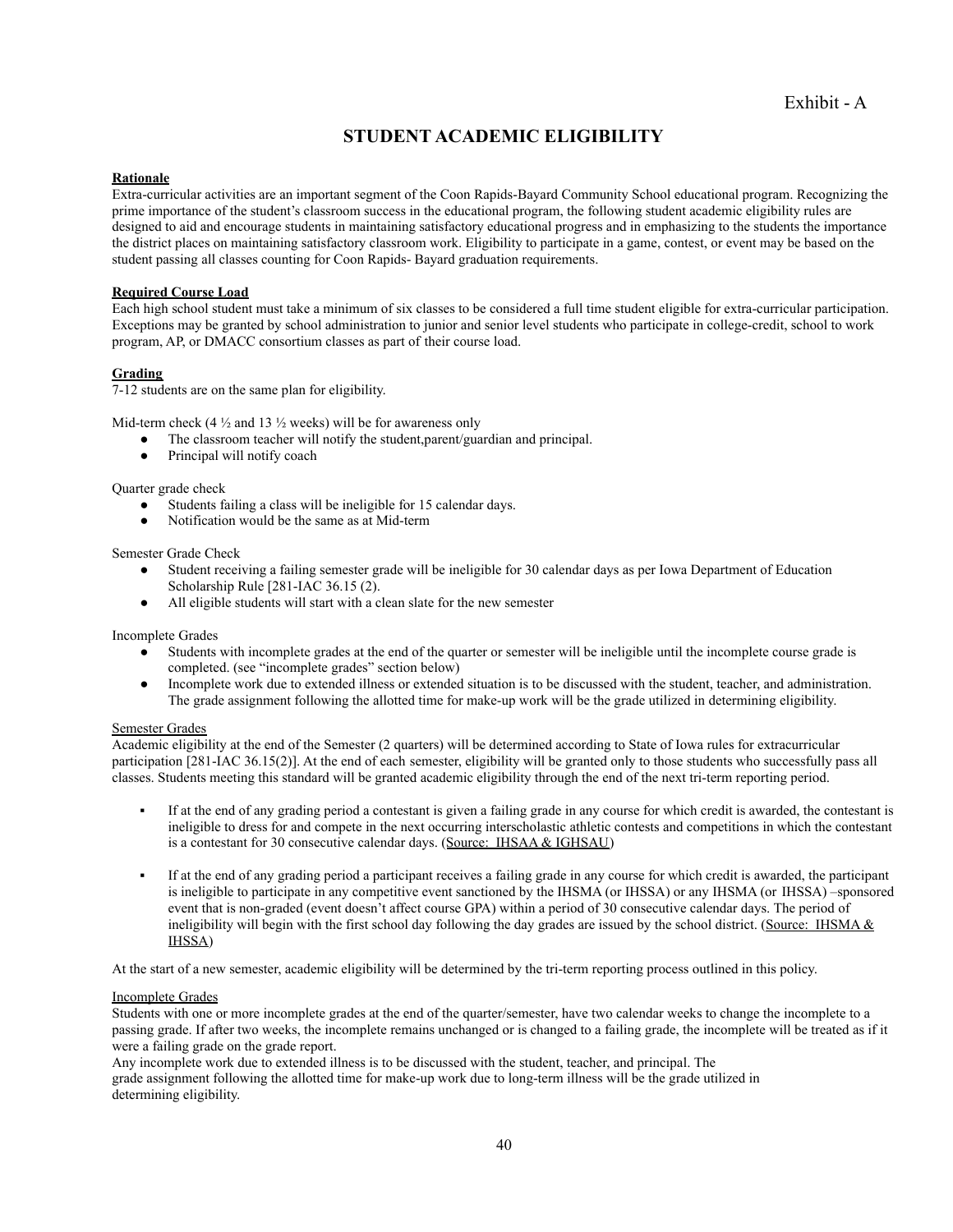# **EXTRACURRICULAR CODE OF CONDUCT**

It is the policy of the school district that participation in extracurricular and co-curricular activities is a privilege. Those who willingly choose to participate in these activities also choose to make a commitment to a higher standard of behavior and to serve as a role model for others within our district. Therefore, certain conduct shall be deemed inappropriate by a participant of the school's activities program. The rules and standards that govern this participation have been developed with the best interests of the participants, the activity sponsors, and the school district in mind.

Before a student participates in an extracurricular or co-curricular activity, it is his/her responsibility to be clearly aware of the philosophy, opportunities, rules, and procedures that will govern his/her participation. This policy will be in effect for all participants through the twelve-month calendar year, twenty-four hours a day, both in and out of school, and shall govern all school related activities.

A student whose conduct is deemed to be inappropriate is in violation of the school's philosophy of extracurricular and co-curricular activities. This conduct shall be viewed as a student's present inability to represent the ideals and standards of the school district. The following is a list of violations:

- **1. Possession or use of alcohol, tobacco, and/or other illegal drugs, regardless of the student's age.**
- **2. Possession, use or purchase of alcoholic beverages, including beer and wine (having the odor of alcohol on one's breath is evidence of "use".**
- **3. Being in attendance at a function or party where the student knows or has reason to know that alcohol or other drugs are being consumed illegally by minors and failing to leave despite having a reasonable opportunity to do so;**
- **4. Possession, use, purchase, or attempted sale/purchase of illegal drugs, or the unauthorized possession, use purchase, or attempted sale/purchase of otherwise lawful drugs;**
- **5. Committing other illegal acts not involving alcohol, tobacco, and/or other illegal drugs. (Examples might include: vandalism, criminal mischief, stealing, assault, etc.) Minor traffic violations are not included.**
- **6. Engaging in any act that would be grounds for arrest or citation in the criminal or juvenile court system (excluding minor offenses such as traffic or hunting/fishing, violations), regardless of whether the student was cited, arrested, convicted or adjudicated for the act(s).**
- **7. Physically dangerous behavior: fighting, assault, physical intimidation;**
	- **a. -Initiations, Hazing, Harassment or Bullying of other students, school personnel, or volunteers;**
		- **i. -First offense misconduct report and maybe up to three-day out-of-school suspension.**
		- **ii. -Second offense (at any time while enrolled in grades 6-12) misconduct report and referral to Board for expulsion.**
	- **b. -Illegal acts, including but not limited to destruction of school or personal property, vandalism, possession of controlled substances on school grounds or at school activities, etc.;**
		- **i. -In addition to the sample items listed above, the use of toilet paper to deface school property falls in this category. Students found to be participating in this act of vandalism shall be punished according to this policy.**
	- **c. -Insubordinate behavior;**
		- **i. Insubordinate behavior is defined as the direct and immediate refusal to comply with a staff member's reasonable instruction within a specified time period.**
	- **d. Disruptive influence on the educational setting;**
	- **e. Improper language or disrespect to the dignity of other students or school personnel. i. -includes swearing, making of threats, insults.**

**If a student transfers in from another Iowa school or school district and the student has not yet completed a period of ineligibility for a violation of a Good Conduct Rule in the previous school, the student shall be ineligible if the administration determines that there is a general knowledge in our school district of the fact of the student's misconduct or violation in the previous district.**

It is the responsibility of all CR-B employees to report any violation of this policy they see to the athletic director, activity sponsor, or principal. Violations of this policy are cumulative throughout the high school career, beginning with grade nine and ending upon graduation or the completion of the fourth year of eligibility. The Code of Conduct shall be enforced in the junior high (7-8<sup>th</sup> grades) and in the high school (9-12<sup>th</sup> grades), but will not be cumulative from junior high to high school. Students will begin high school (grade 9) with no violations.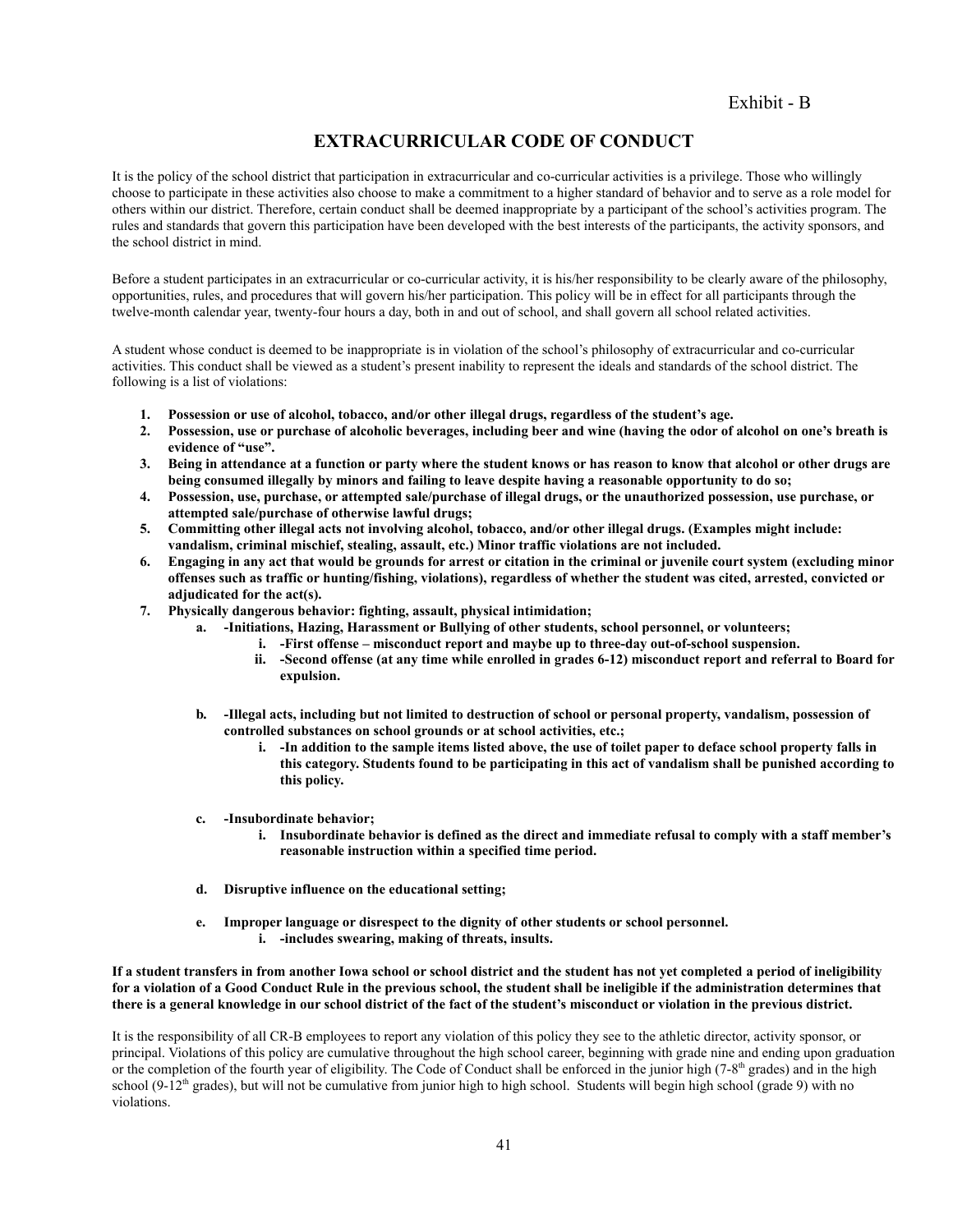#### **Disciplinary Action**

**The punishment for violations shall be determined by the District Code of Conduct and shall be administered using the criteria to follow:**

First Offense Within the Student's High School Career- Up to six (6) weeks of ineligibility. (For "mere presence" violations, see **item 5 under "Reduction in Penalty.")**

Second Offense Within the Student's High School Career - Up to twelve (12) weeks of ineligibility. (For "mere presence" violations, **see item 5, "Reduction in Penalty.")**

Third or More Offense Within the Student's High School Career - Up to twelve (12) calendar months of ineligibility. (For "mere **presence" violations, see item 5 under "Reduction in Penalty" section below.)**

1. The period of ineligibility attaches immediately upon a finding of a violation if the student is eligible for and currently engaged in an extracurricular activity and, if not, or if not completed during the current activity, is begun or carried over **to the time the student seeks to go out for the next activity or contest.**

2. However, if the period of time between a violation and an activity is twelve calendar months or more, the student shall **not serve an ineligibility period for the violation.**

3. An ineligible student shall attend all practices or rehearsals but may not "suit up" nor perform/participate.

4. If a student drops out of an activity prior to completion of the ineligibility period, the full penalty or the remainder of the penalty, at the administration's discretion, will attach when the student next seeks to go out for an activity, subject to **the 12-month limitation above.**

5. If a student violates the Good Conduct Rule while ineligible due to an earlier violation, the penalty for the subsequent **offense will attach at the completion of the earlier penalty.**

#### **Reduction in Penalty:**

1. Evaluation and Treatment: A student who has a second violation of the alcohol or drug provision of the Good Conduct Rule may elect to seek an evaluation and, if recommended, treatment from a recognized substance abuse facility at the student's or student's family's expense. If the student seeks the evaluation and agrees to waive confidentiality to allow the evaluating facility to report back to the superintendent or designee regarding recommendations for treatment or follow-up care, the student's penalty for the second violation may be reduced by three (3) weeks [or "by  $x\%$ "]. This reduction is not available for first or third violations.

2. Admission Prior to Determination: If a student comes forward to a coach, administrator, or activity sponsor to admit (self-report) a violation of the Good Conduct Rule prior to a finding of guilt by the administration, the student's penalty may be reduced by two (2) weeks [or "one third"] for a first violation, three (3) weeks [or "one-fourth"] for a second violation, or three (3) **months ["one-fourth"] for a third violation within the student's high school career.**

**3. Items 1. and 2. of this section may not be combined.**

4. A student who has been found to have violated one or both of the provisions described above prohibiting conduct that would be grounds for arrest or citation, or conduct that is grossly inappropriate or offensive, may seek to reduce the penalty by entering into a Behavior Agreement. The Agreement shall be in writing and shall include, but not be limited to, an oral apology for the student's behavior to affected parties, restitution where appropriate, and a presentation before students in the elementary and middle schools regarding the inappropriateness of the student's behavior. The degree of reduction of the penalty in such situations shall rest with **the administrator, but in no event shall the reduction exceed one-third of the penalty.**

5. A student who violates the "mere presence" provision of this policy shall serve no more than one-half of the established penalty **for the first, second, or third/subsequent violation.**

#### **Violations Occurring During Ineligibility:**

If a student is ineligible at the time of a violation of the Good Conduct Rule, the penalty for the violation will not begin until the student regains eligibility. Example: A student academically ineligible for a quarter [or "semester"] is found to have been in possession of tobacco, a Good Conduct Rule violation. When the student is again academically eligible, the penalty attaches. Example: A student violates the Good Conduct Rule and is ruled ineligible for three weeks. While ineligible, the student again **violates the Rule. The second penalty attaches when the first penalty is completed.**

**Academic Consequences:**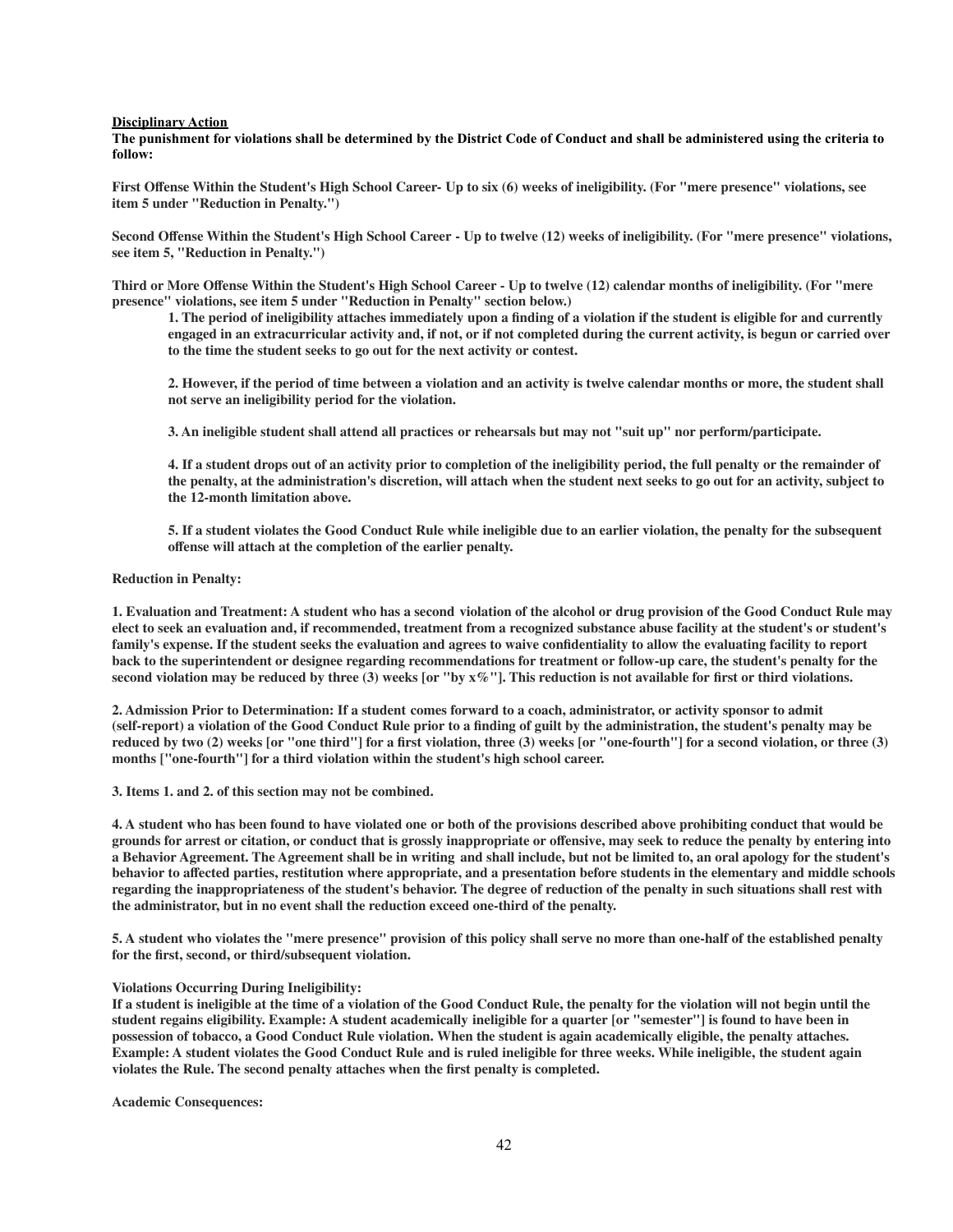**There will be no academic consequences for the violation (e.g., detention, suspension, expulsion from school, or grade** reduction/withholding) unless the violation of the Good Conduct Rule occurred (a) on school grounds, (b) at a school event regardless of location, or (c) the violation has a direct and immediate negative impact on the efficient operation of the school despite **occurring off school grounds/time.**

#### **Letters and Awards:**

Students who are ineligible at the conclusion of an activity shall not receive a letter or award for that activity.

#### **Appeals:**

Any student who is found by the administration to have violated the Good Conduct Rule may obtain review of this determination to the superintendent by contacting the superintendent within 3 days of being advised of the violation. The penalty will be in effect **until reversed.**

If the student is still dissatisfied, he or she may seek further review by the school board by filing a written appeal with the board secretary at least 24 hours prior to the next board meeting. A special meeting of the board will not be called. The review by the board will be in closed session unless the student's parent (or the student, if the student is 18) requests an open session. The grounds for review by the school board are limited to the following: the student did not violate the Good Conduct Rule; the student was given inadequate due process in the investigation and determination; or the penalty is in violation of the Handbook Rule or Board **Policy. The penalty will remain in effect pending the outcome of the meeting with the board.**

If the school board reverses the decision of the administration, the student shall be immediately eligible and shall have any record **of the ineligibility period and violation deleted from the student's record.**

| Activity             | JH                                        | JV       | Varsity  |  |
|----------------------|-------------------------------------------|----------|----------|--|
| Volleyball           | 9/3/6                                     | 12/4/8   | 15/5/10  |  |
| Football             | 6/2/4                                     | 9/3/6    | 9/3/6    |  |
| <b>Cross Country</b> | 7/2/4                                     | 10/3/6   | 10/3/6   |  |
| Basketball           | 12/4/8                                    | 12/4/8   | 21/7/14  |  |
| Wrestling            | 9/3/6                                     | 15/5/10  | 15/5/10  |  |
| Track                | 7/2/4                                     | NA       | 12/4/8   |  |
| Golf                 | NA                                        | 12/4/8   | 12/4/8   |  |
| Softball             | NA                                        | 40/13/27 | 40/13/27 |  |
| Baseball             | NA                                        | 40/13/27 | 40/13/27 |  |
| All others           | To be determined on a case by case basis. |          |          |  |